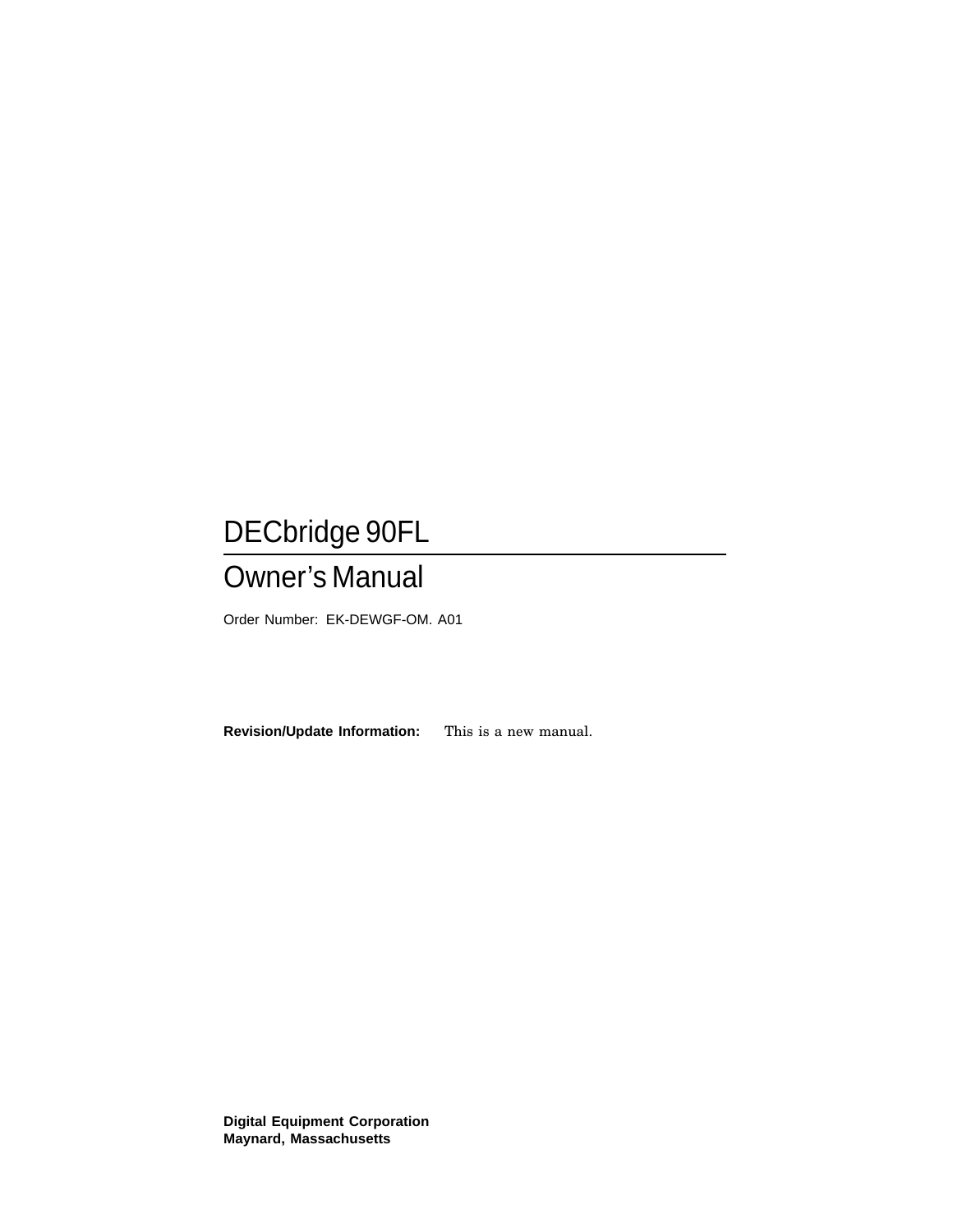#### **First Edition, August 1992**

The information in this document is subject to change without notice and should not be construed as a commitment by Digital Equipment Corporation. Digital Equipment Corporation assumes no responsibility for any errors that may appear in this document.

The software described in this document is furnished under a license and may be used or copied only in accordance with the terms of such license.

No responsibility is assumed for the use or reliability of software on equipment that is not supplied by Digital Equipment Corporation or its affiliated companies.

Restricted Rights: Use, duplication, or disclosure by the U.S. Government is subject to restrictions as set forth in subparagraph (c) (1) (ii) of the Rights in Technical Data and Computer Software clause at DFARS 252.227-7013.

© Digital Equipment Corporation 1992.

All Rights Reserved. Printed in U.S.A.

**FCC NOTICE:** The equipment described in this manual generates, uses, and may emit radio frequency energy. The equipment has been type tested and found to comply with the limits for a Class A computing device pursuant to Subpart J of Part 15 of FCC Rules, which are designed to provide reasonable protection against such radio frequency interference when operated in a commercial environment. Operation of this equipment in a residential area may cause interference, in which case the user at his own expense may be required to take measures to correct the interference.

The following are trademarks of Digital Equipment Corporation: BI, DEC, DECbridge, DECconnect, DECmcc, DECnet, DECserver, Digital, LAT, MicroVAX, ThinWire, ULTRIX, UNIBUS, VAX, VAX–11/780, VAX–11/785, VAX 3600, VAX 3900, VAX 6000, VAX 6300, VAX 6400, VAX 9000, VAXcluster, VAX DOCUMENT, VAXELN, VAXstation, VMS, VT, and the DIGITAL logo.

This document was prepared using VAX DOCUMENT, Version 2.0.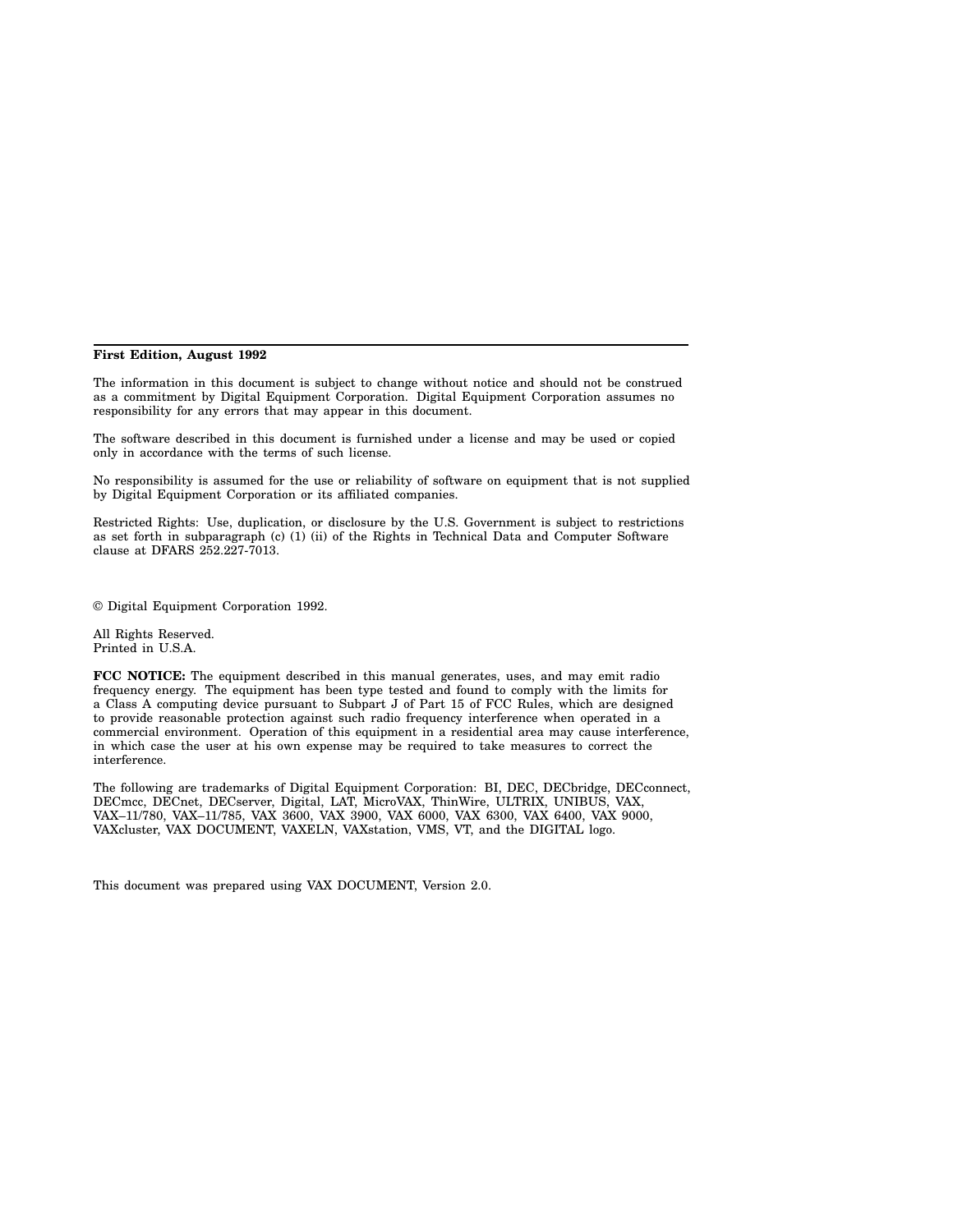# **Contents**

| vii          |                                                                                                                                                                                                                |                                                                                       |
|--------------|----------------------------------------------------------------------------------------------------------------------------------------------------------------------------------------------------------------|---------------------------------------------------------------------------------------|
| 1.           | <b>Overview</b>                                                                                                                                                                                                |                                                                                       |
|              | $Features \dots \dots \dots \dots \dots \dots \dots \dots \dots \dots \dots \dots \dots \dots \dots \dots$<br>DECbridge 90FL Front Panel Lights and Switches                                                   | $1 - 1$<br>$1 - 1$<br>$1 - 3$                                                         |
| $\mathbf{2}$ | <b>Configuring the DECbridge 90FL</b>                                                                                                                                                                          |                                                                                       |
|              | Supported Configurations                                                                                                                                                                                       | $2 - 4$                                                                               |
| 3            | <b>Installation</b>                                                                                                                                                                                            |                                                                                       |
|              | Standalone Installation<br>Mount the DECbridge 90FL on a Wall<br>Make Connections for Standalone Installations<br>Insert the DECbridge 90FL into the DEChub 90<br>Make Connections for Backplane Installations | $3 - 1$<br>$3 - 1$<br>$3 - 2$<br>$3 - 4$<br>$3 - 6$<br>$3 - 9$<br>$3 - 9$<br>$3 - 11$ |
| 4            | <b>Managing the DECbridge 90FL</b>                                                                                                                                                                             |                                                                                       |
|              | DECbridge 90FL Operation<br>DECbridge 90FL Functions<br>Spanning Tree Algorithm Properties<br>Accessing MOP from VMS Systems                                                                                   | $4 - 1$<br>$4 - 2$<br>$4 - 3$<br>$4 - 3$<br>$4 - 3$<br>$4 - 4$<br>$4 - 4$             |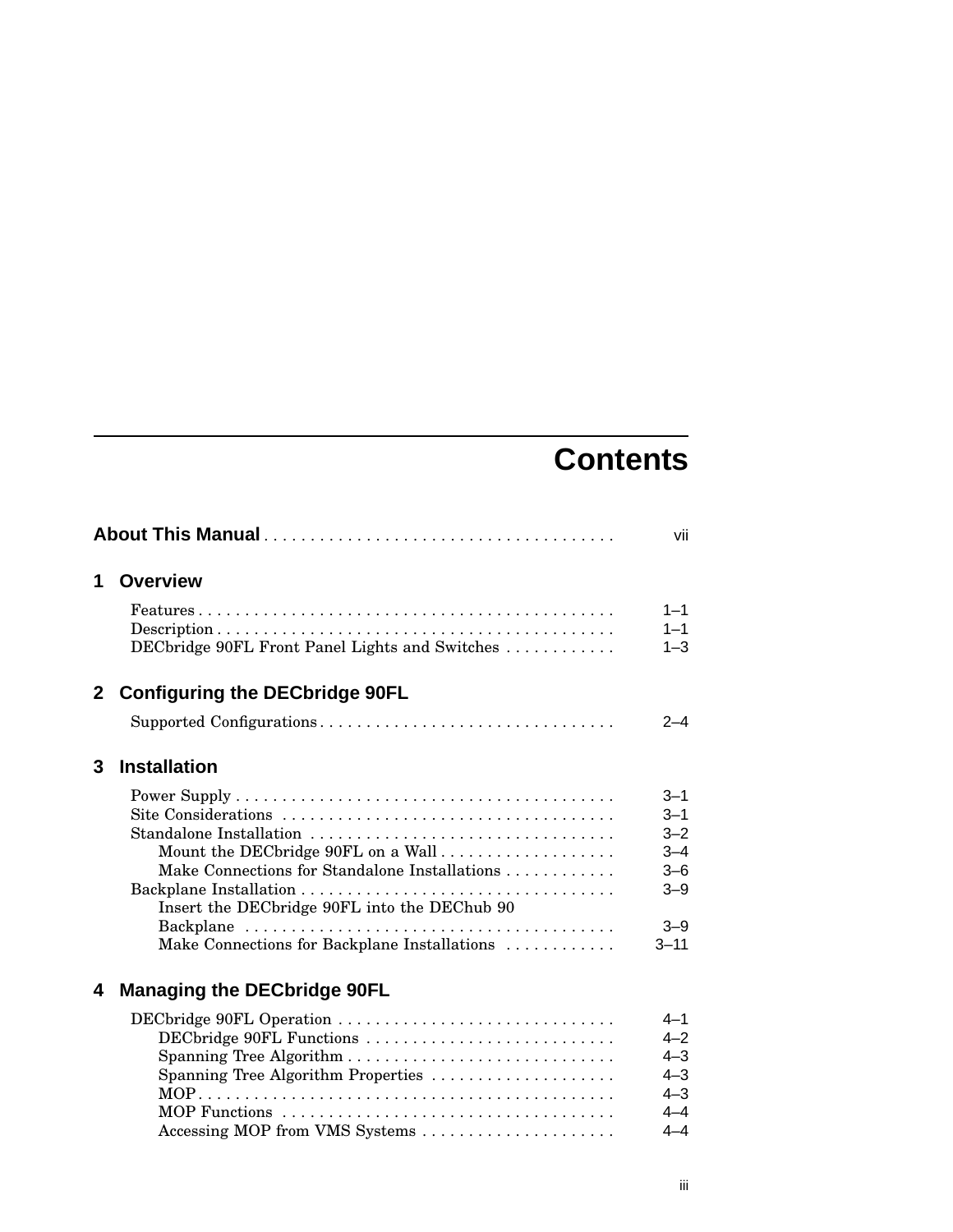|    | Accessing MOP from ULTRIX Systems<br>Console Carrier User Interface<br>Console Carrier Command Language<br>Description of Command Parameters<br>Description of Commands<br>Remote Bridge Management Software (RBMS) | $4 - 6$<br>$4 - 6$<br>$4 - 7$<br>$4 - 9$<br>$4 - 10$<br>$4 - 17$<br>$4 - 19$<br>$4 - 20$ |
|----|---------------------------------------------------------------------------------------------------------------------------------------------------------------------------------------------------------------------|------------------------------------------------------------------------------------------|
|    | 5 Troubleshooting                                                                                                                                                                                                   |                                                                                          |
|    | Customer Services Option                                                                                                                                                                                            | 5-5                                                                                      |
| A  | <b>Specifications and Parts List</b>                                                                                                                                                                                |                                                                                          |
|    |                                                                                                                                                                                                                     | $A - 3$                                                                                  |
| B. | <b>Related Documentation</b>                                                                                                                                                                                        |                                                                                          |
|    | Continental USA and Puerto Rico<br>New Hampshire, Alaska, and Hawaii<br>Outside the USA and Puerto Rico                                                                                                             | $B-1$<br>$B-1$<br>$B-1$<br>$B-2$<br>$B-2$                                                |
|    | Index                                                                                                                                                                                                               |                                                                                          |

| <b>Figures</b> |
|----------------|
|----------------|

| $1 - 1$ | Sample DECbridge 90FL Connection                       | $1 - 3$ |
|---------|--------------------------------------------------------|---------|
| $1 - 2$ | Indicators and Connectors                              | $1 - 4$ |
| $2 - 1$ | DECbridge 90FL Configured to Fiber-Optic               |         |
|         |                                                        | $2 - 2$ |
| $2 - 2$ | DECbridge 90FL Configured to AUI Backbone              | $2 - 3$ |
| $2 - 3$ | Work Group With More Than 200 Stations $\ldots \ldots$ | $2 - 5$ |
| $2 - 4$ | Redundant Connections                                  | $2 - 6$ |
| $2 - 5$ | Bridges in the Work Group                              | $2 - 7$ |
| $2 - 6$ | Multiple Bridges in Work Group                         | $2 - 8$ |
| $3 - 1$ | Standalone Installation                                | $3 - 3$ |
| $3 - 2$ | Removing the Back Cover                                | $3 - 5$ |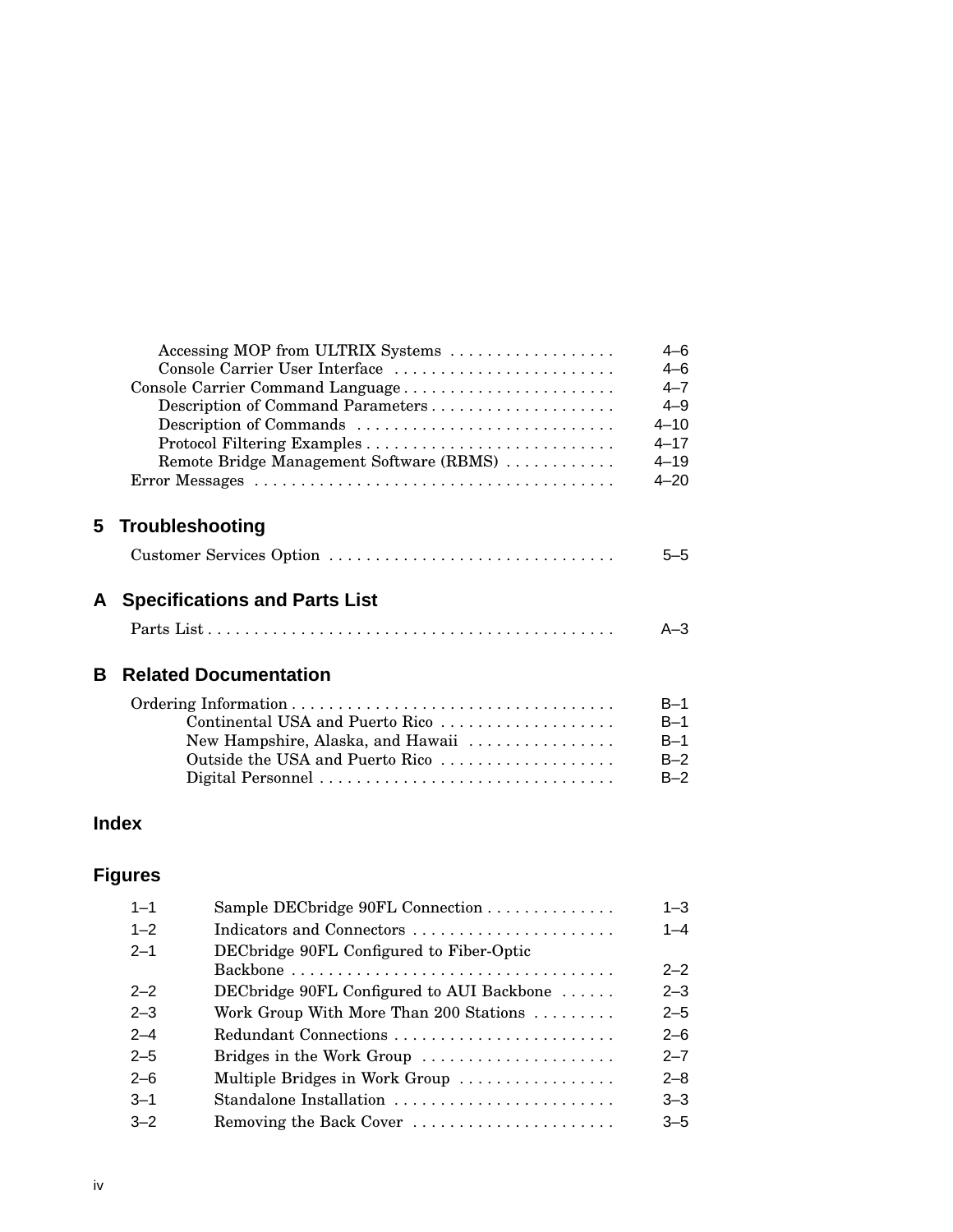| $3 - 3$ | Connecting Transceiver Cables                       | $-7$     |
|---------|-----------------------------------------------------|----------|
| $3 - 4$ | Connecting to the Middle of a ThinWire Segment      | $3 - 8$  |
| $3 - 5$ | Connecting to the End of a ThinWire Segment $\dots$ | $3 - 8$  |
| $3 - 6$ | Installing the DECbridge 90FL in DEChub 90          |          |
|         |                                                     | $3 - 10$ |
|         |                                                     |          |

## **Tables**

| $4 - 1$ | Ethernet Circuit Names for Systems            | $4 - 5$  |
|---------|-----------------------------------------------|----------|
| $4 - 2$ | Summary of DECbridge 90FL Commands            | $4 - 7$  |
| $4 - 3$ | Protocol Type Codes and Names                 | $4 - 17$ |
| $4 - 4$ | DECbridge 90FL Error Messages                 | $4 - 20$ |
| $5 - 1$ | Activity Indicators (LEDs)                    | $5 - 2$  |
| $5 - 2$ | Simple Troubleshooting                        | $5 - 4$  |
| $A-1$   | Physical Dimensions                           | $A-1$    |
| $A-2$   |                                               | $A - 2$  |
| $A - 3$ |                                               | $A - 2$  |
| $A-4$   | Power Specifications                          | $A - 2$  |
| $A-5$   | Standalone Installation Kit Contents          | $A - 3$  |
| $A - 6$ | DEChub 90 Backplane Installation Kit Contents | $A - 3$  |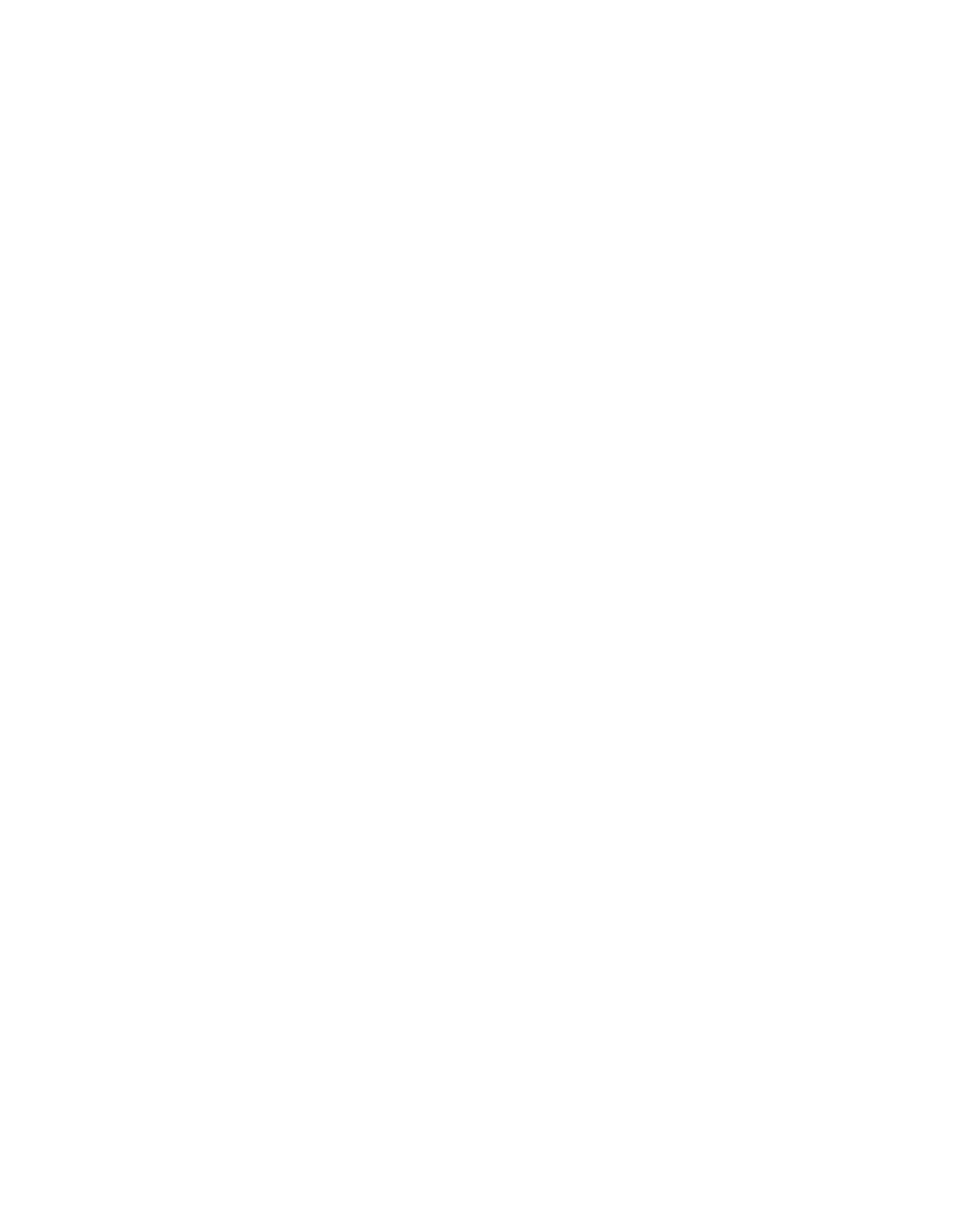# **About This Manual**

This manual provides an overview of the DECbridge 90FL unit and describes how to configure, install, operate, manage, and troubleshoot the DECbridge 90FL. This manual also provides the specifications and lists the related documentation for the DECbridge 90FL.

In this manual, the DECbridge 90FL unit may be referred to as the *DECbridge 90FL*, *work group bridge*, *bridge*, or *WGB*.

## **Organization**

This manual has five chapters, two appendices, and an index.

| <b>Chapter</b> | <b>Description</b>                                                                                                                   |  |
|----------------|--------------------------------------------------------------------------------------------------------------------------------------|--|
| $\mathbf{1}$   | Provides an overview of the DEC bridge 90FL, including fea-<br>tures, description of front panel indicators, and configurations      |  |
| $\overline{2}$ | Provides configuration rules for the DEC bridge 90FL                                                                                 |  |
| 3              | Describes how to install the DEC bridge 90FL                                                                                         |  |
| 4              | Describes how to manage the DEC bridge 90FL through the<br>Maintenance Operations Protocol (MOP) or Network Control<br>Program (NCP) |  |
| 5              | Describes how to troubleshoot the DEC bridge 90FL                                                                                    |  |
| Appendix A     | Describes the physical dimensions, the environmental,<br>electrical, and power specifications, and provides a parts<br>list          |  |
| Appendix B     | Provides a list of related documentation and ordering<br>information                                                                 |  |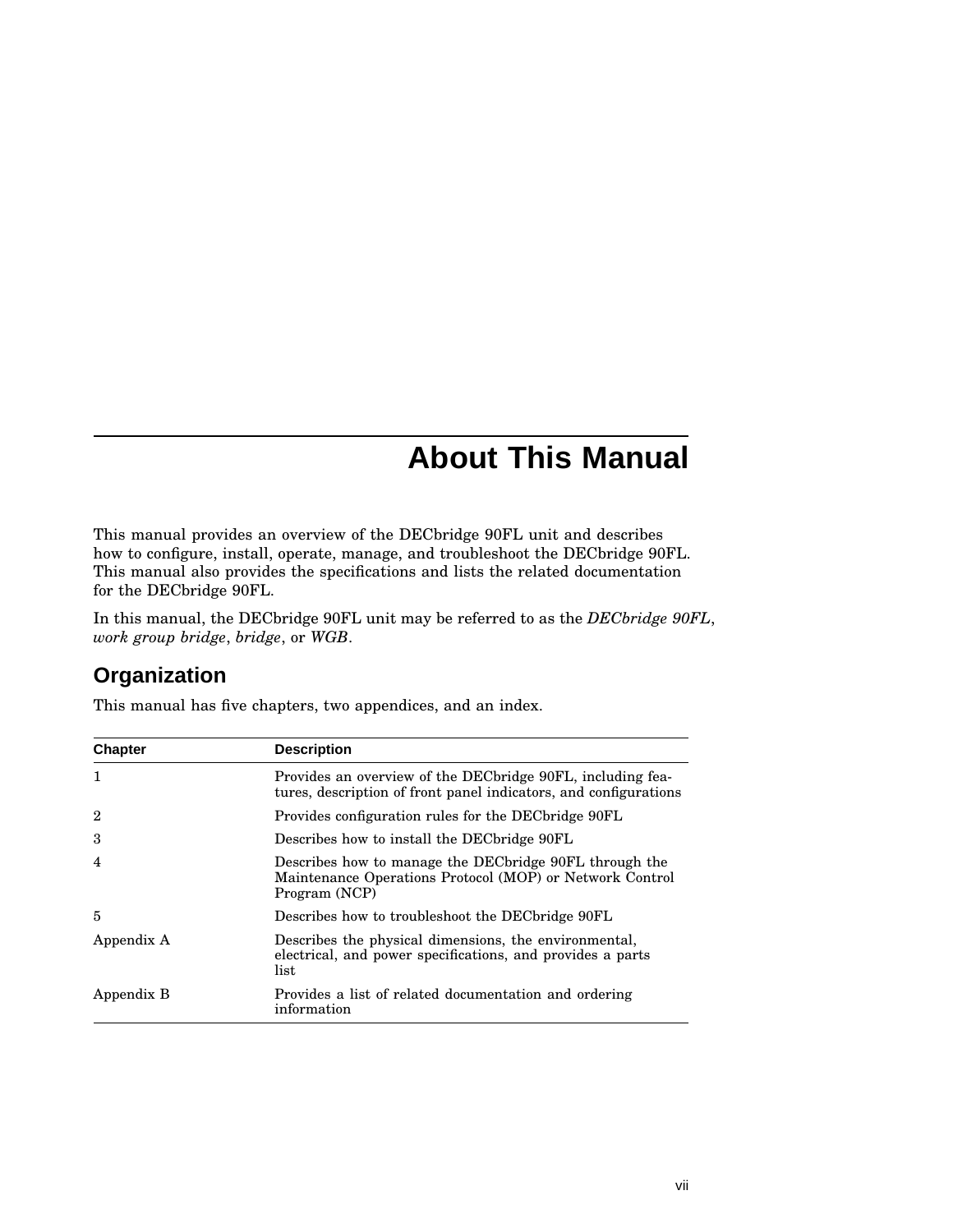# **Conventions**

This manual uses the following conventions:

| <b>Convention</b> | <b>Meaning</b>                                                                          |  |
|-------------------|-----------------------------------------------------------------------------------------|--|
| <b>Note</b>       | Provides general information                                                            |  |
| boldface type     | Boldface type in examples indicates user input. For example:<br>DECbridge> SET PROTOCOL |  |
| parameters        | Parameters are italicized. For example:<br><b>SHOW PORT</b> slot number                 |  |
| $\mathsf{L}$      | Characters within brackets represent optional parameters. For<br>example:               |  |
|                   | <b>SHOW PORT</b> [hub number, slot number]                                              |  |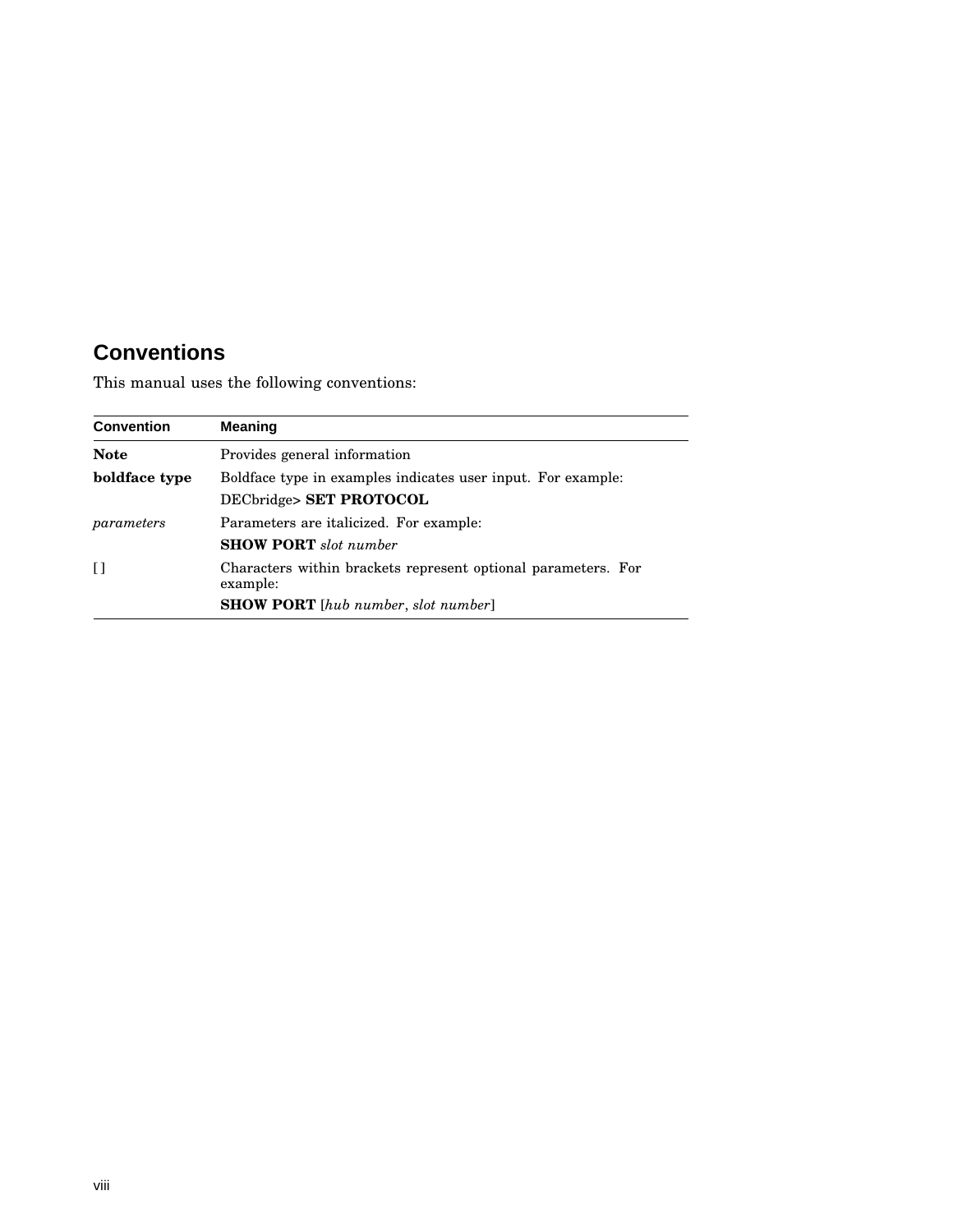# **1 Overview**

The DECbridge 90FL unit offers a reliable, high-performance, easy-to-install means of connecting two local area networks (LANs). Configured as a standalone unit or in the DEChub 90 backplane, the DECbridge 90FL provides greater network reliability and efficiency by allowing the local area network to be partitioned into a number of smaller LANs.

## **Features**

The following list summarizes the main features of the DECbridge 90FL:

- Easy-to-use
- Plug-and-go installation
- Activity LEDs for easy diagnosis
- Small size
- Rack-mountable in DEChub 90 backplane
- Frame filtering and frame forwarding at full network throughput
- Protocol filtering

#### Support of spanning tree algorithm

- Management through Maintenance Operations Protocol (MOP) console carrier
- Support of Remote Bridge Management Software (RBMS)
- Fiber-optic link ports (10Base-FL) and 15-pin AUI Ethernet interfaces

## **Description**

The DECbridge 90FL is a specialized LAN device that connects two Ethernet or IEEE 802.3 LANs to form a single extended local area network (Figure 1–1). One LAN, referred to as the **backbone**, can consist of an unrestricted number of stations. The other LAN, referred to as the **work group**, is usually the smaller of the two LANs and is optimized for LANs of fewer than 200 stations.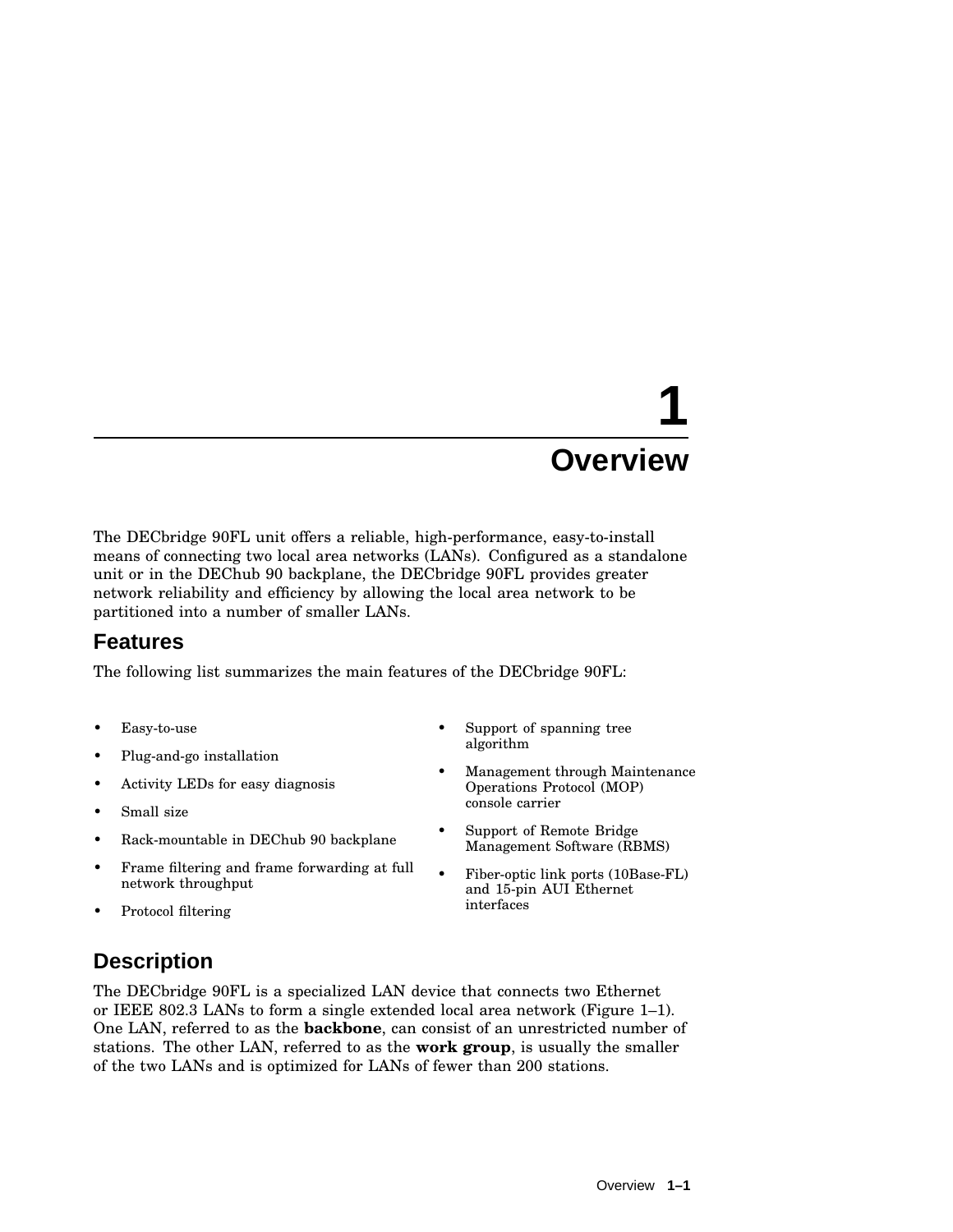When the work group consists of fewer than 200 stations, the DECbridge 90FL automatically prevents unnecessary traffic from being transmitted from one LAN to the other. When there are more than 200 stations in the work group, the DECbridge 90FL enters **flood mode**, which reduces the effectiveness of the traffic isolation, but ensures full connectivity across the bridge. (Refer to Chapter 4, Management, for further information about flood mode.)

The DECbridge 90FL provides the network manager with additional control over traffic distribution through protocol filtering and repeater management features.

All stations connected within the extended LAN communicate with one another as if they were all on the same LAN. The connected LANs will work in networks using equipment designed to be compatible with the Ethernet or IEEE 802.3 standards. The DECbridge 90FL connects to the work group using a ThinWire (10Base2) integral transceiver. The backbone connections are made through one of two user-selectable interfaces: fiber-optic interface (10Base-FL) or 15-pin AUI Ethernet (10Base5) interface.

The 10Base-FL standard, which is an improved version of the original Fiber Optic Inter Repeater Link (FOIRL) standard, allows backward compatibility of the 10Base-FL bridge with a FOIRL transceiver. Bridge operation is transparent to other stations on the LAN. No special software is required on any station.

Figure 1–1 shows a sample DECbridge 90FL connection.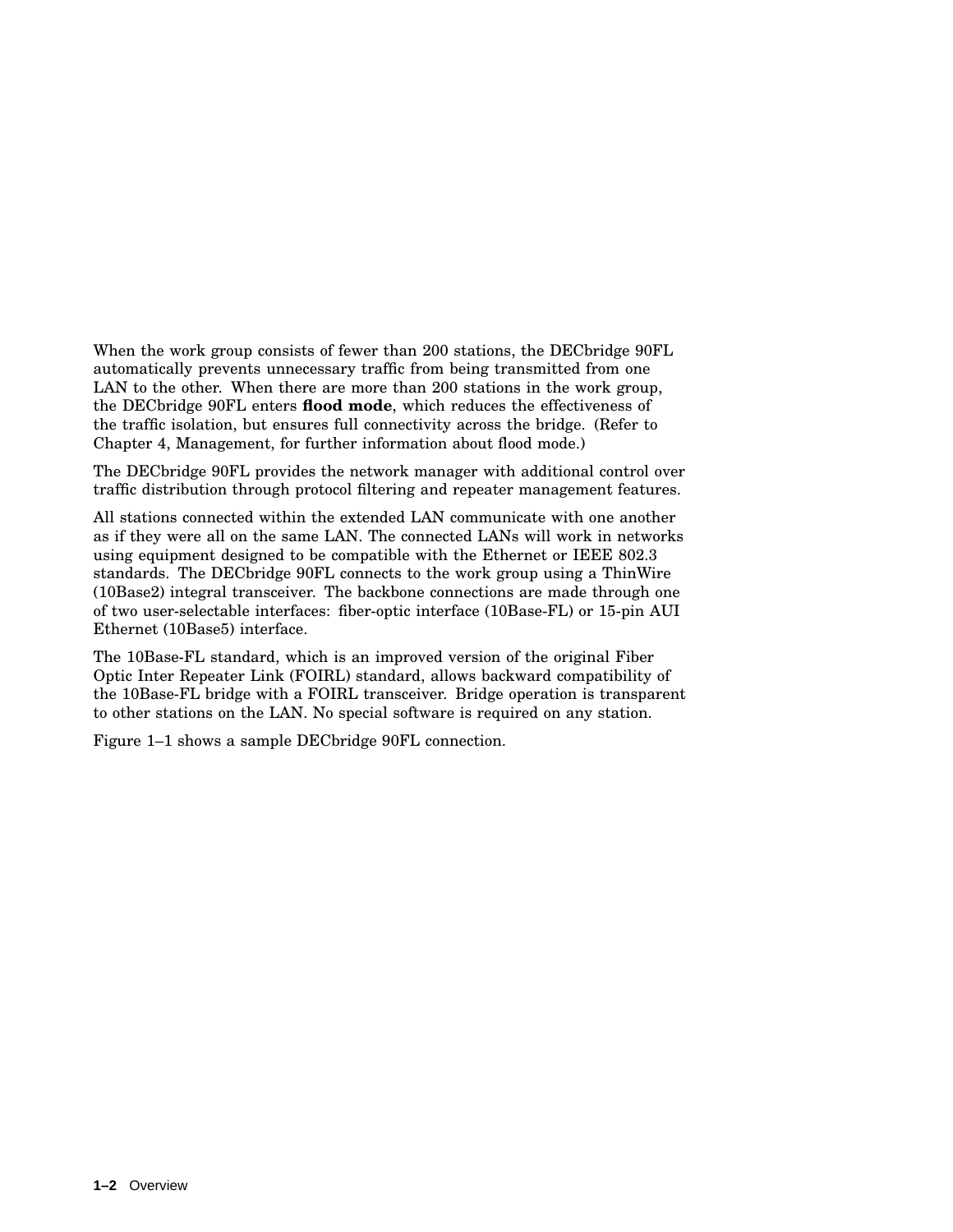

**Figure 1–1 Sample DECbridge 90FL Connection**

## **DECbridge 90FL Front Panel Lights and Switches**

The front panel of the DECbridge 90FL contains several indicator lights and two switches (Figure 1–2). The lights (LEDs) indicate the status of the DECbridge 90FL. One of the switches is a two-way switch that is used to select either the fiber-optic or AUI port for connection to the backbone; the other switch is used to reset the DECbridge 90FL password. When you push the reset button, any existing password is nullified and the DECbridge 90FL is accessible without a password until you define a new password. For an explanation of the DEFINE BRIDGE PASSWORD command, refer to the Description of Commands section in Chapter 4, Management.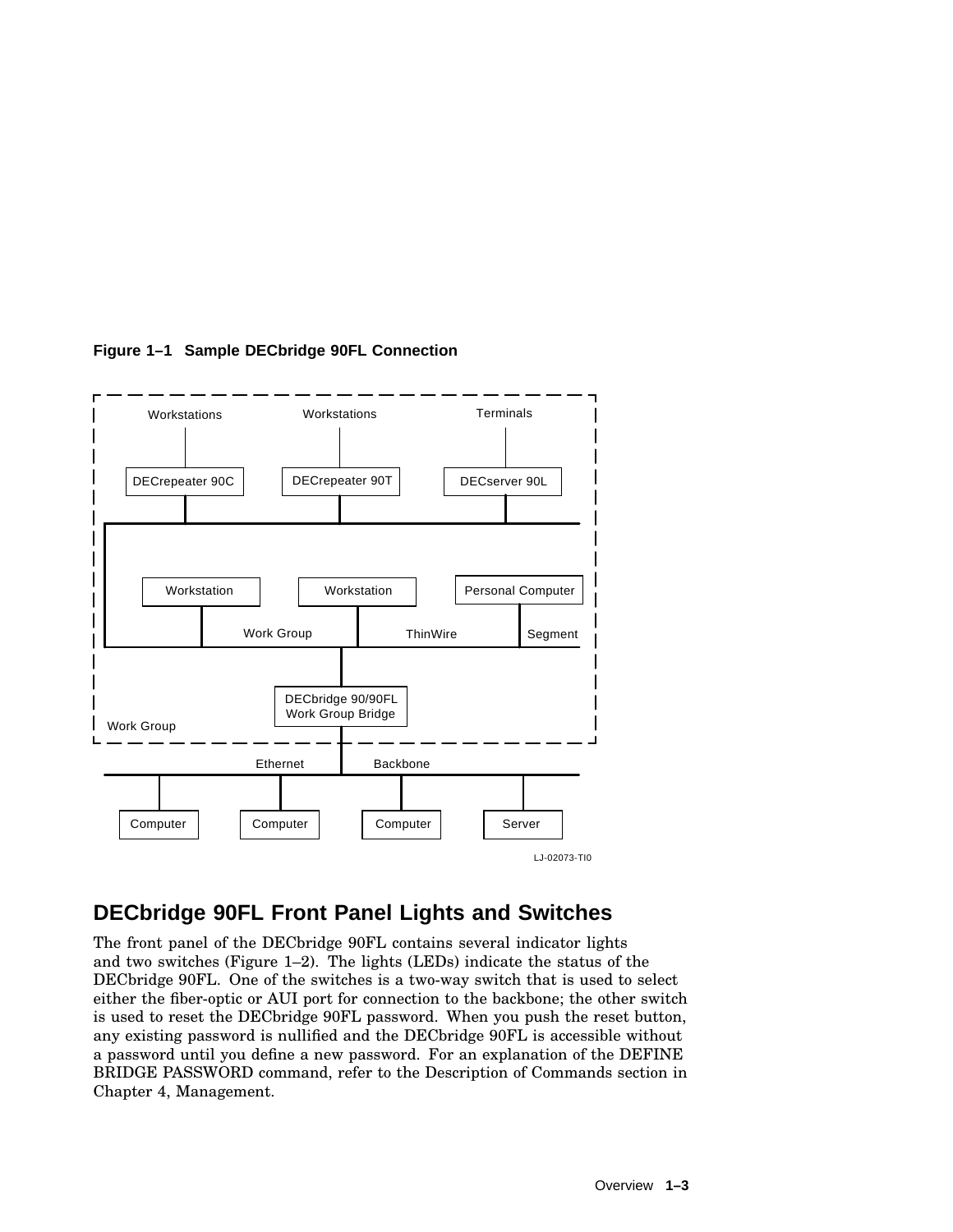Figure 1–2 shows the DECbridge 90FL indicators and connectors.

**16 1 2** Ď **3** οq **4 5**  $\mathcal{O}$ **17 6 7** Ó **8 18** Ø **9**  $\frac{1}{\sqrt{2}}$ **10**  $\sqrt{\frac{2}{\sigma}}$ **1 12 13 14 15 19**

**Figure 1–2 Indicators and Connectors**



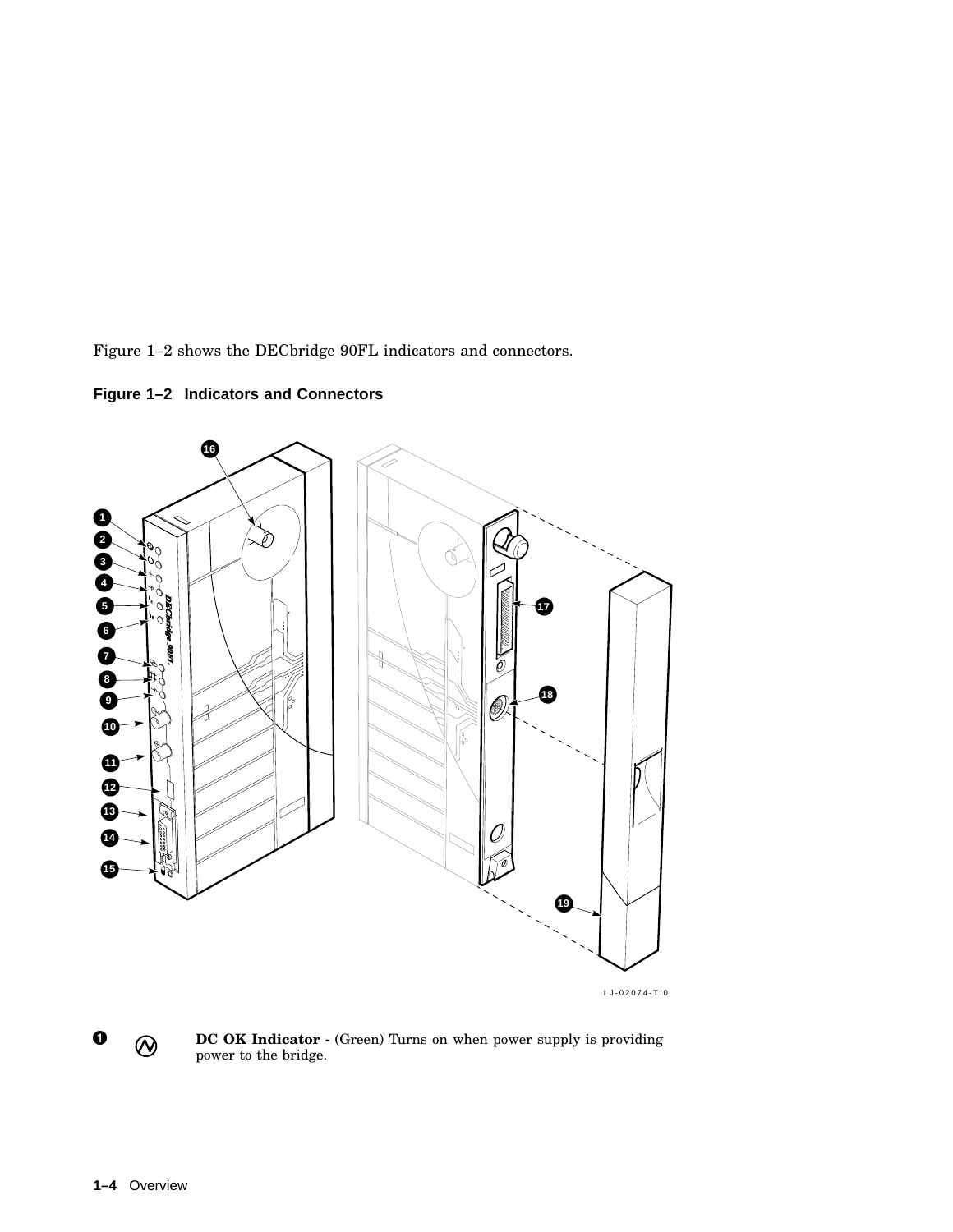| ❷ |               | System OK Indicator - (Green) Turns on when bridge is powered up and<br>reset and has successfully completed self-test.                                                                                                                                  |
|---|---------------|----------------------------------------------------------------------------------------------------------------------------------------------------------------------------------------------------------------------------------------------------------|
| ❸ |               | Work Group Port OK Indicator - (Green) Turns on when bridge is<br>powered up and reset and has successfully completed work group port<br>self-test. Will turn off whenever a fault is detected on the port; turns on<br>when the fault has been cleared. |
| Ø |               | Work Group Port Activity Indicator - (Green) Blinks when the LAN<br>connected to the work group port is receiving messages; does not blink<br>when transmitting messages.                                                                                |
| ❺ |               | <b>Bridge Forwarding State - (Yellow) Turns on when bridge is not</b><br>forwarding messages. Turns on for a short period of time during power<br>up. Remains off during normal operation.                                                               |
| 0 | $\mathcal{P}$ | Maximum Work Group Size Exceeded Indicator - (Yellow) Turns on<br>when the recommended maximum size (200) of the work group has been<br>exceeded.                                                                                                        |
| Ø |               | Link Monitor Indicator - Indicates a successful connection to the fiber-<br>optic backbone.                                                                                                                                                              |
| Θ |               | Backbone Port OK Indicator - (Green) Turns on when the bridge is<br>powered up and reset and has successfully completed backbone port self-<br>test. Will turn off whenever a fault is detected on the port; turns on when<br>fault has been cleared.    |
| Ø |               | Backbone Port Activity Indicator - (Green) Blinks when there is<br>received activity on the LAN connected to the backbone port; does not blink<br>for transmitted messages.                                                                              |
| ⑩ |               | Fiber Optic Transmit Connector - Connects to the transmit cable,<br>which is connected to the receiving port of the other fiber-optic device.                                                                                                            |
| ⊕ | $\rightarrow$ | Fiber Optic Receive Connector - Connects to the receive cable, which is<br>connected to the transmitting port of the other fiber-optic device.                                                                                                           |
| œ |               | Fiber Optic/AUI Selector - Selects fiber-optic or AUI connection to the<br>backbone.                                                                                                                                                                     |
| ® |               | Ethernet Address - Unique physical address of the bridge, comprised of<br>six 2-digit hexadecimal numbers.                                                                                                                                               |
| Ø |               | Backbone Port AUI Connector - Provides AUI connection to the<br>backbone port of the DECbridge 90FL.                                                                                                                                                     |
| G |               | Password Reset Switch - Nullifies the password for the DECbridge 90FL.<br>The bridge is accessible without a password until a new password is<br>defined.                                                                                                |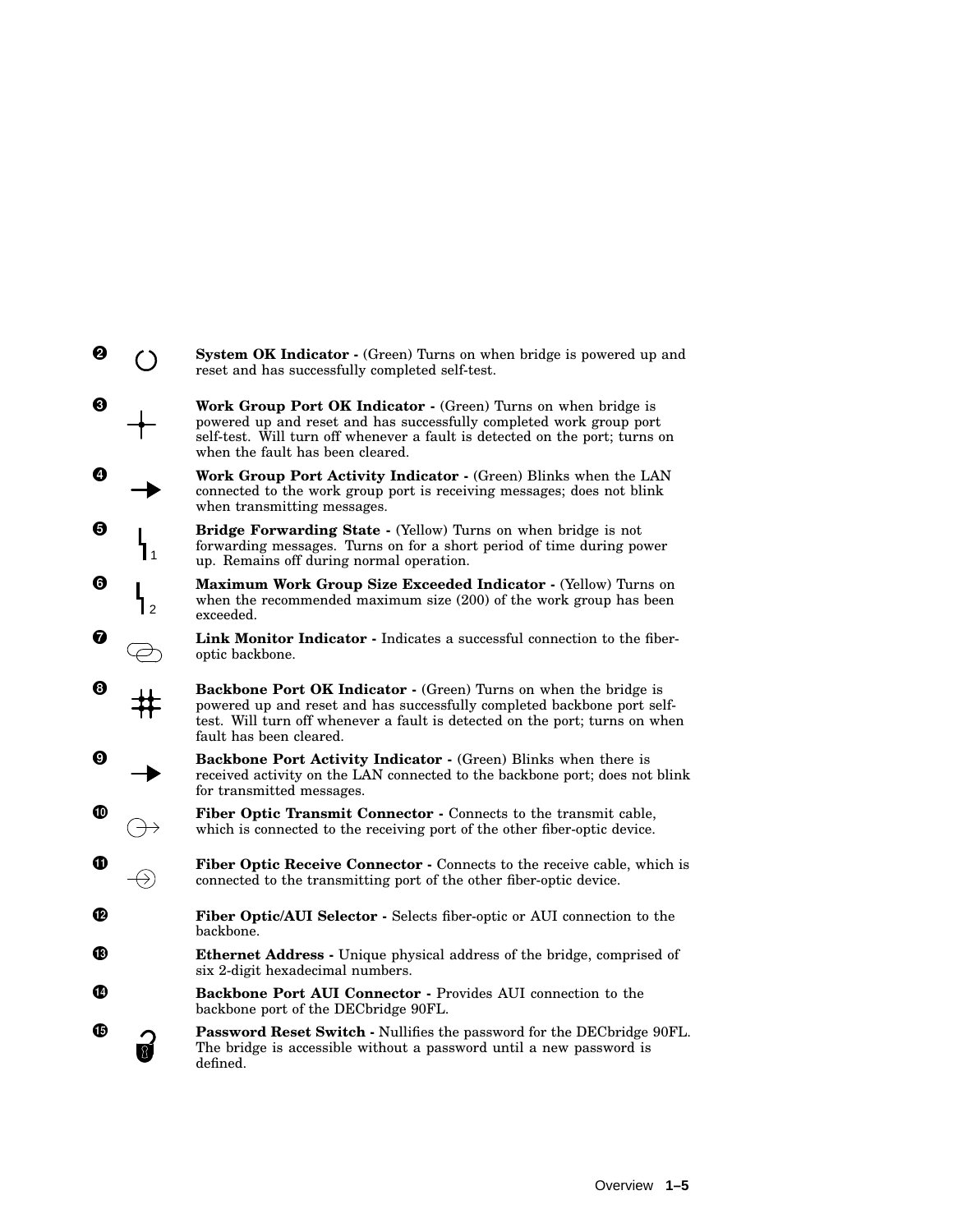| ⊕ | <b>Work Group Port ThinWire Connector - Provides ThinWire connection</b><br>to the work group port of the DEC bridge 90FL.                       |
|---|--------------------------------------------------------------------------------------------------------------------------------------------------|
| Đ | <b>Backplane Connector</b> - Provides work group network connection to the<br>DEC bridge 90 FL when it is installed in the DEC hub backplane.    |
| ⊕ | <b>Power Connector - Provides +5.0 and +12.0 V from the DECbridge 90FL</b><br>power supply (standalone) or the DEChub 90 power supply (mounted). |
| ⊕ | <b>Cover</b> - Covers the backplane connector and mounting assembly.                                                                             |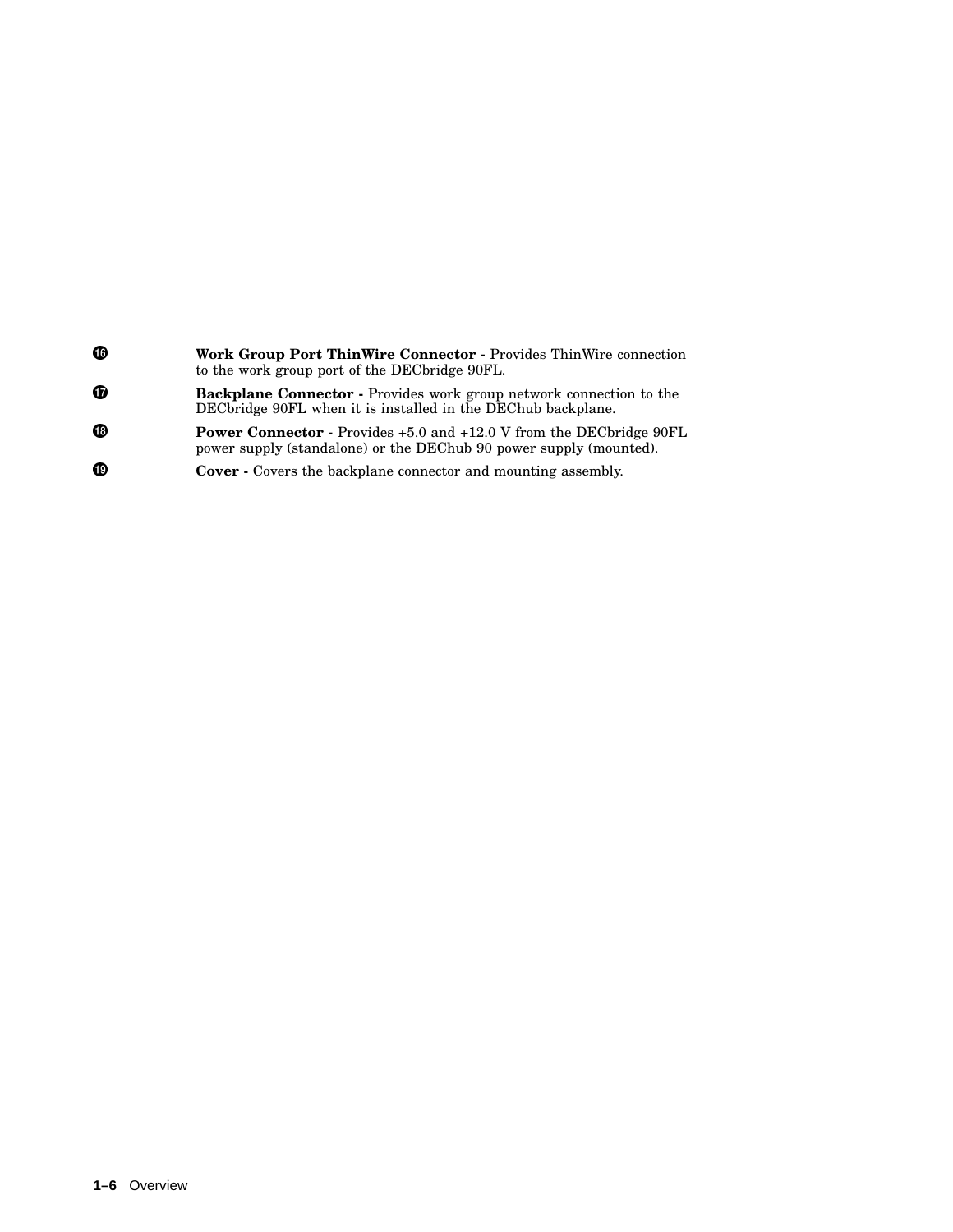# **2 Configuring the DECbridge 90FL**

The DECbridge 90FL unit has several configuration rules and guidelines that must be followed during installation and use.

Each LAN connected by the DECbridge 90FL is required to be an Ethernet or IEEE 802.3 compliant CSMA/CD LAN. The backbone port of the DECbridge 90FL provides both fiber-optic (10Base-FL) and AUI (10Base5) connections, as shown in Figure 2–1 and Figure 2–2. The work group port provides only a ThinWire (10Base2) connection.

Figure 2–1 shows the DECbridge 90FL configured to a fiber-optic backbone.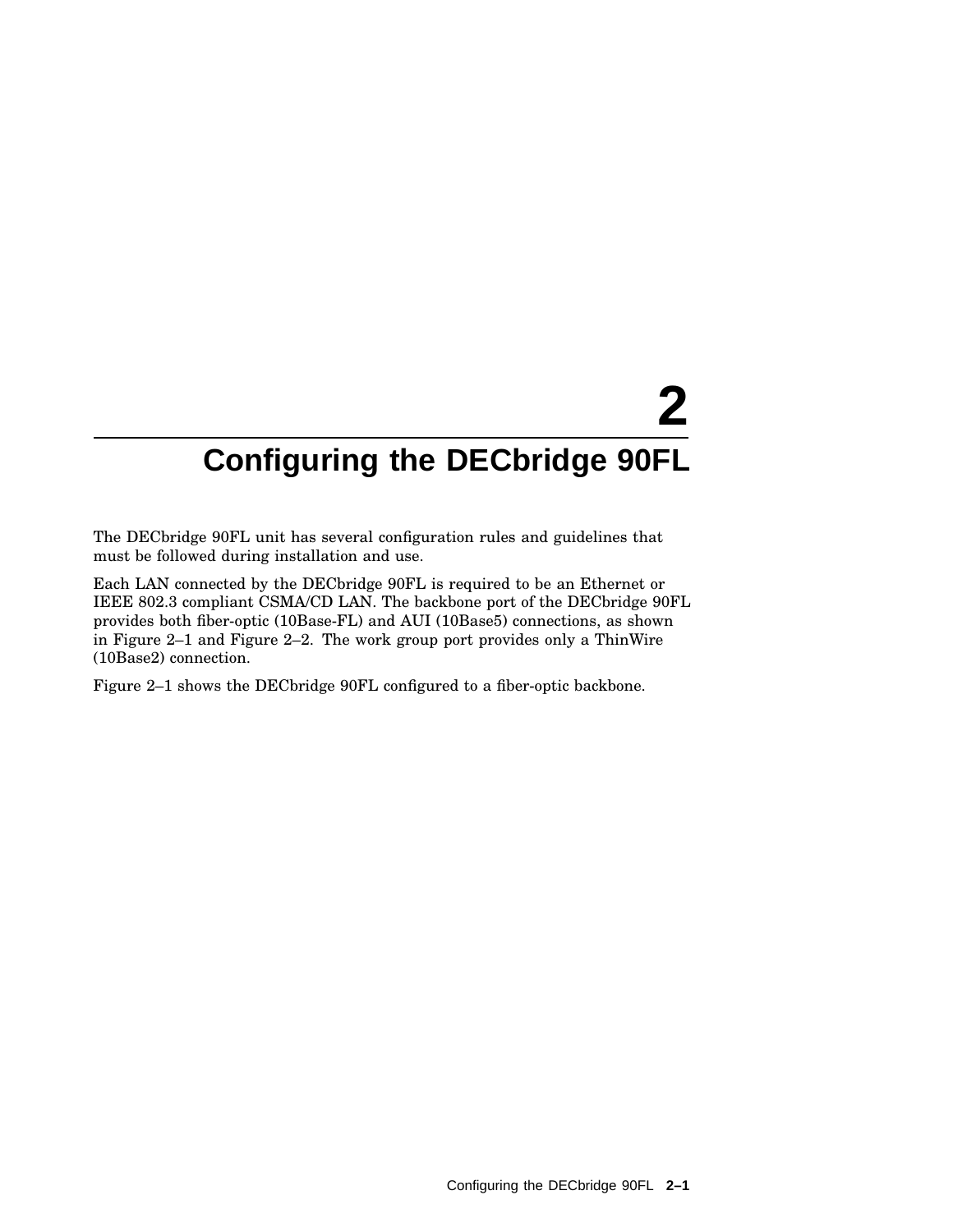

#### **Figure 2–1 DECbridge 90FL Configured to Fiber-Optic Backbone**

LJ-02075-TI0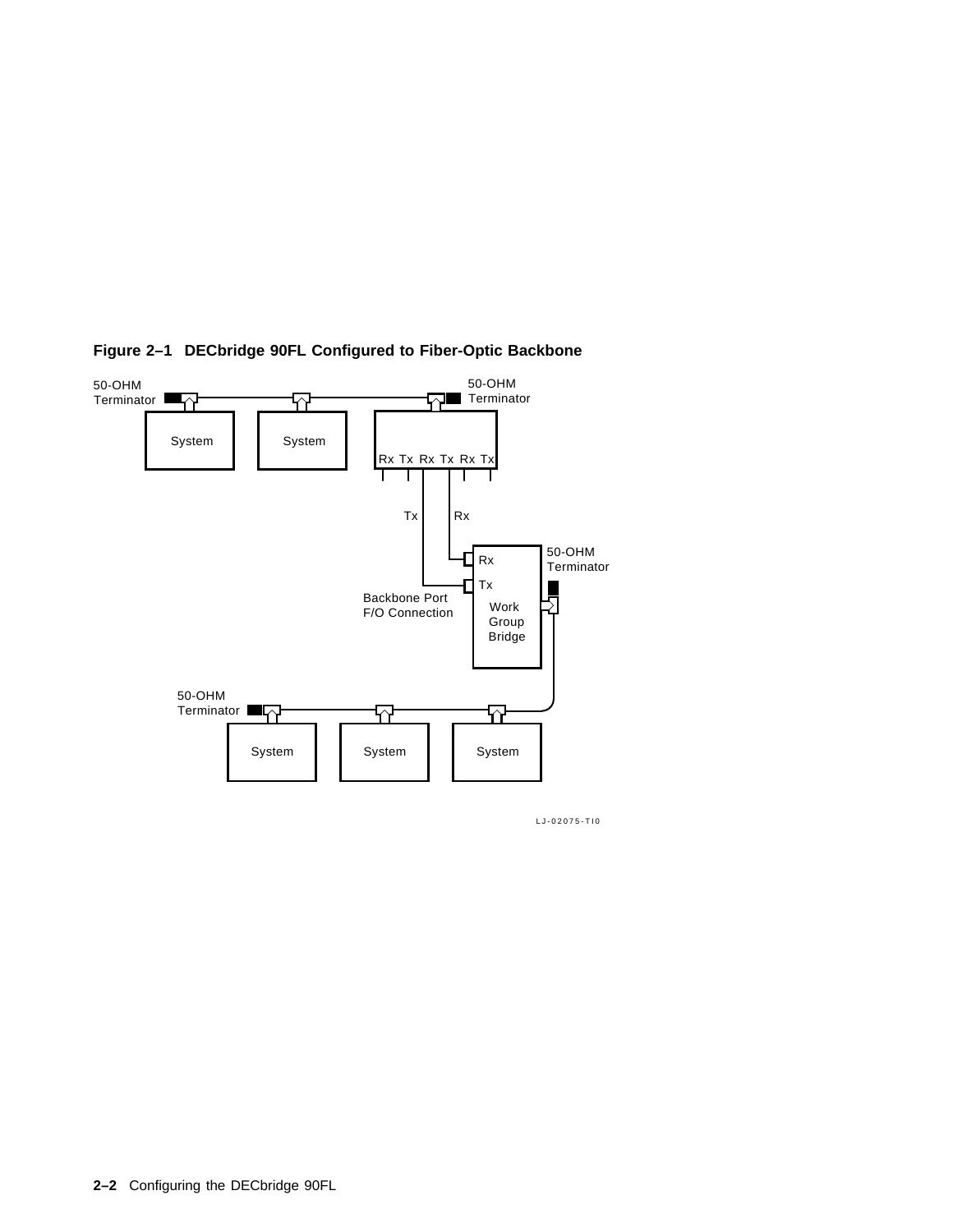Figure 2–2 shows the DECbridge 90FL configured to an AUI backbone.



**Figure 2–2 DECbridge 90FL Configured to AUI Backbone**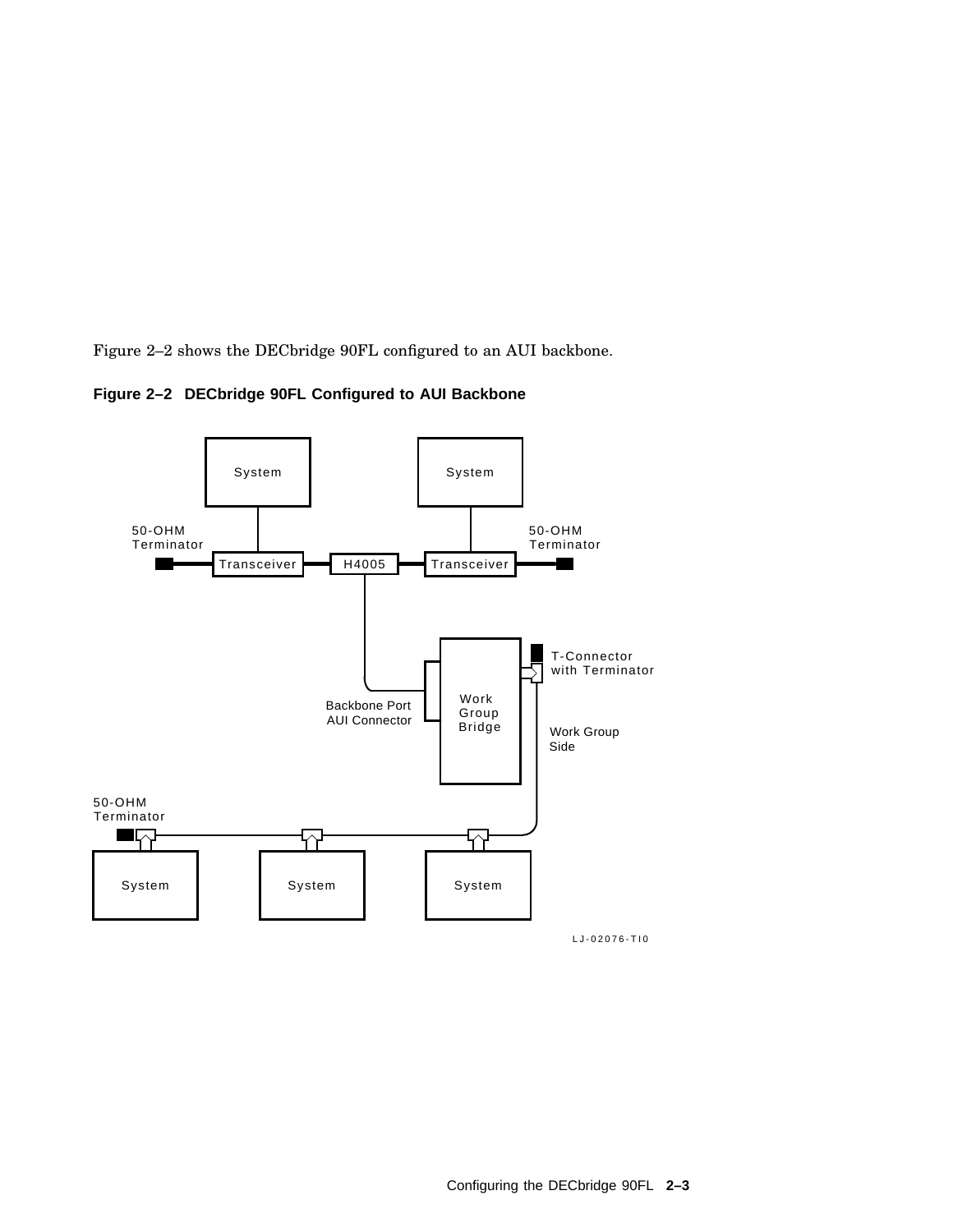## **Supported Configurations**

There are several reasons to configure bridges into an extended LAN:

- To connect different media types. (For example, to connect a fiber-optic backbone to a ThinWire (10Base2) work group.)
- To extend the range of the LAN. (For example, to attach a DEChub 90 to a fiber-optic or AUI backbone).

Cable length and repeater configuration rules are considered separately in each LAN.

- To control traffic by protocol type, by separating the LAN into networks for selected protocols. (For example, to keep VAXcluster traffic confined within a work group.)
- To automatically control traffic by keeping messages between stations on the same LAN from being retransmitted on the other LAN.

The following network configurations may require special consideration:

• **Work group size**

To automatically isolate traffic, the work group should consist of less than 200 stations. When the number of stations in a work group exceeds 200, the Work Group Size Exceeded light will come on indicating that flood mode is enabled (indicator light number 6 shown in Figure 1-2). Refer to Chapter 4, Management, for further information about flood mode.

To avoid enabling flood mode when a work group consists of more than 200 stations, separate the work group into smaller groups of less than 200 stations each with its own DECbridge 90FL.

Figure 2–3 shows a configuration for a work group with more than 200 stations.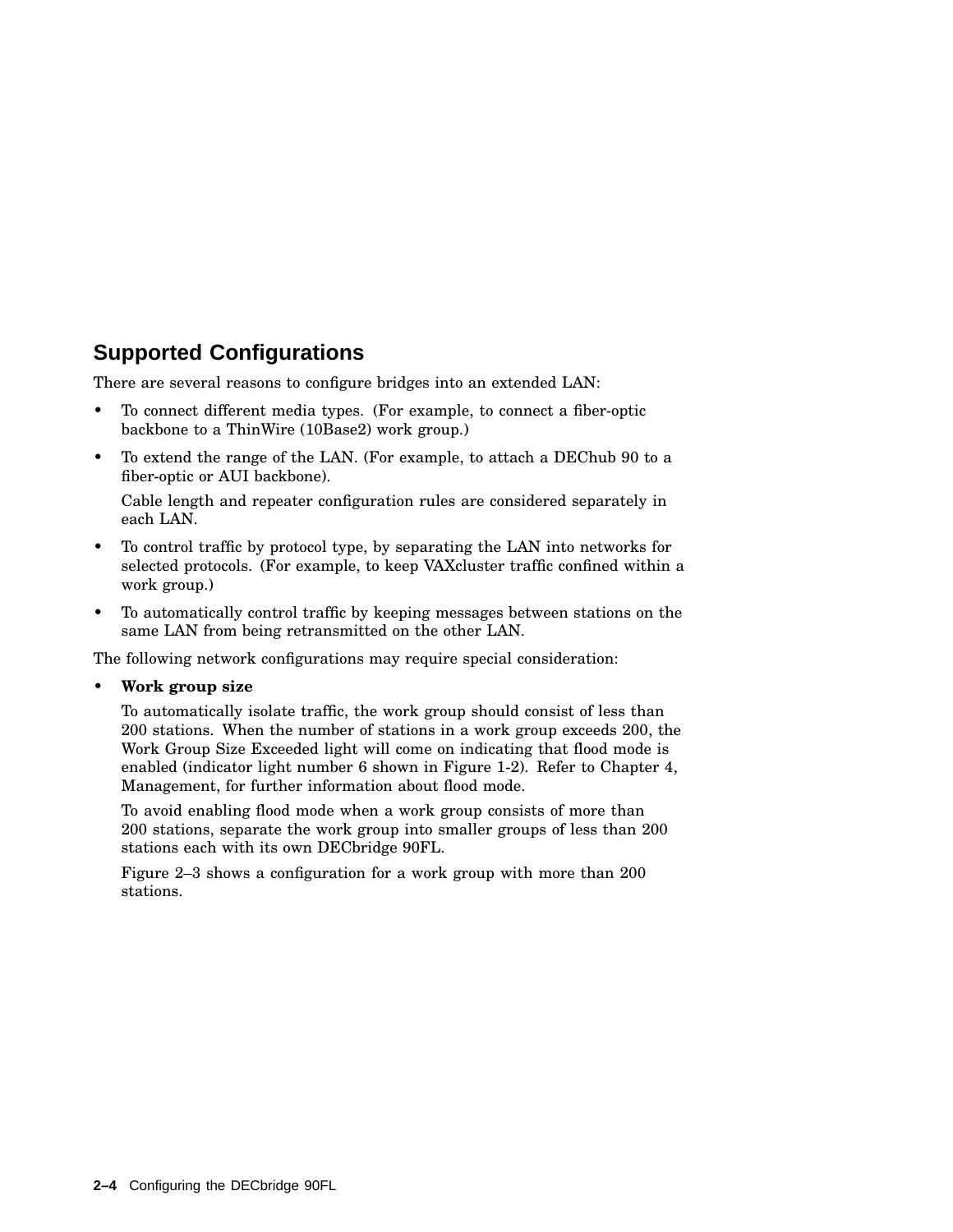

#### **Figure 2–3 Work Group With More Than 200 Stations**

LJ-02229-TI0

#### • **Redundant connections to the backbone**

If two DECbridge 90FL units are configured into a redundant connection to the backbone, the spanning tree algorithm will allow only one bridge to forward traffic at a time. However, if a failure occurs in the backbone that causes the connection to be separated into two LANs, the spanning tree may reconfigure to pass all backbone traffic through your work group. When this occurs, the work group side of the bridge may see more than 200 stations and enter flood mode.

Figure 2–4 shows redundant connections to the backbone.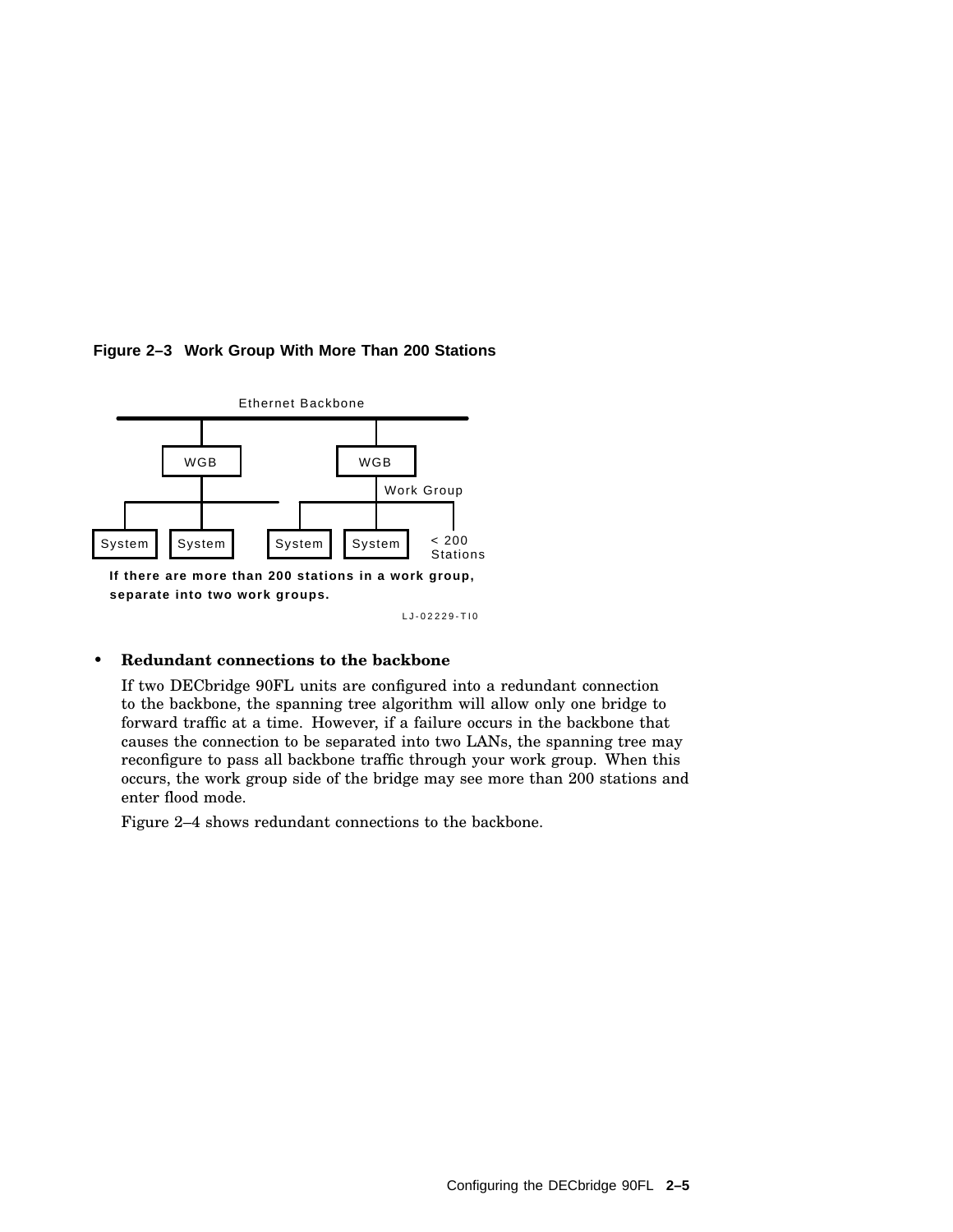



LJ-02232-TI0

#### • **Bridges in the work group**

If there are additional bridges on the work group side of the DECbridge 90FL, be sure to count the stations on all LANs in the work group against the 200 station limit and count each bridge as two against the total. In addition, if any of these bridges lead back to the backbone, the redundant connection may lead to spanning trees that exceed 200 stations on the work group side of the DECbridge 90FL.

Figure 2–5 shows bridges in the work group.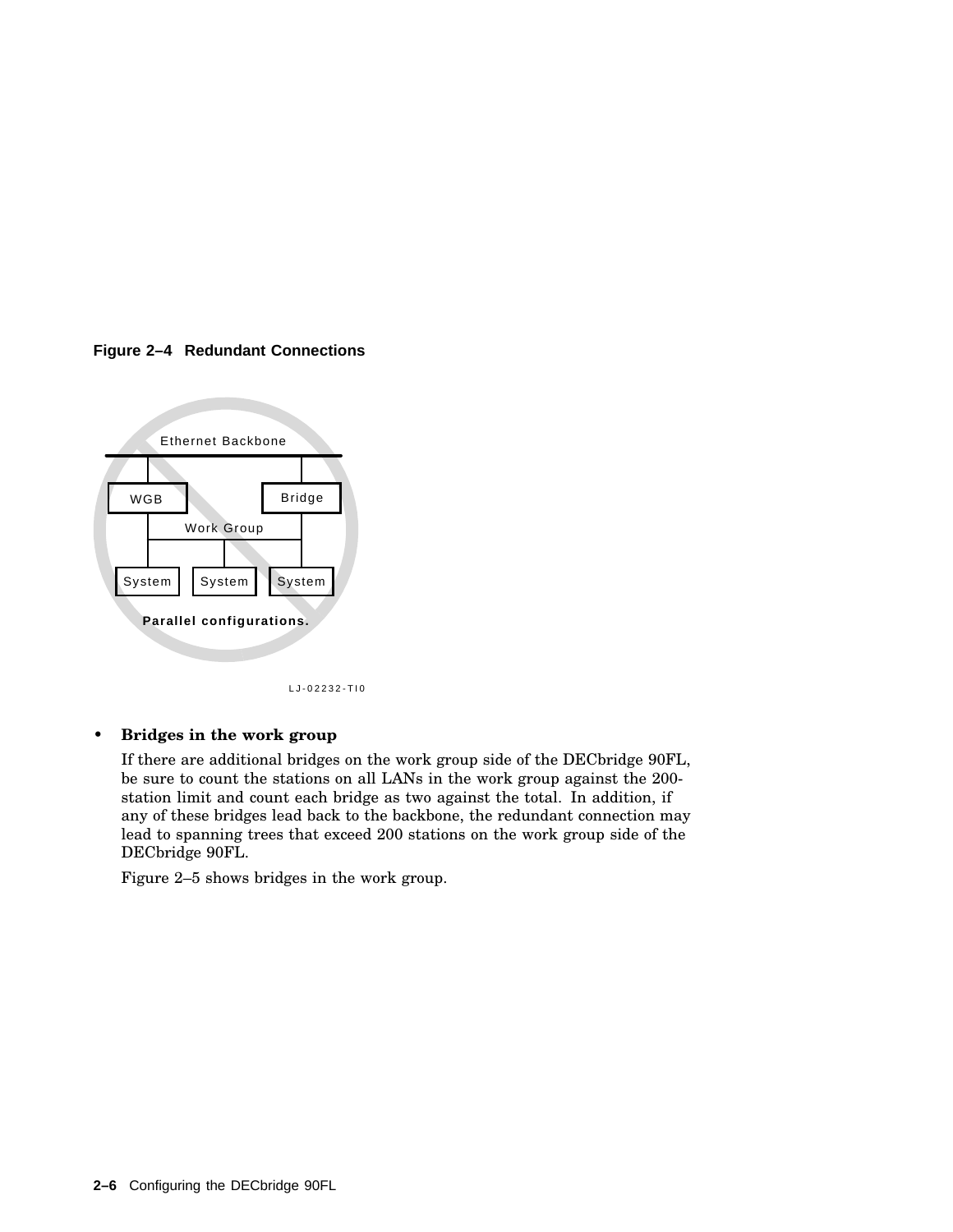



LJ-02233-TI0

#### • **Number of bridges**

The number of bridges between any two stations is limited to seven or less. This guideline for networks with typical packet traffic loading is a compromise of the many different protocols offered and used on Ethernet and IEEE 802.3 LANs.

Figure 2–6 shows multiple bridges in the work group.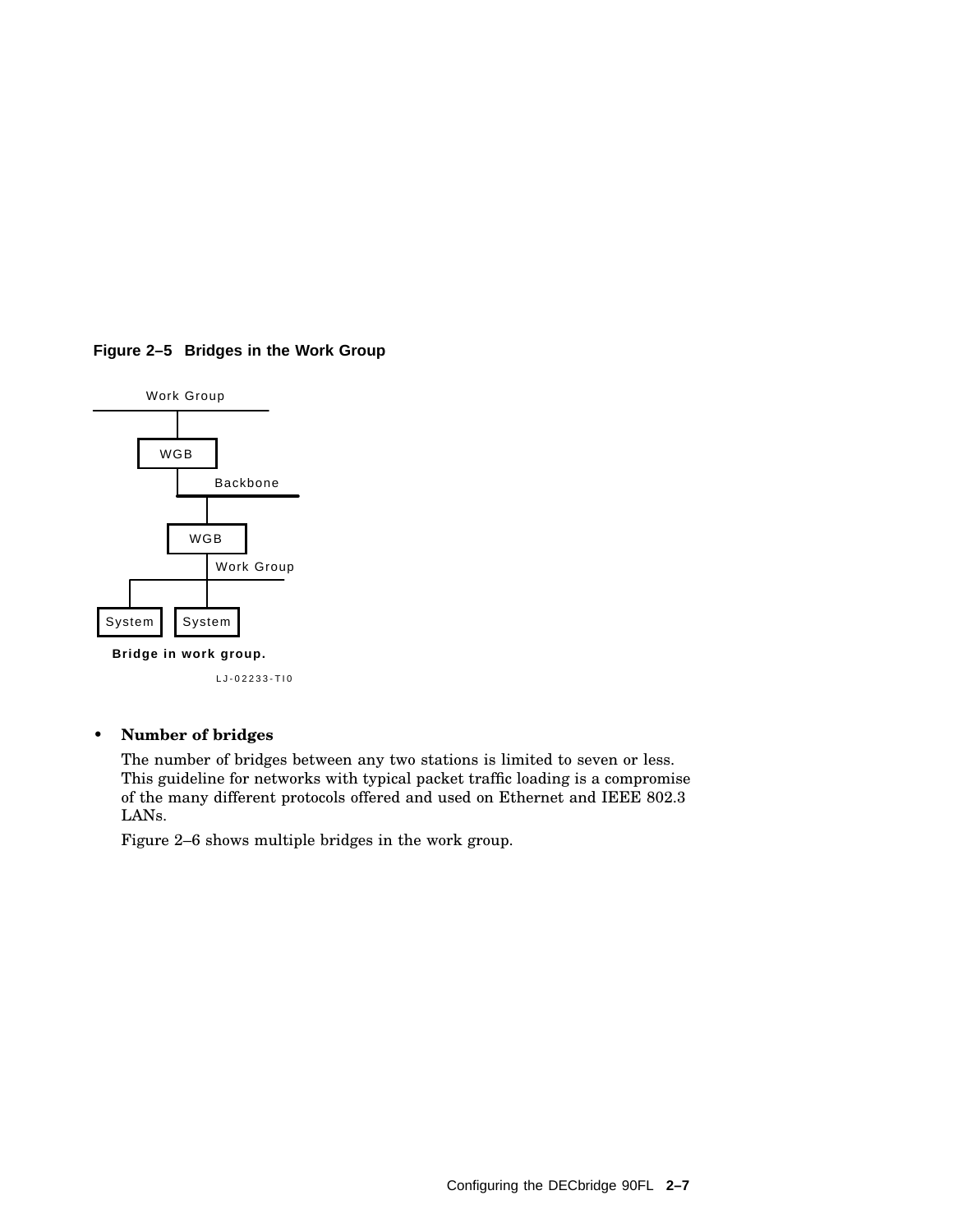

#### **Figure 2–6 Multiple Bridges in Work Group**

**More than seven bridges between stations on the Network.**

LJ-02236-TI0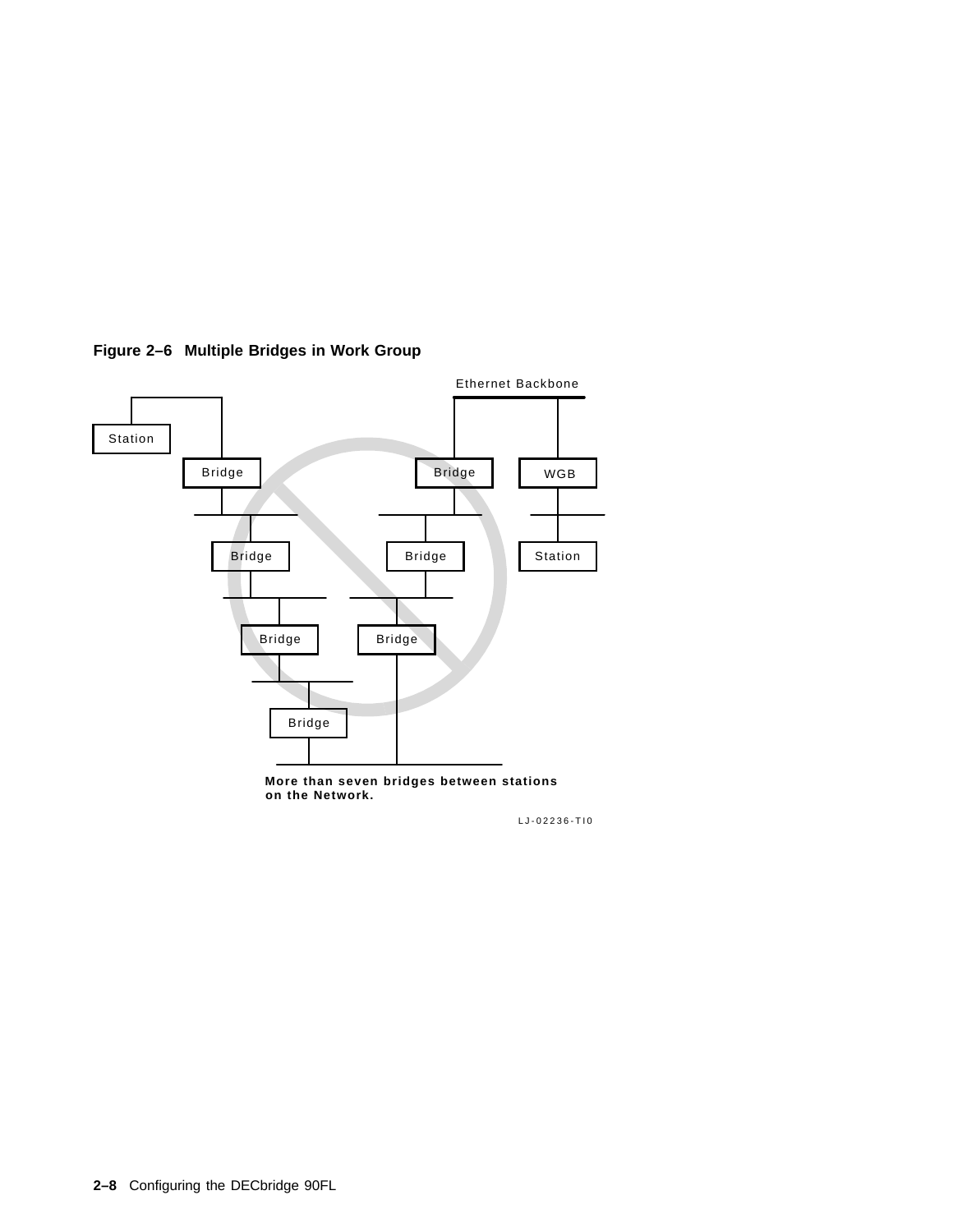# **3 Installation**

Before you install the DECbridge 90FL unit, it is recommended that you read this entire manual to become familiar with the features and configuration rules and guidelines of the DECbridge 90FL. If problems occur during installation, refer to Chapter 5, Troubleshooting. Appendix A, Specifications and Parts List, provides additional information that may be useful during installation.

The DECbridge 90FL may be installed on a desk top or table, mounted on a wall by its back cover, or installed in the DEChub 90 backplane. The only tool required for installation is a screwdriver. The screwdriver is used to remove the back cover, which covers the backplane connector and mounting assembly, and to mount the bridge or the power supply on the wall.

# **Power Supply**

The power supply (used only in standalone installations) is intended to be wall-mounted but may be used as a floor unit. The auto-ranging power supply supports voltages worldwide when the proper ac power cord is used. The ac power cord and its length will vary depending on the country package ordered.

# **Site Considerations**

The DECbridge 90FL and its power supply can be placed in various locations, including office areas, computer rooms, or wiring closets, as long as the environmental requirements are met. These requirements are provided in Table A–2 in Appendix A.

To install the DECbridge 90FL on a desk top or table, make sure that the air circulation around the DECbridge 90FL does not become obstructed by papers or other materials. The DECbridge 90FL is convectively cooled and requires a minimum of 10 centimeters (4 inches) of space at both ends, for adequate air flow. In addition, if a fiber-optic backbone connection is desired, attach the pair of fiber-optic cables to the DECbridge 90FL. To prevent damage to the cables, attach the cables without making sharp bends or kinks.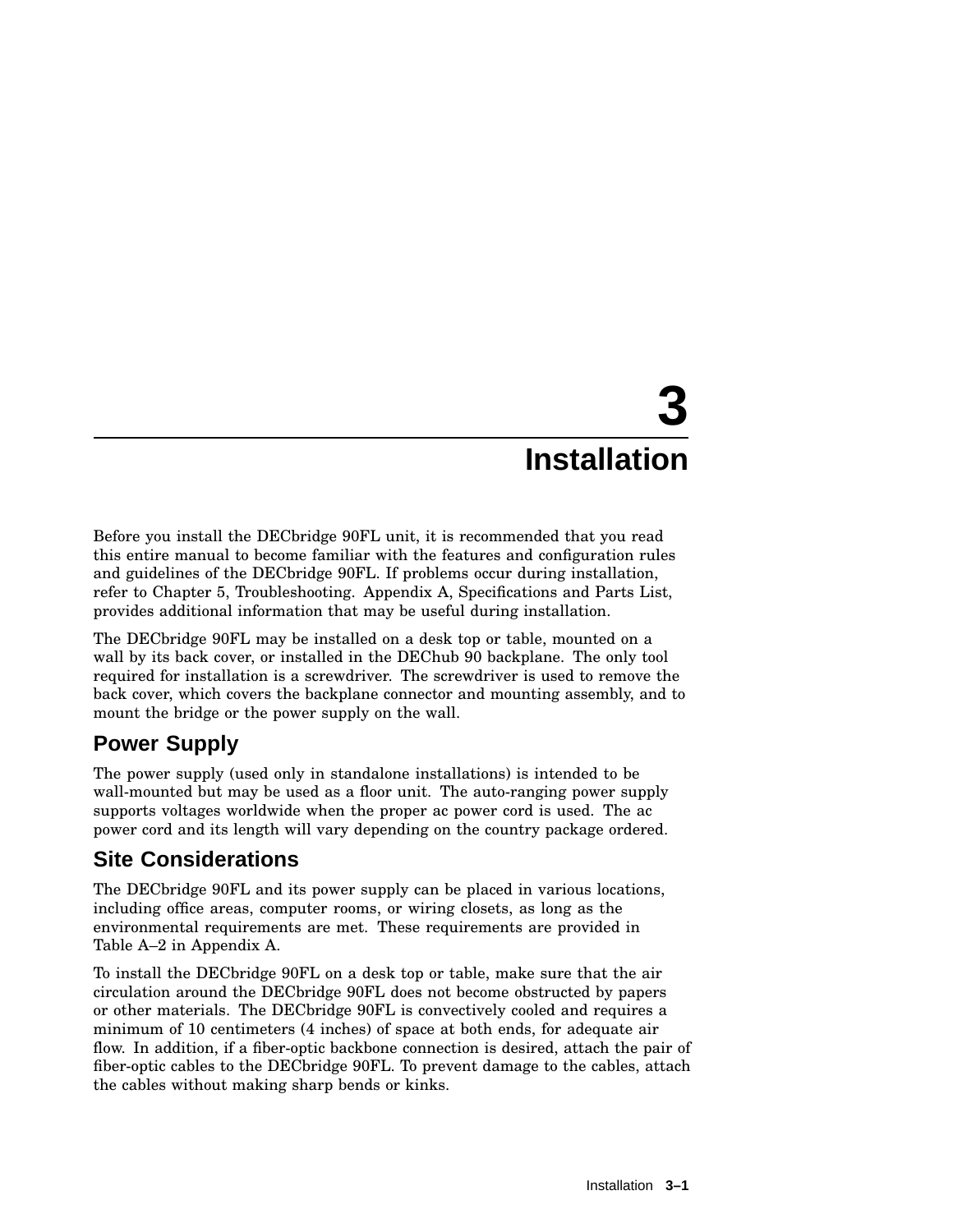## **Standalone Installation**

To install the DECbridge 90FL as a standalone installation, use the DECbridge 90FL kit, order number DEWGF-AA. The kit contents are listed in Appendix A.

When you choose a location, make sure that the power supply can be placed within 1.8 meters (6 feet) of the DECbridge 90FL and that the distance from the power supply to the ac outlet does not exceed 2.4 meters (8 feet).

**Note** The ThinWire port of the DECbridge 90FL is not terminated internally. External 50-ohm termination is required.

Figure 3–1 shows the DECbridge 90FL in a standalone installation.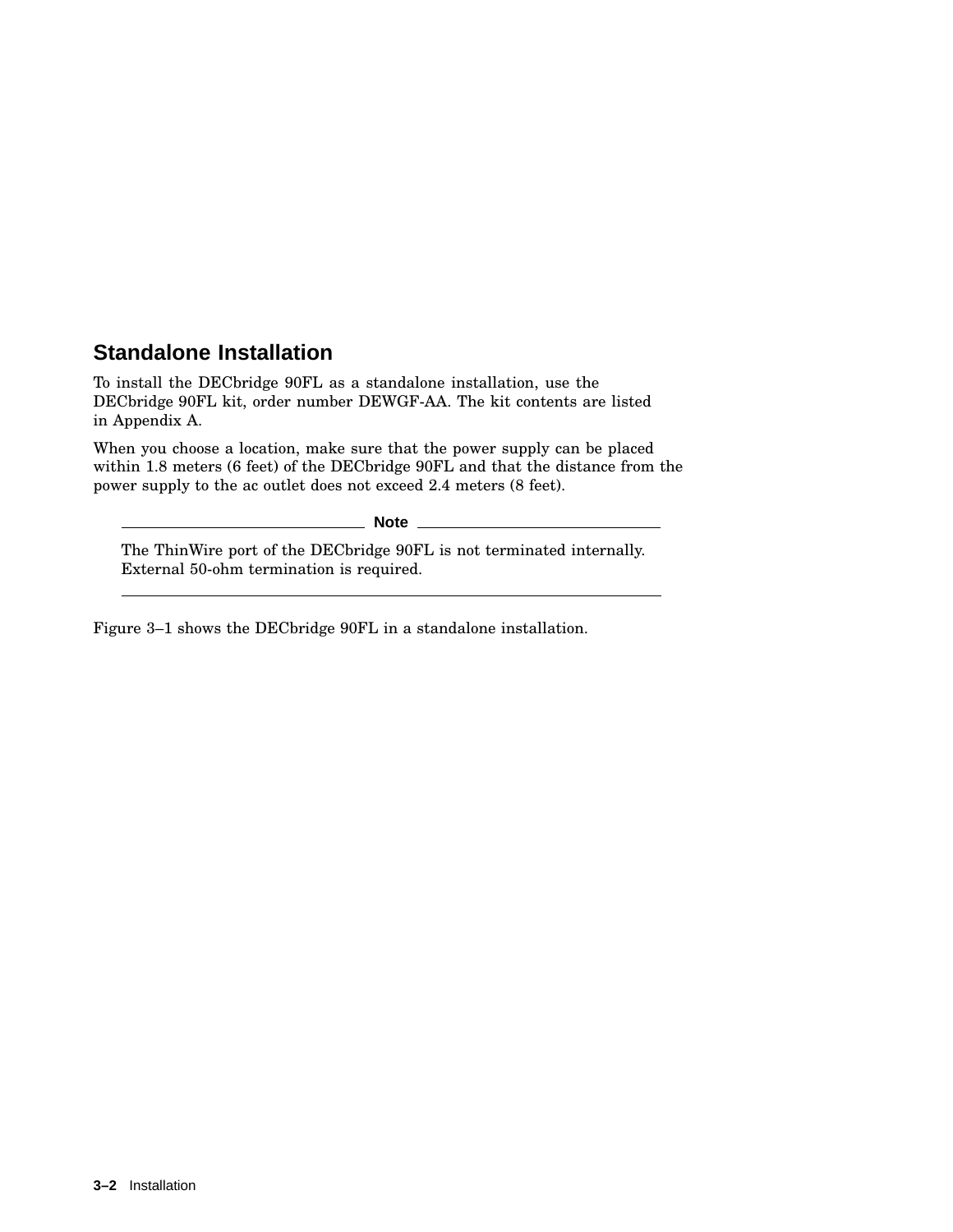



LJ-02079-TI0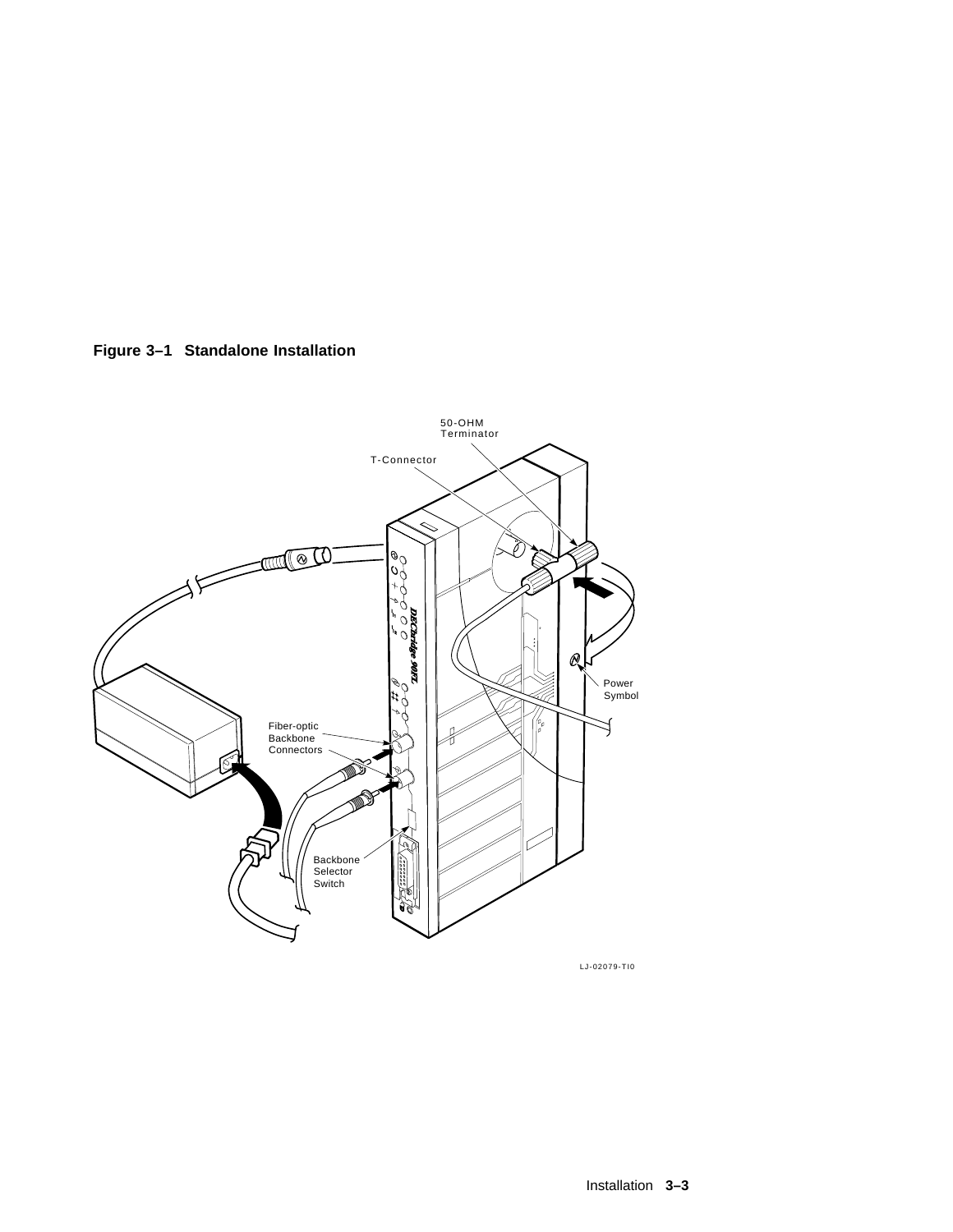#### **Mount the DECbridge 90FL on a Wall**

To install the DECbridge 90FL as a standalone wall-mount unit, perform the following procedure and refer to Figure 3–1 and Figure 3–2.

- 1. Remove the back cover of the DECbridge 90FL (Figure 3–2).
	- a. Insert a small screwdriver into the top mounting hole in the cover.
	- b. Lift up on the latch with the screwdriver and pull the cover away and down from the top of the unit.
- 2. Use the mounting holes on the back cover to determine the placement for the mounting screws on the wall.
- 3. Attach the screws to the wall, leaving enough clearance to hang the bridge.
- 4. Attach the back cover to the bridge and hang the unit on the wall.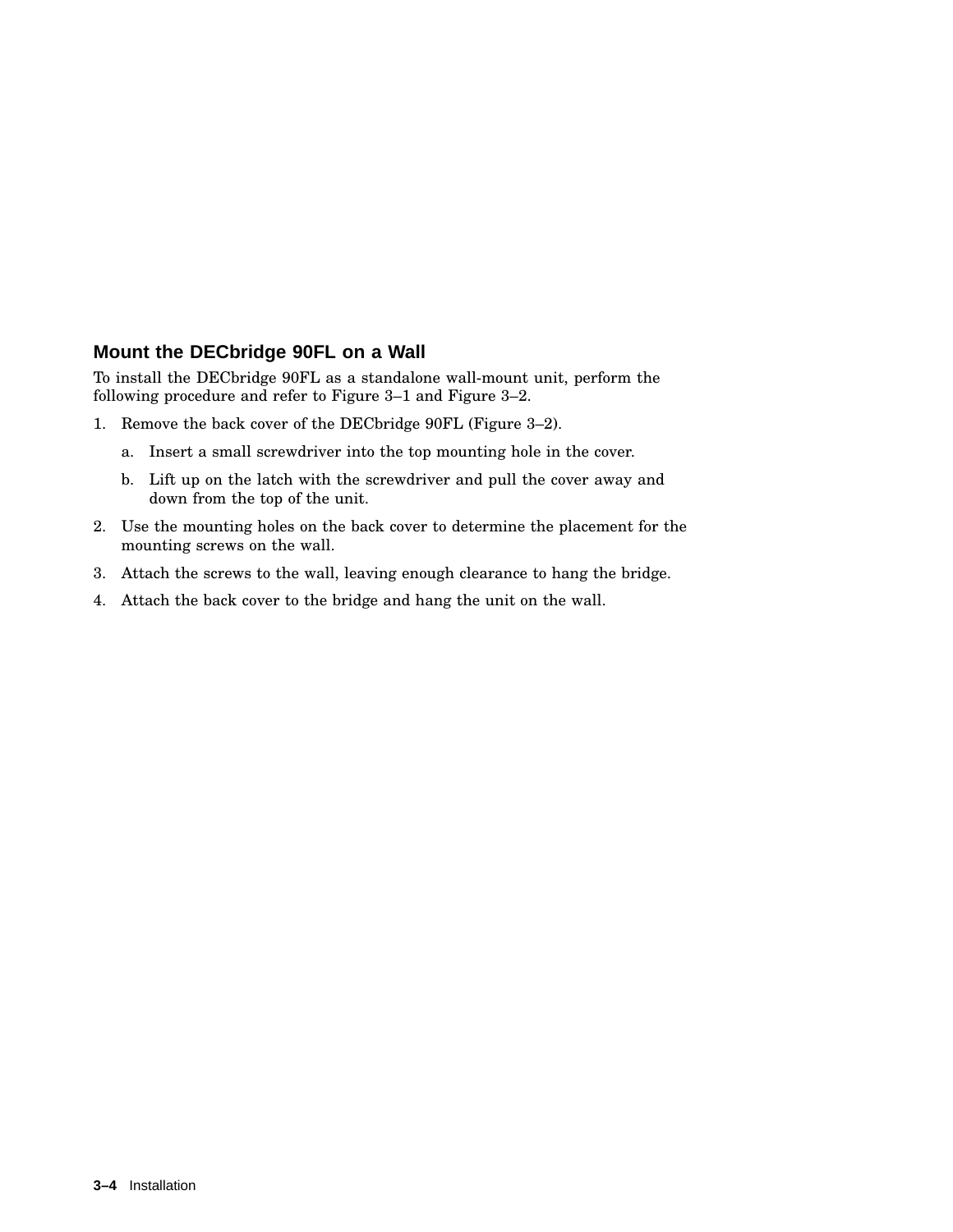



LJ-00320-TI0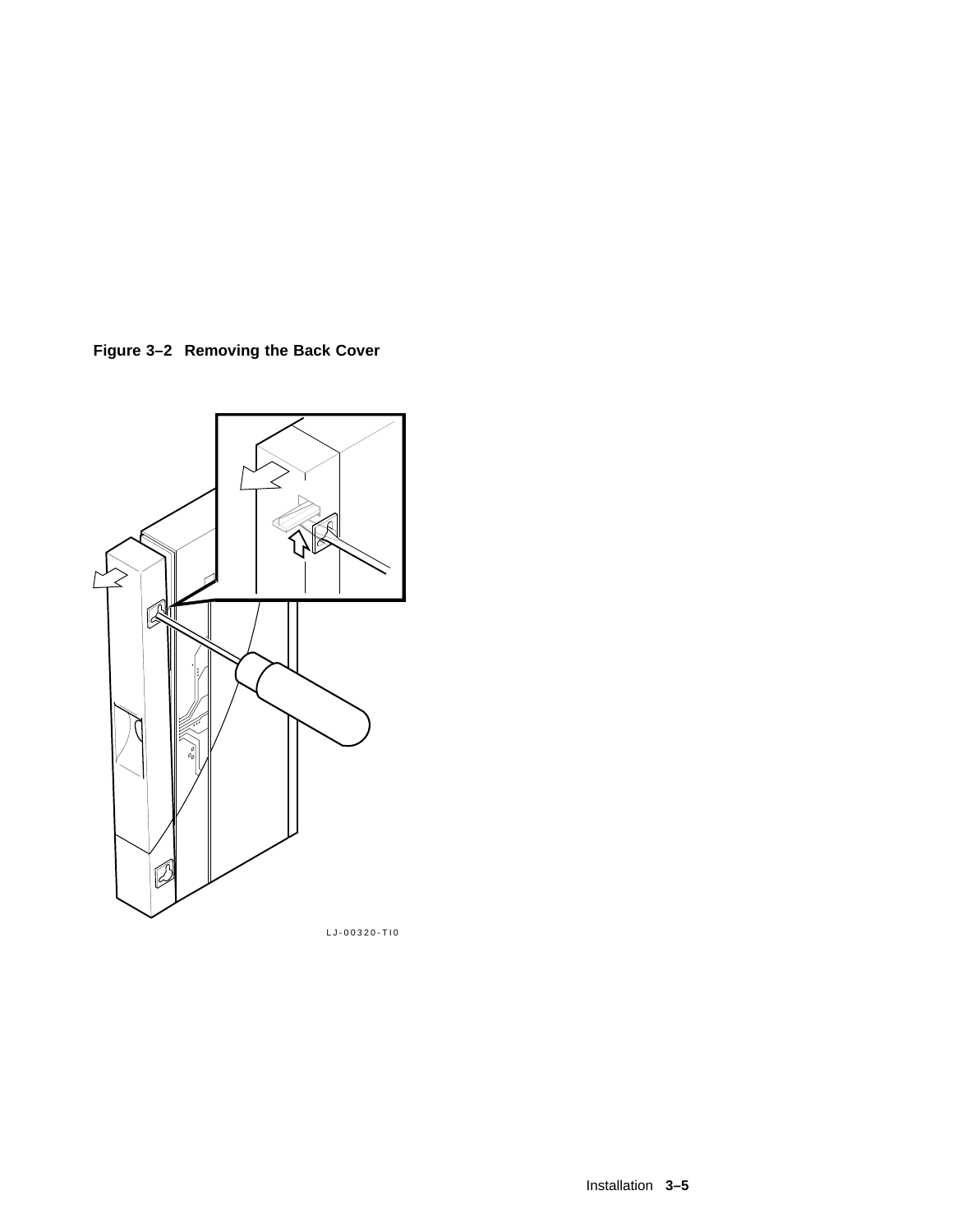#### **Make Connections for Standalone Installations**

#### **AUI Backbone Connection**

To connect the transceiver cable, select the AUI connection by sliding the fiberoptic/AUI selector switch on the front panel toward the backbone port AUI connector and follow these procedures:

- 1. Push the slide latch to the unlocked position.
- 2. Plug the transceiver cable into the connector.
- 3. Push the slide latch down until it snaps into the locking position, securing the connector (Figure 3–3).
- 4. Gently pull on the cable to make sure that the latch is secure.

When the AUI port is attached to a 10Broad36 modem, the modem should be configured for local echo of transmissions.

**Note**

The DECbridge 90FL does not detect a collision presence test failure in the transceiver that is connected to the AUI port.

Figure 3–3 shows the proper connection of the transceiver cable.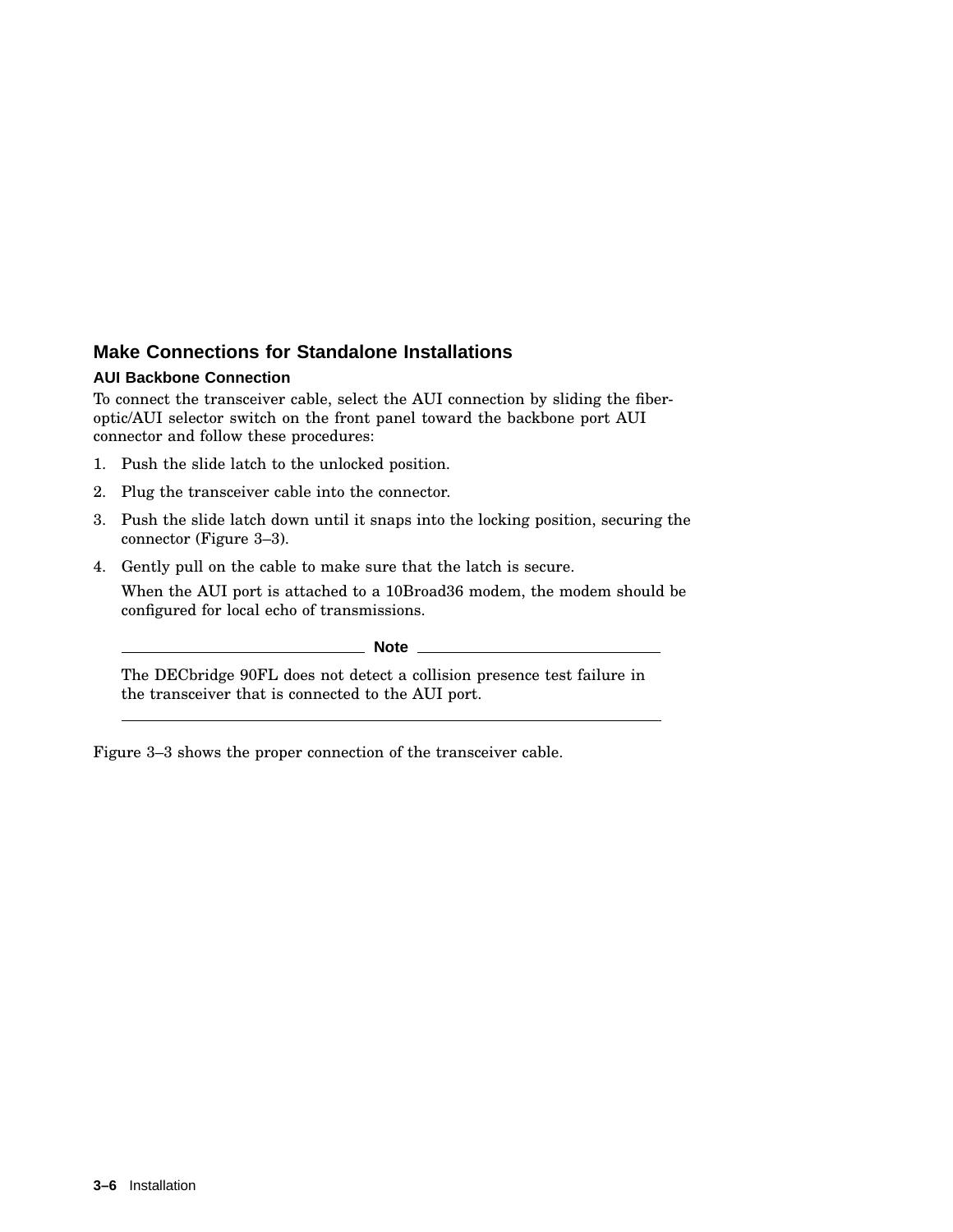





#### **Fiber-Optic Backbone Connection**

To connect the fiber-optic cable, select the fiber-optic connection by sliding the fiber-optic/AUI selector switch on the front panel toward the backbone port fiber-optic connectors and follow these procedures:

1. Locate the fiber-optic cable that is to be connected to the transmit or receive port of the DECbridge 90FL.

To prevent damage to the cables, attach the pair of fiber-optic cables to the DECbridge 90FL, without making sharp bends or kinks.

2. Insert the fiber-optic cable into the connector until it stops.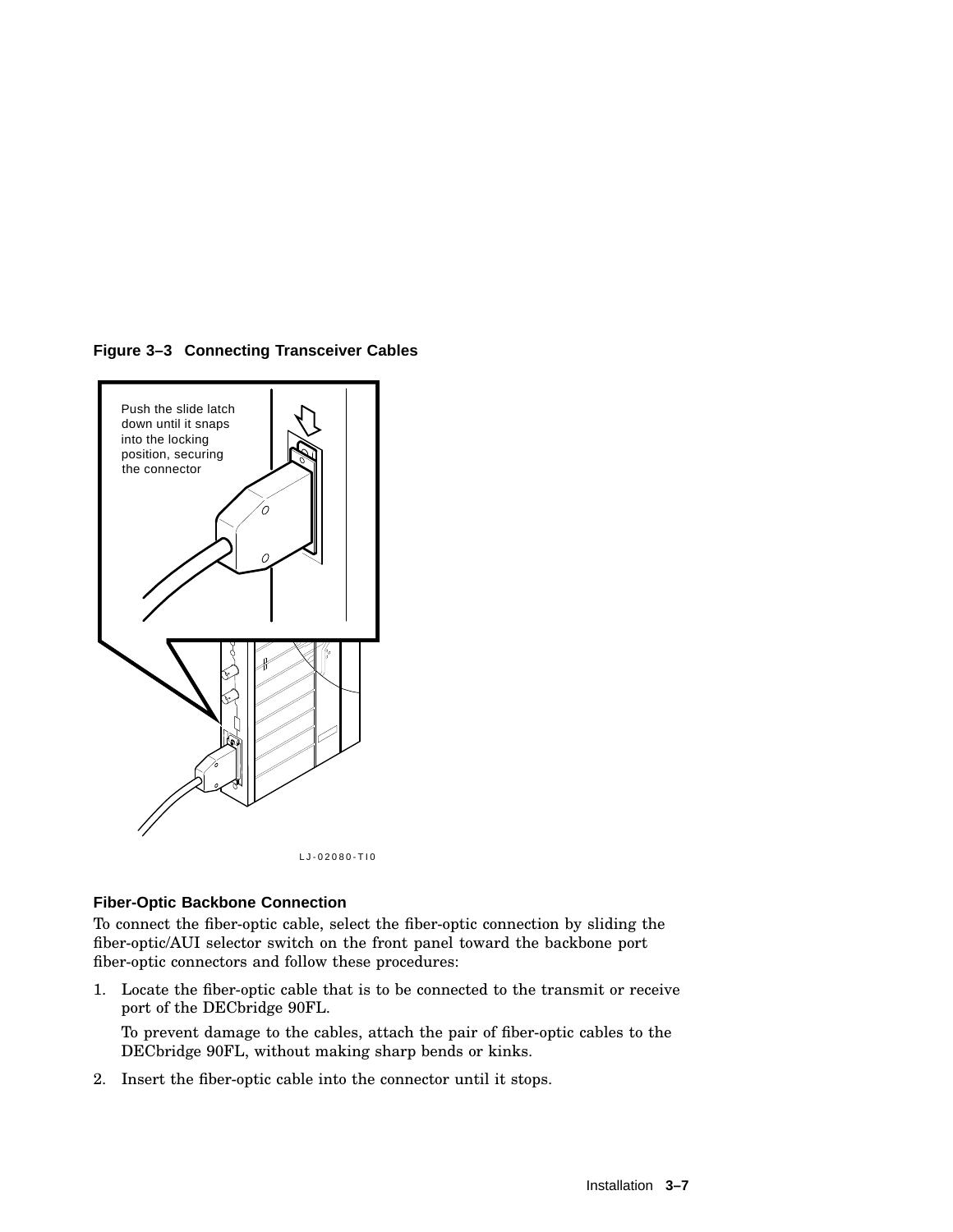- 3. Rotate the boot to the left, until the connector housing clicks into place.
- 4. Push in the metal end of the connector housing while rotating to the right, until the cable locks in place.

#### **Work Group Connection**

Connect the work group by attaching a segment of ThinWire cable to the ThinWire connector on the DECbridge 90FL.

When connecting to a ThinWire cable, make sure that the cables are properly terminated (Figure 3–4 and Figure 3–5).

Figure 3–4 shows how to connect to the middle of a ThinWire segment.

#### **Figure 3–4 Connecting to the Middle of a ThinWire Segment**



Figure 3–5 shows how to connect to the end of a ThinWire segment.

**Figure 3–5 Connecting to the End of a ThinWire Segment**

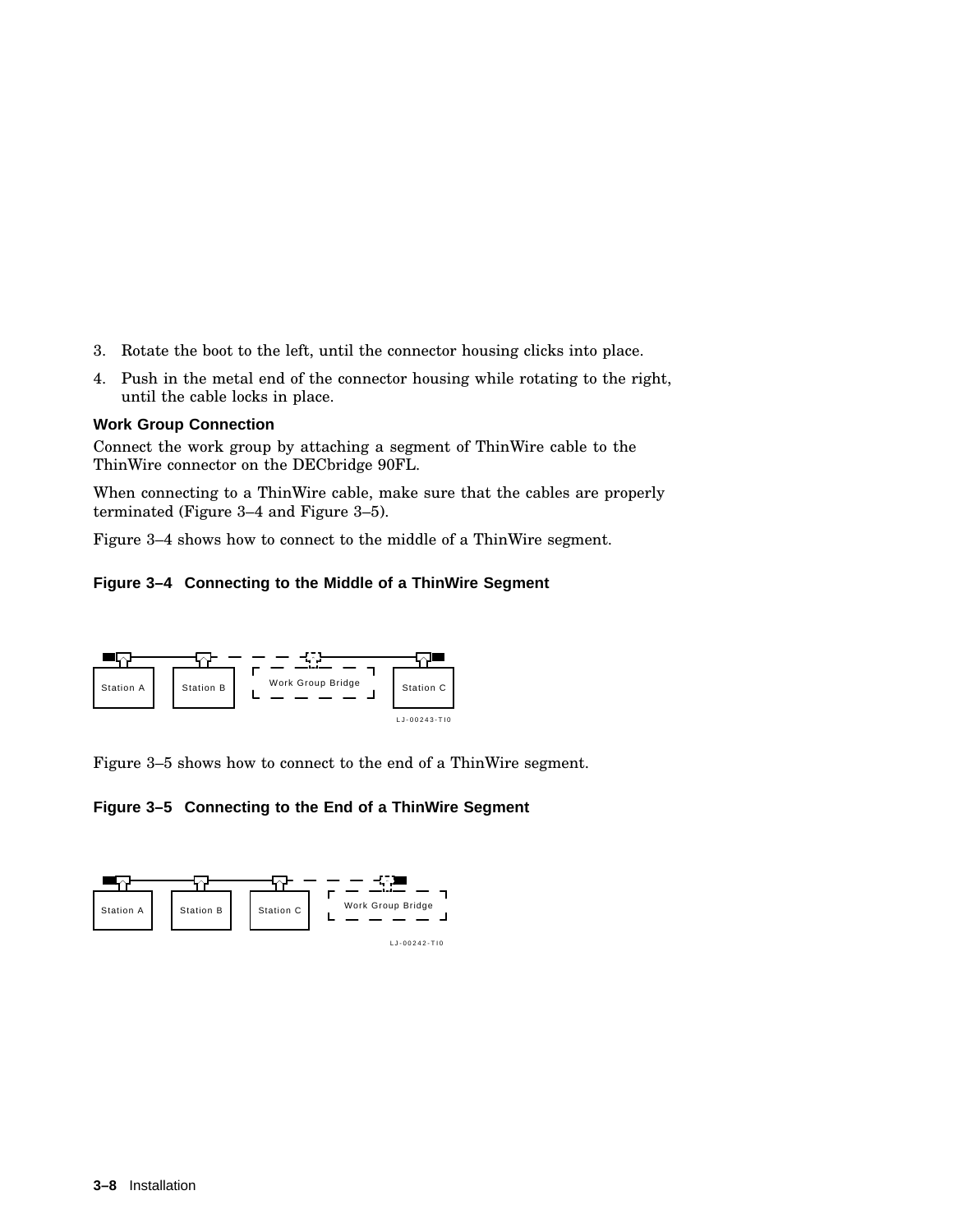#### **Power Supply Connection**

To connect the power supply to the DECbridge 90FL, place the power supply within 1.1 meters (4.3 feet) of the DECbridge 90FL and follow these procedures:

- 1. Attach the ac power cord to the power supply.
- 2. Plug the power supply into an ac outlet.
- 3. The DECbridge 90FL will run a 10-second self-test during which all front panel lights will turn on. (The exception to this is the Link Monitor Light; it will be on only if you have a good fiber-optic link at the time of power up.)

On successful completion of the test, the following lights will remain on: DC OK, System Port OK, Work Group Port OK, and Backbone Port OK. The Bridge Forwarding State indicator will remain on for 30 seconds while the bridge learns the network configuration, and then the indicator will turn off.

Refer to Chapter 5, Troubleshooting, if the DECbridge 90FL indicators do not turn on.

## **Backplane Installation**

To install the DECbridge 90FL in the DEChub 90 backplane, use the DECbridge 90FL kit, order number DEWGF-MA. The kit contents are listed in Appendix A. To install the DECbridge 90FL in the DEChub 90 backplane, refer to Figure 3–6 and follow these procedures:

#### **Insert the DECbridge 90FL into the DEChub 90 Backplane**

- 1. Remove the back cover of the DECbridge 90FL (Figure 3–2).
	- a. Insert a small screwdriver into the top mounting hole in the cover.
	- b. Lift up on the latch with the screwdriver and pull the cover away and down from the top of the unit.
- 2. Place the lower mounting tab, located on the back of the DECbridge 90FL, into slot 8 of the backplane.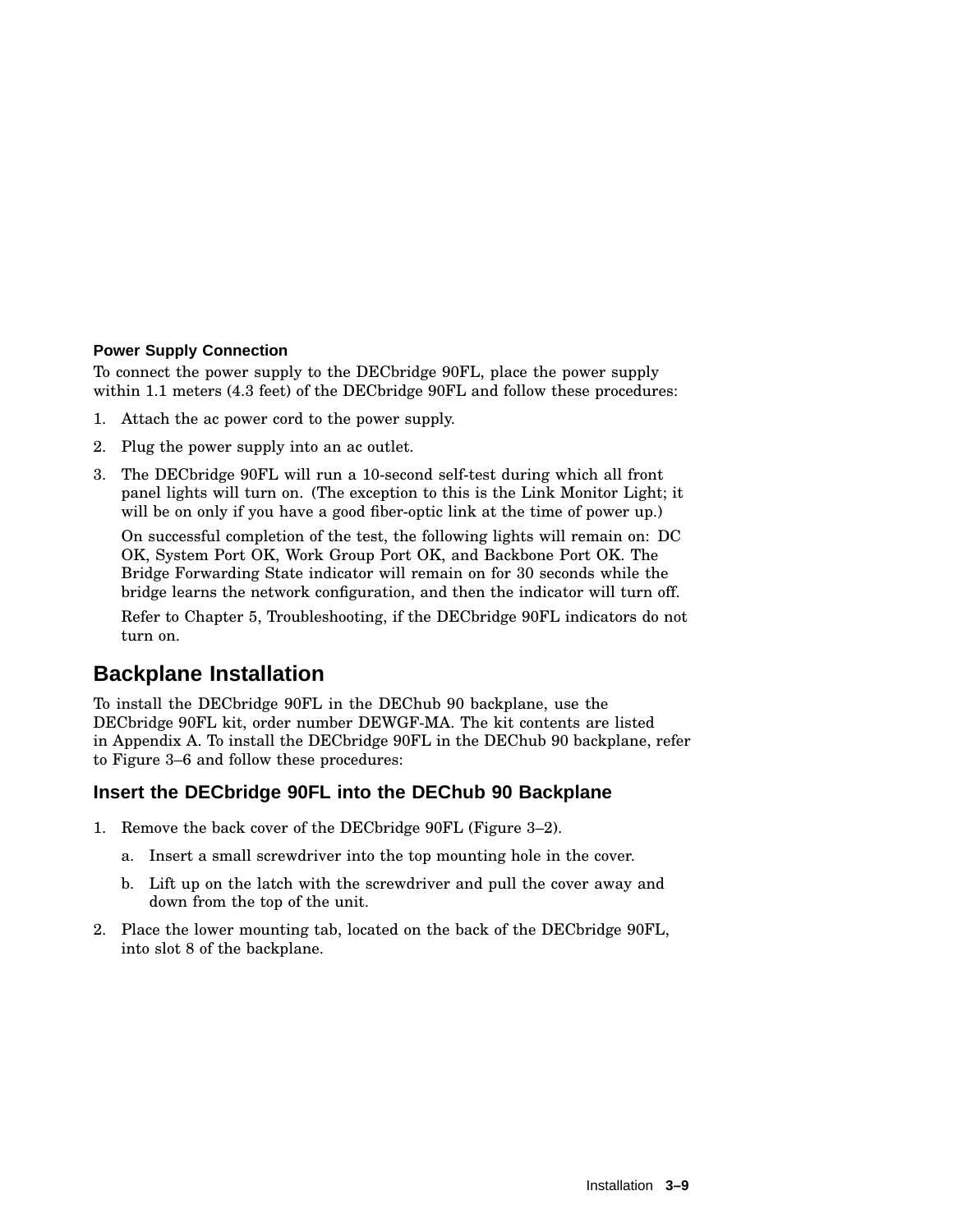**Figure 3–6 Installing the DECbridge 90FL in DEChub 90 Backplane**



3. Rock the bridge into place. You will hear a click when the bridge is secured in the slot.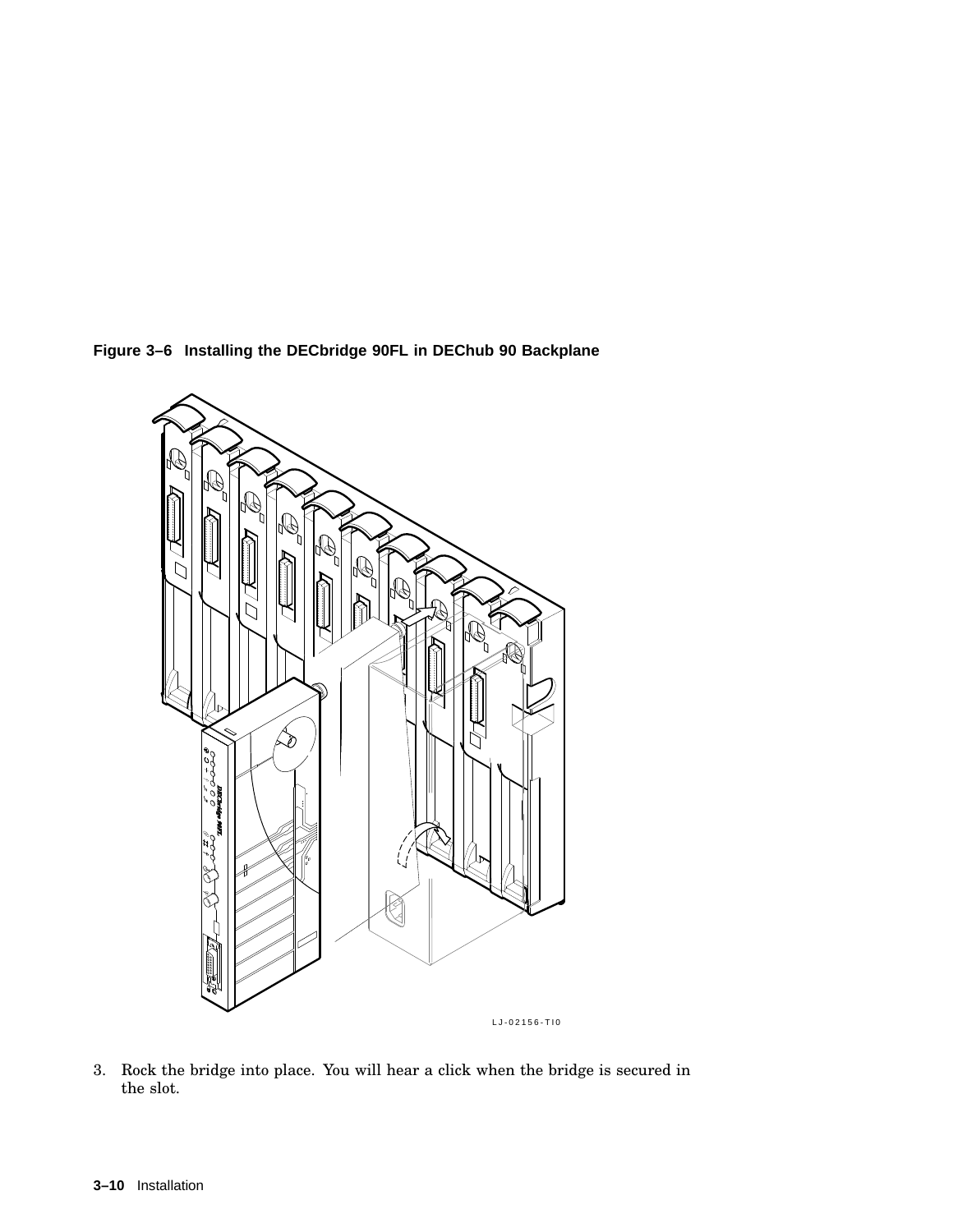#### **Make Connections for Backplane Installations**

- 1. Select either the fiber-optic or AUI backbone connection by sliding the fiber-optic/AUI selector switch on the front panel toward the backbone port fiber-optic connectors or toward the backbone port AUI connector.
- 2. Make the selected connection (AUI or fiber-optic). Refer to the Make Connections for Standalone Installations section, for information about how to connect the transceiver cables.

The work group port is automatically connected once the DECbridge 90FL is installed in the DEChub backplane. The backplane provides power to the bridge; therefore, no other power supply is needed. Any other unit installed in the backplane is bridged automatically and is part of the work group.

3. Power up the backplane if power is not already on.

The DECbridge 90FL will run a 10-second self-test during which all front panel lights will turn on. (The exception to this is the Link Monitor Light; it will be on only if you have a good fiber-optic link at the time of power up.)

On successful completion of the test, the following indicators will remain on: DC OK, System Port OK, Work Group OK, and Backbone Port OK. The Bridge Forwarding State indicator will remain on for 30 seconds as the bridge learns the network configuration, and then the indicator will turn off.

Refer to Chapter 5, Troubleshooting, if the DECbridge 90FL indicators do not turn on.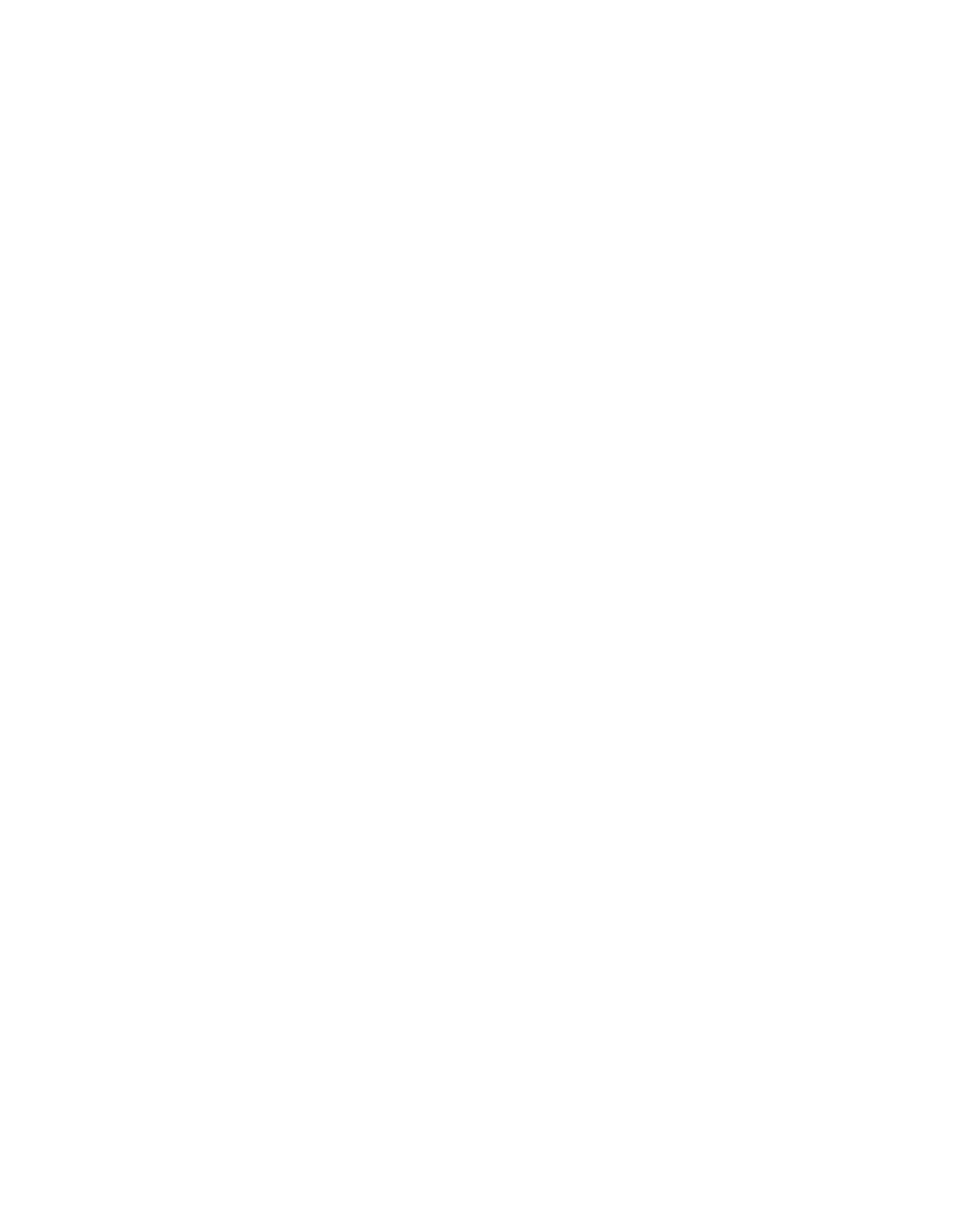# **4 Managing the DECbridge 90FL**

The DECbridge 90FL unit is managed by Maintenance Operations Protocol (MOP), which allows advanced bridge features, such as protocol filtering, to be set up without any additional management software. Host system support, which is standard on all VMS installations, is required for MOP console carrier operation. On ULTRIX installations, the MOP option is a separate utility that may be installed from the original distribution media.

The DECbridge 90FL also supports Remote Bridge Management Software (RBMS). RBMS allows similar bridge management through the use of additional Digital management software. Refer to the Remote Bridge Management Software section in this chapter for further information.

# **DECbridge 90FL Operation**

The DECbridge 90FL is a packet store-and-forward device that receives all IEEE 802.3 and Ethernet packets and, if necessary, forwards them from one port to the other. This capability enables the bridge to isolate high-traffic areas from the rest of the LAN. For example, if the systems and servers in a cluster usually communicate with each other and rarely communicate with other systems on the LAN, the bridge keeps that traffic local, that is, off the main LAN.

The decision to filter or forward packets is determined by the packet's destination address or protocol type as follows:

- **Destination Address Filtering** The bridge, on receiving a packet, scans its address database, which contains node addresses from the work group port that are dynamically learned by the bridge. The destination address of the packet is compared with known addresses in the work group. If no protocol-type filters are enabled for the packet, the bridge makes its decision to filter the packet based on the destination address. Otherwise, the packet is subjected to protocol-type filtering.
- **Protocol Filtering** The bridge may be configured to filter selected protocols so that user-selected protocols can be isolated within or outside a specific work group.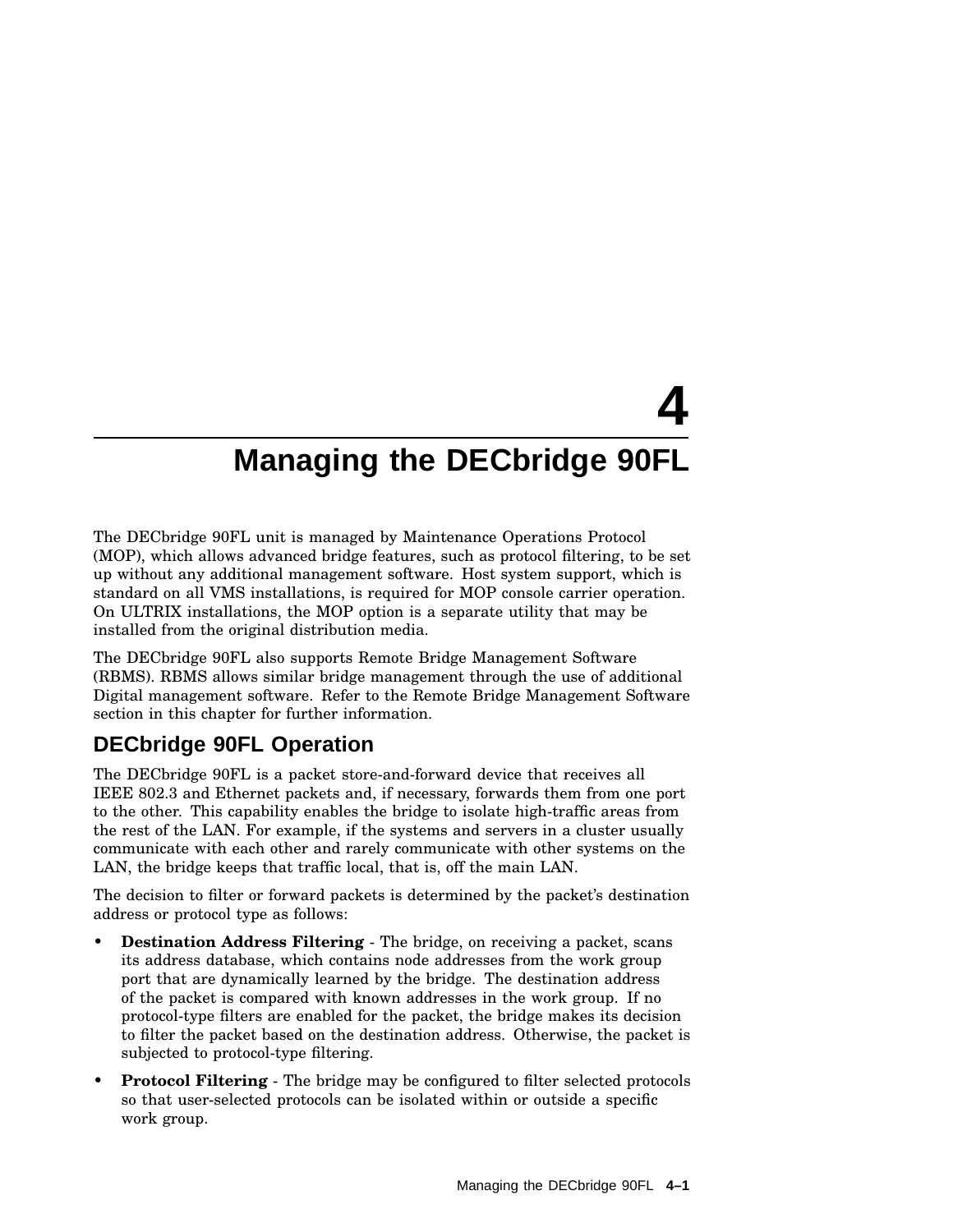- **Flood Mode** The bridge forwards all packets from the backbone to the work group subject only to protocol filtering. When flood mode is disabled, a station in the work group must have its address in the address table to receive messages from the backbone LAN. When flood mode is enabled, the backbone traffic is forwarded to the work group subject only to the protocol filters, and not subject to the address filters. This is useful in the following situations:
	- A work group that exceeds 200 stations cannot be accommodated in the DECbridge 90FL address table. Flood mode allows full connectivity with more than 200 stations by eliminating the automatic traffic isolation between the work group and the backbone LANs.
	- If a station in the work group does not transmit messages before the *address age time* expires, or if the station never transmits, it will not be in the address table. Flood mode must be enabled to reach these stations from the backbone LAN. Flood mode will be enabled automatically whenever the DECbridge 90FL detects more than 200 stations in the work group. When enabled automatically, it will also be disabled automatically approximately 10 minutes after the bridge discovers that the work group no longer exceeds the 200-station limit.

Flood mode can be enabled or disabled manually by using the SET BRIDGE command. When enabled manually, flood mode remains enabled regardless of the work group size. Refer to the Description of Commands section in this chapter for information about the SET and DEFINE BRIDGE FLOOD DISABLE commands.

Flood mode reduces the traffic isolation features of the bridge; therefore, it should be enabled *only* when necessary.

#### **DECbridge 90FL Functions**

- **Protocol-transparent, multivendor communications** The DECbridge 90FL provides connectivity between two network segments regardless of vendor hardware or software, provided the hardware and software conform to IEEE 802.3 and Ethernet compliance requirements.
- **Connectivity** The DECbridge 90FL can be used on both IEEE 802.3 and Ethernet networks.
- **Backbone connection** The DECbridge 90FL provides switch-selectable AUI or fiber-optic connection to the backbone.
- **Integral ThinWire work group connection** The DECbridge 90FL provides a physical and electrical interface to the work group ThinWire segment.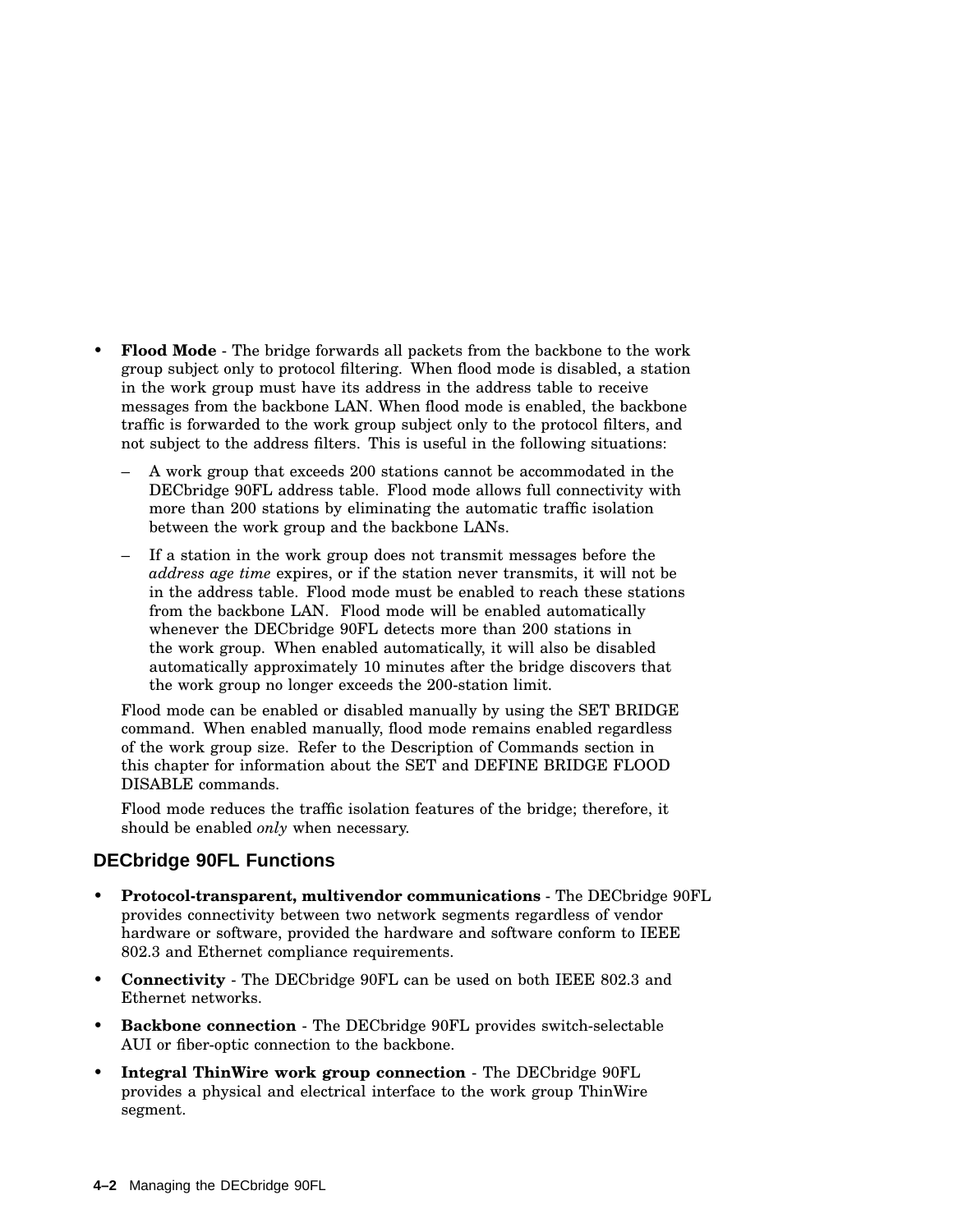- **Automatic self-test** The DECbridge 90FL automatically initiates a 10-second self-test of the basic functions of the DECbridge 90FL when the bridge is powered up.
- **Online diagnostics** The DECbridge 90FL has automated continuous testing of the DECbridge 90FL hardware.
- **Loop detection** The DECbridge 90FL determines if there are any loops by communicating with other Digital or IEEE 802.1 compliant bridges in the network and it configures appropriately to eliminate loops.

## **Spanning Tree Algorithm**

The spanning tree is an automatic process used by all bridges in an extended LAN configuration to create a logical, loop-free network. The spanning tree is determined automatically by an algorithm resident in each bridge. No user action or network management is required to configure the network. If a loop is detected, the process computes and implements a loop-free network topology. This process prevents packets from circulating through the network indefinitely.

## **Spanning Tree Algorithm Properties**

Although the bridges in an extended network can be placed in an arbitrary fashion, the logical network that bridges automatically create (due to the algorithm) is always a spanning tree with the following properties:

- No loops
- Only one path between any two bridges
- All LANs are connected

Refer to the *Bridge and Extended LAN Reference* for detailed information about the spanning tree process.

### **MOP**

Maintenance Operations Protocol (MOP) is a host-based protocol. Console carrier is a component of MOP that accesses the user interface command language embedded in the DECbridge 90FL. Console carrier provides the ability to establish a single conversational terminal line link between a terminal or workstation on the LAN and the DECbridge 90FL. This link transmits and receives keystrokes.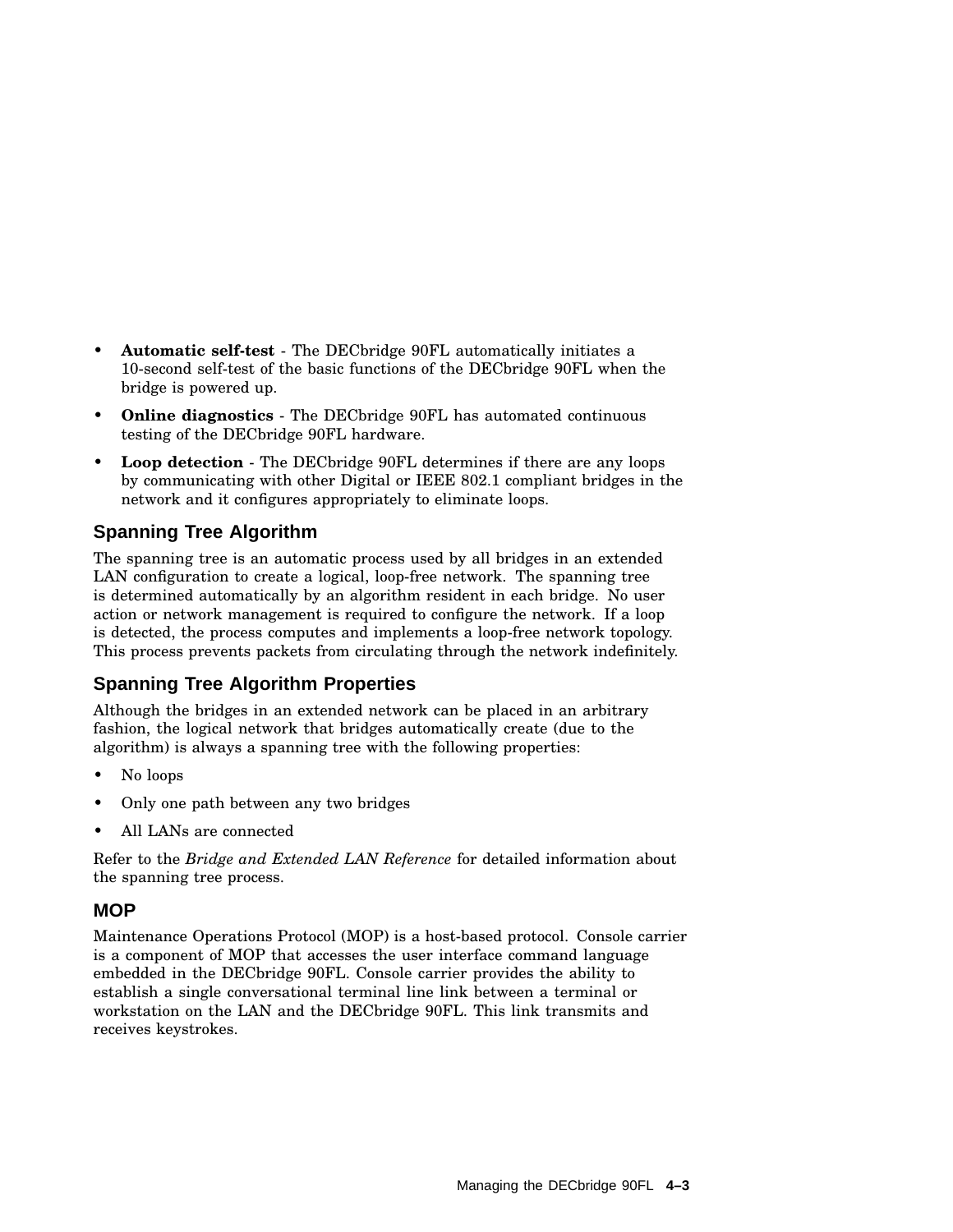#### **MOP Functions**

MOP console carrier management allows you to perform the following functions:

- Examine the bridge characteristics of address entry age, forwarding state, firmware version, name of flash ROM image, and uptime.
- Examine the port characteristics of backbone and work group ports (hardware address, MOP counters, and bridge counters).
- Examine port status (management connected, management disconnected, properly operating, or broken) of both bridge ports and of repeater ports that share the DEChub 90 backplane with the bridge.
- Examine the work group address database entries 1 to 200.
- Examine the current or permanent protocol filter entries 1 to 16.
- Set protocol filters.
- Reset the bridge.
- Connect or disconnect a port (work group or backbone, or repeaters in the backplane).
- Set the bridge maximum address entry age, current or permanent.
- Define the bridge password.
- Enable and disable flood mode.

Refer to the Description of Commands section in this chapter for additional information about command syntax.

#### **Accessing MOP from VMS Systems**

On a VMS operating system, the MOP console carrier is included as part of the Network Control Program (NCP) facility, which requires a DECnet license.

You do not need increased user privileges to use NCP. To establish a console carrier session, you must know the following:

- The Ethernet address of the bridge that is to be managed
- The Ethernet name of the circuit that contains the bridge

A VMS system may have more than one Ethernet interface; therefore, the circuit name is needed. The Ethernet address can be found on the label on the DECbridge 90FL front panel. The following Ethernet circuit names, based on system type, apply: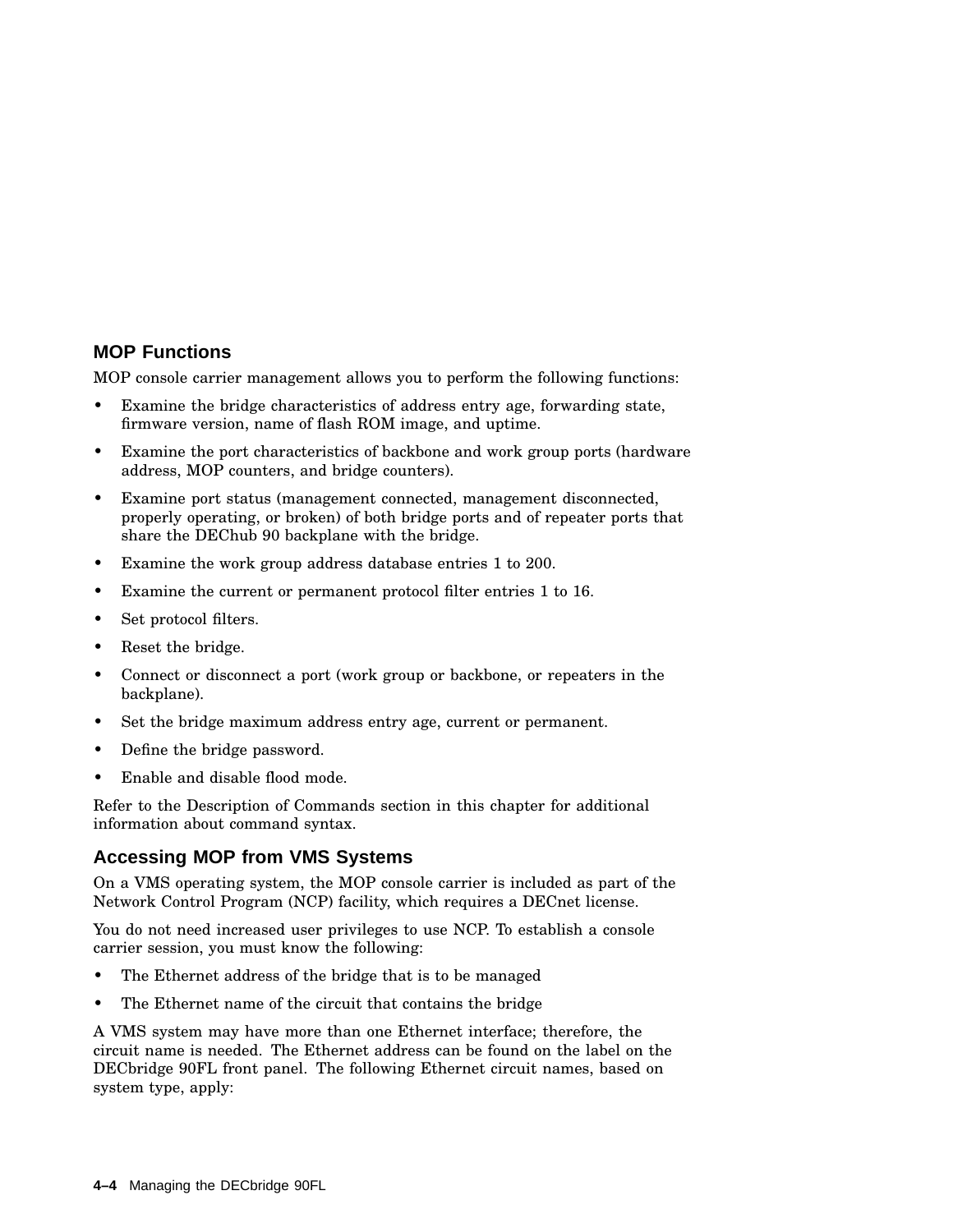| Table 4–1 Ethernet Circuit Names for Systems |  |  |  |  |  |
|----------------------------------------------|--|--|--|--|--|
|----------------------------------------------|--|--|--|--|--|

| <b>System</b>                                           | <b>Circuit Name</b> |
|---------------------------------------------------------|---------------------|
| VAX 6000 and VAX 9000 XMI computers                     | $_{\rm mna-0}$      |
| BI-based systems (VAX 6300 and VAX 6400 computers)      | $b$ na- $0$         |
| VAX 4000 computer series                                | isa-0               |
| MicroVAX systems and VAX 3600 and VAX 3900<br>computers | $qna-0$             |
| VAX station 2000 and VAX station 3000 computer series   | $sva-0$             |
| VAX-11/780 and VAX-11/785 computers (UNIBUS)            | una-0               |

#### **Example:**

If the bridge address is 08-00-2b-01-23-45 and the Ethernet circuit name is sva-0, a typical VMS command line to establish the session from a VAXstation 3100 system is:

\$ **MCR NCP CONNECT VIA SVA-0 PHYSICAL ADDRESS 08-00-2b-01-23-45**

When you have established connection, the following appears on the screen:

Console connected (press CTRL/D when finished)

#### **Accessing a Bridge Repeatedly**

If you need to access a specific bridge repeatedly, you can enter the Ethernet address for that bridge in the NCP database. This is usually done by choosing an arbitrary address in area 13. Bridge names entered in the NCP database may be a maximum of six characters.

#### **Example:**

If you call your bridge DBRG1 on address 13.87 and access it from a VAX 6400 system (where the Ethernet circuit name is bna-0), you can use the following commands:

\$ **NCP**

NCP> **DEFINE NODE DBRG1 ADDRESS 13.87 HARDWARE 08-00-2b-01-23-45 - SERVICE CIR BNA-0** NCP> **SET NODE DBRG1 ALL**

You can then enter the following:

\$ **NCP CONNECT NODE DBRG1**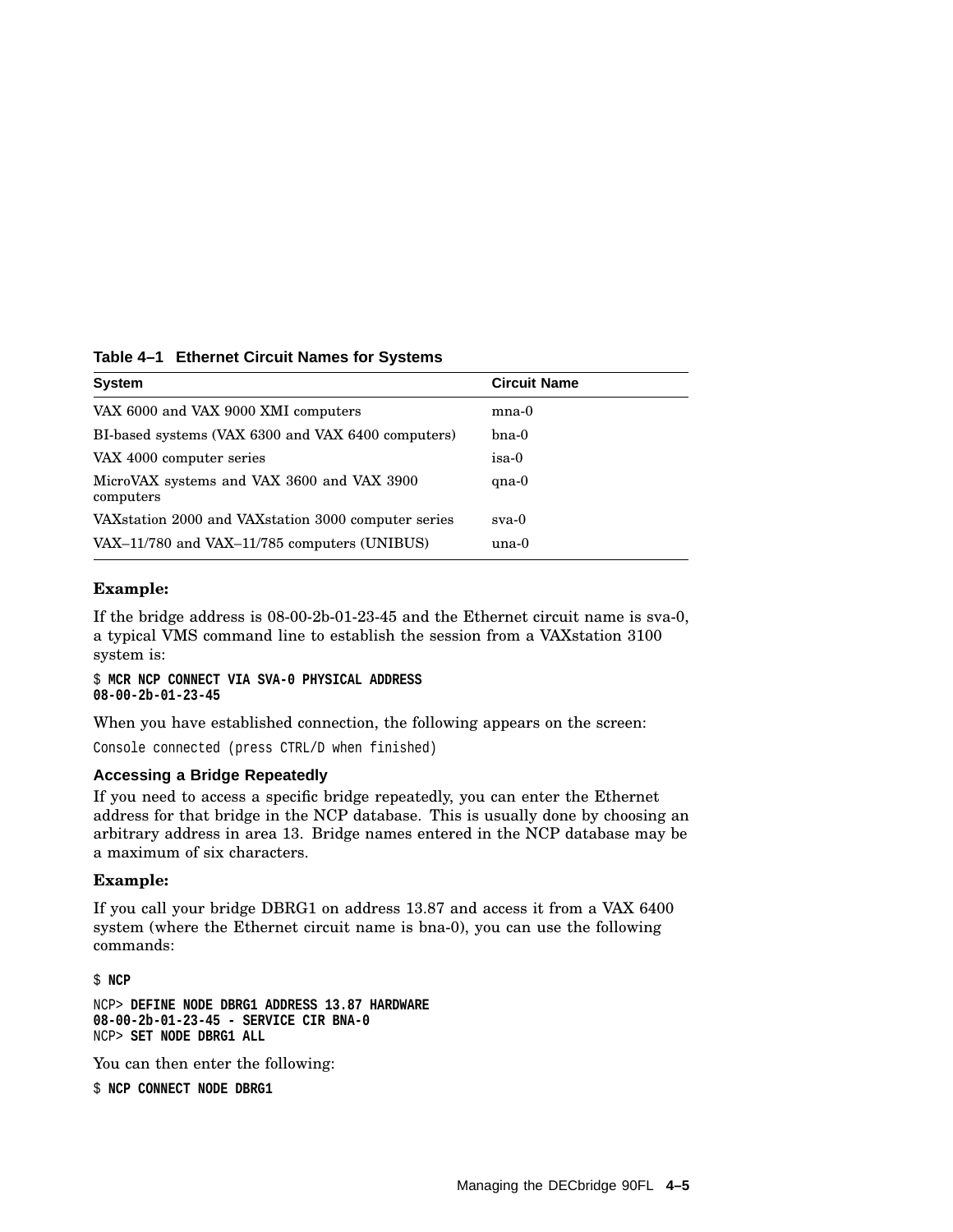#### **Accessing MOP from ULTRIX Systems**

On the ULTRIX operating system, the console carrier is a separate utility included as part of the MOP option. This option is part of the regular distribution, however, it is not selected by default and is not included in the basic installation. You can install the MOP from the original distribution media using the **setld** utility. You must have superuser privileges to invoke the console carrier.

Once the MOP option is installed, each bridge to be managed must be given a name and a dummy node number using the **addnode** utility. For example:

```
# addnode 13.1 DBRG1
```
Once the name and node number are assigned, you can establish the link at any time using the **ccr** command:

```
# ccr -n DBRG1 -h 08-00-2b-01-23-45 -c sva-0
```
In this example, the -h qualifier is followed by the station address of the DECbridge unit to be attached. The -c qualifier is followed by the name of the Ethernet circuit to use for the connection. Ethernet circuit names, based on system type, apply. Refer to Table 4-1 for circuit names.

When you have established connection, the following appears on the screen:

```
Console connected (press CTRL/D when finished)
```
## **Console Carrier User Interface**

The DECbridge 90FL is not shipped with a pre-set password; therefore, no password prompt appears when you connect for the first time. For secure operation of the DECbridge 90FL, you should define a password using the DEFINE BRIDGE PASSWORD command.

The password prompt is represented by the pound sign  $(\#)$ . If you do not define a password, the password prompt does not appear when you log in.

You have three attempts to enter a password. If all three attempts fail, you must disconnect and try again. If you have defined a password for the DECbridge 90FL, the following appears on the screen after the network connection to the bridge is established:

```
Console connected (press CTRL/D when finished)
#
```
You must now enter the bridge password to access the console carrier. The password you enter will not appear on the screen.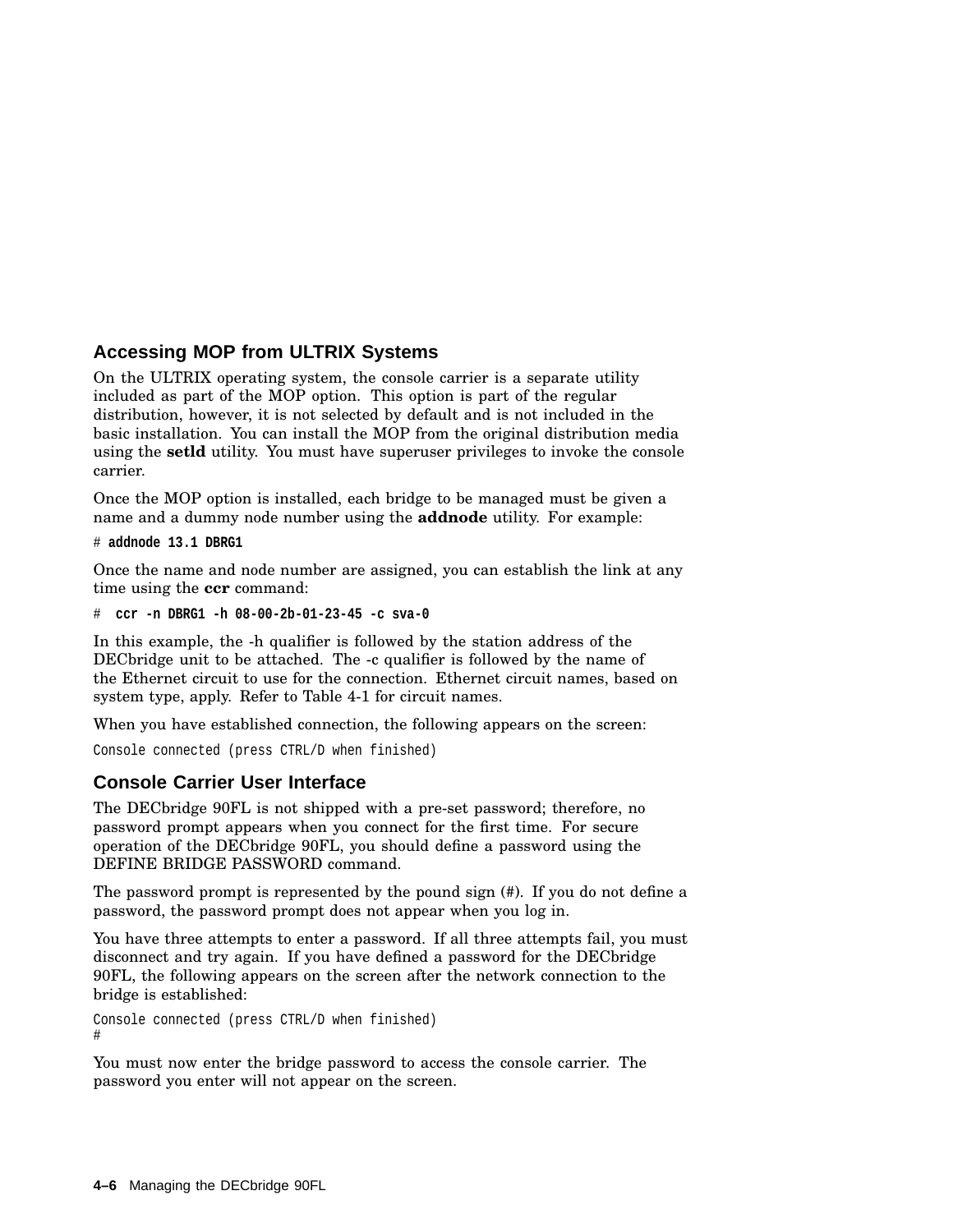After you successfully enter the password, or if there is no password defined, the following appears on the screen:

```
DEWGF V2.0 08-00-2B-2D-9B-81 © Digital Equip Corp
FPROM V2.5f ©1991,92 Digital Equip Corp 25-JUN-92
DECbridge>
```
## **Console Carrier Command Language**

With the exception of the help facility, the console carrier command language is similar to the DECserver command language. Type a question mark (?) at any point in the command line to see a list of the options that are available to you at that point in the command line. Unique abbreviations of commands are accepted. The command options are:

| <b>DEFINE</b>                     |
|-----------------------------------|
| <b>DISPLAY</b>                    |
| LIST                              |
| <b>SET</b>                        |
| <b>SHOW</b>                       |
| TEST (for manufacturing use only) |

Table 4–2 provides a summary of the DECbridge 90FL commands.

| <b>Command</b>      | <b>Argument and Parameter</b>                            |
|---------------------|----------------------------------------------------------|
| DEFINE <sup>1</sup> | <b>BRIDGE AGE</b> age                                    |
|                     | <b>BRIDGE FLOOD</b><br><b>ENABLE</b><br><b>DISABLE</b>   |
|                     | BRIDGE HUB MANAGEMENT<br><b>ENABLE</b><br><b>DISABLE</b> |
|                     | <b>BRIDGE PASSWORD</b>                                   |
|                     | BRIDGE SPANNING TREE<br><b>ENABLE</b><br><b>DISABLE</b>  |

**Table 4–2 Summary of DECbridge 90FL Commands**

 $^1$ Changes made with the DEFINE command change only the default settings, which are assumed on<br>power up or reset. DEFINE commands do not change the currently active values.

(continued on next page)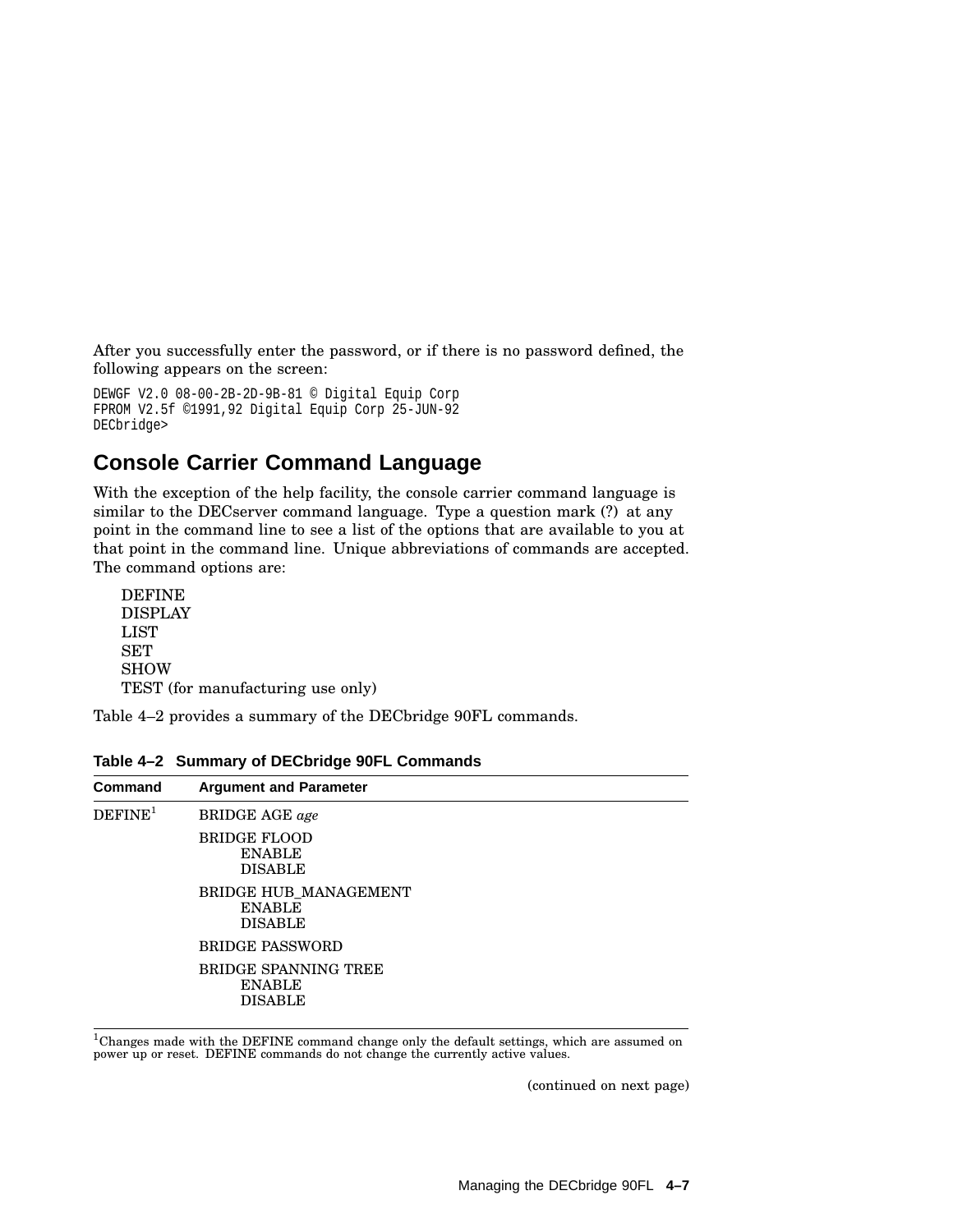| Command            | <b>Argument and Parameter</b>                                                                                                                                                                                               |
|--------------------|-----------------------------------------------------------------------------------------------------------------------------------------------------------------------------------------------------------------------------|
|                    | PORT port number<br><b>ENABLE</b><br><b>DISABLE</b>                                                                                                                                                                         |
|                    | PROTOCOL protocol number<br>FILTER ALL protocol identifier<br>FILTER BACKBONE protocol identifier<br>FILTER GROUP protocol identifier<br>FILTER WORKGROUP protocol identifier<br>FORWARD protocol identifier<br><b>NONE</b> |
| DISPLAY            | No arguments or parameters are needed                                                                                                                                                                                       |
| $_{\rm LIST}$      | <b>BRIDGE</b>                                                                                                                                                                                                               |
|                    | PROTOCOL protocol number                                                                                                                                                                                                    |
| $\mathrm{SET}^{2}$ | ALL                                                                                                                                                                                                                         |
|                    | <b>BRIDGE AGE</b> age                                                                                                                                                                                                       |
|                    | <b>BRIDGE FLOOD</b><br><b>ENABLE</b><br><b>DISABLE</b>                                                                                                                                                                      |
|                    | <b>BRIDGE RESET</b>                                                                                                                                                                                                         |
|                    | <b>BRIDGE HUB_MANAGEMENT</b><br><b>ENABLE</b><br><b>DISABLE</b>                                                                                                                                                             |
|                    | <b>BRIDGE SPANNING TREE</b><br><b>ENABLE</b><br><b>DISABLE</b>                                                                                                                                                              |
|                    | PORT port number<br><b>ENABLE</b><br><b>DISABLE</b>                                                                                                                                                                         |
|                    | PROTOCOL protocol number<br>FILTER ALL protocol identifier<br>FILTER BACKBONE protocol identifier<br>FILTER GROUP protocol identifier<br>FILTER WORKGROUP protocol identifier<br><b>FORWARD</b><br><b>NONE</b>              |

**Table 4–2 (Cont.) Summary of DECbridge 90FL Commands**

 $^{2}$ The SET commands change only the currently active values, but do not affect the defaults that are assumed on power up or reset.

(continued on next page)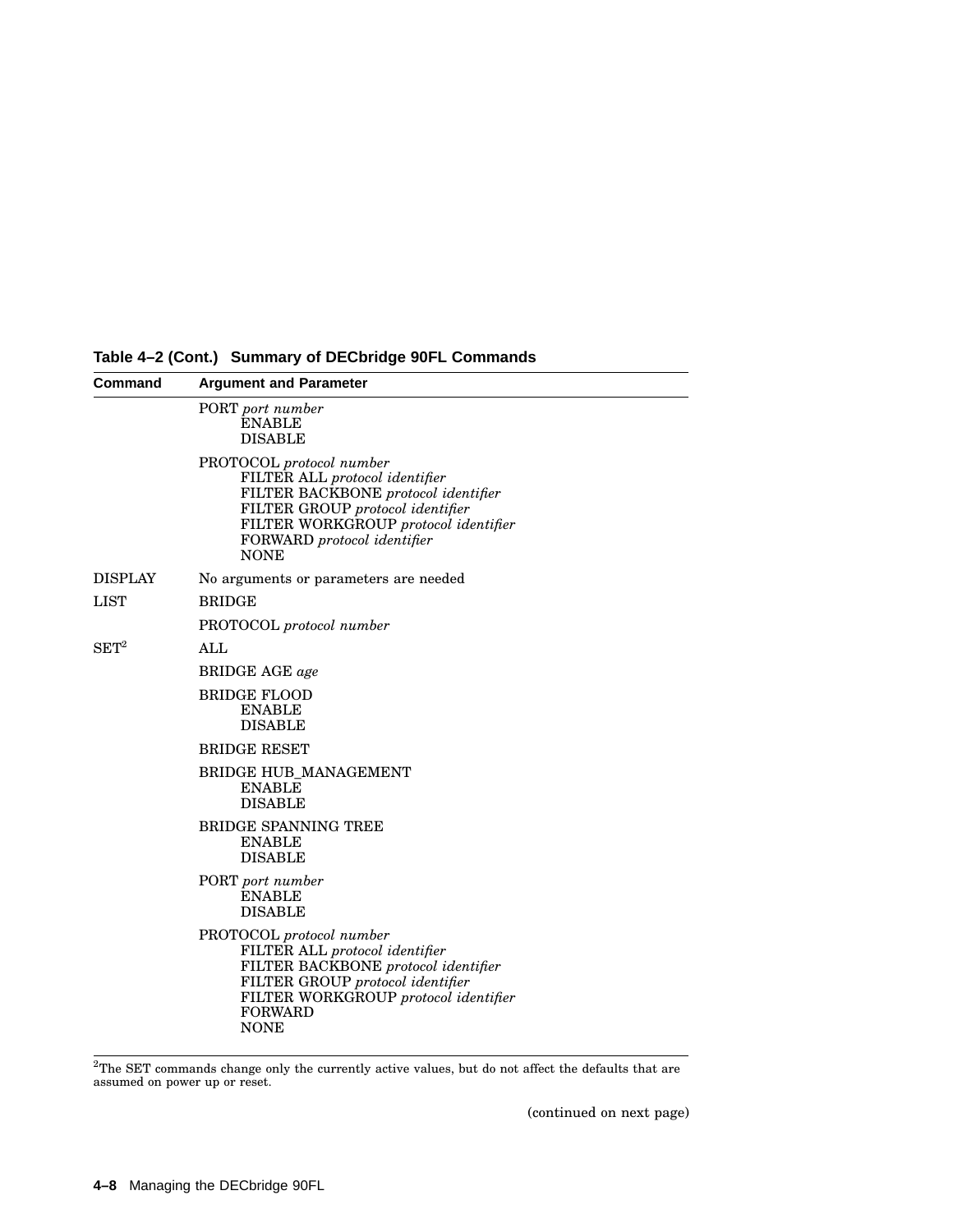**Command Argument and Parameter** REPEATER SHOW ADDRESS *start index* BRIDGE PORT *port number* PROTOCOL *protocol number* REPEATER *hub slot number*

**Table 4–2 (Cont.) Summary of DECbridge 90FL Commands**

#### **Description of Command Parameters**

An *address number* is an index into the work group address database. The valid range is 1 to 200.

An *age* is an address database lifetime entry. The valid range, in seconds, is 0 to 32767.

A *hub slot number* is a single number, in the range of 1 to 8, that identifies a hub slot containing a DECrepeater 90FL. When two DEChub units are connected together, a *hub slot number* is a pair of numbers; the first is the hub number of 1 to 2, and the second is the slot number within the hub of 1 to 8. For example, the numbers 2,4 designate the fourth slot from the left, in the second DEChub, which is the hub that does not contain the DECbridge 90FL.

A *password string* is a string of up to 16 characters.

A *protocol identifier* is a string of either two hex digit pairs (60-00) to specify an Ethernet protocol, or a string of five hex digit pairs (08-00-2b-60-00) to specify an IEEE 802.3 SNAP SAP protocol ID.

A *protocol number* is a decimal index into the protocol database. The valid range is 1 to 16.

A *port number* is either a DECbridge 90FL port, or the number of a port on a repeater installed in the DEChub backplane with the bridge. The DECbridge backbone port is the single digit 1. The work group port is 2. A repeater port is identified by a *hub slot number* as described above, and the port number within the slot of 0 to 8. For example, 2,4 designates the fourth port on a repeater in slot 2, in the same hub as the DECbridge 90FL. The numbers 2,4,1 refer to the first port on a repeater in the fourth slot of the second hub.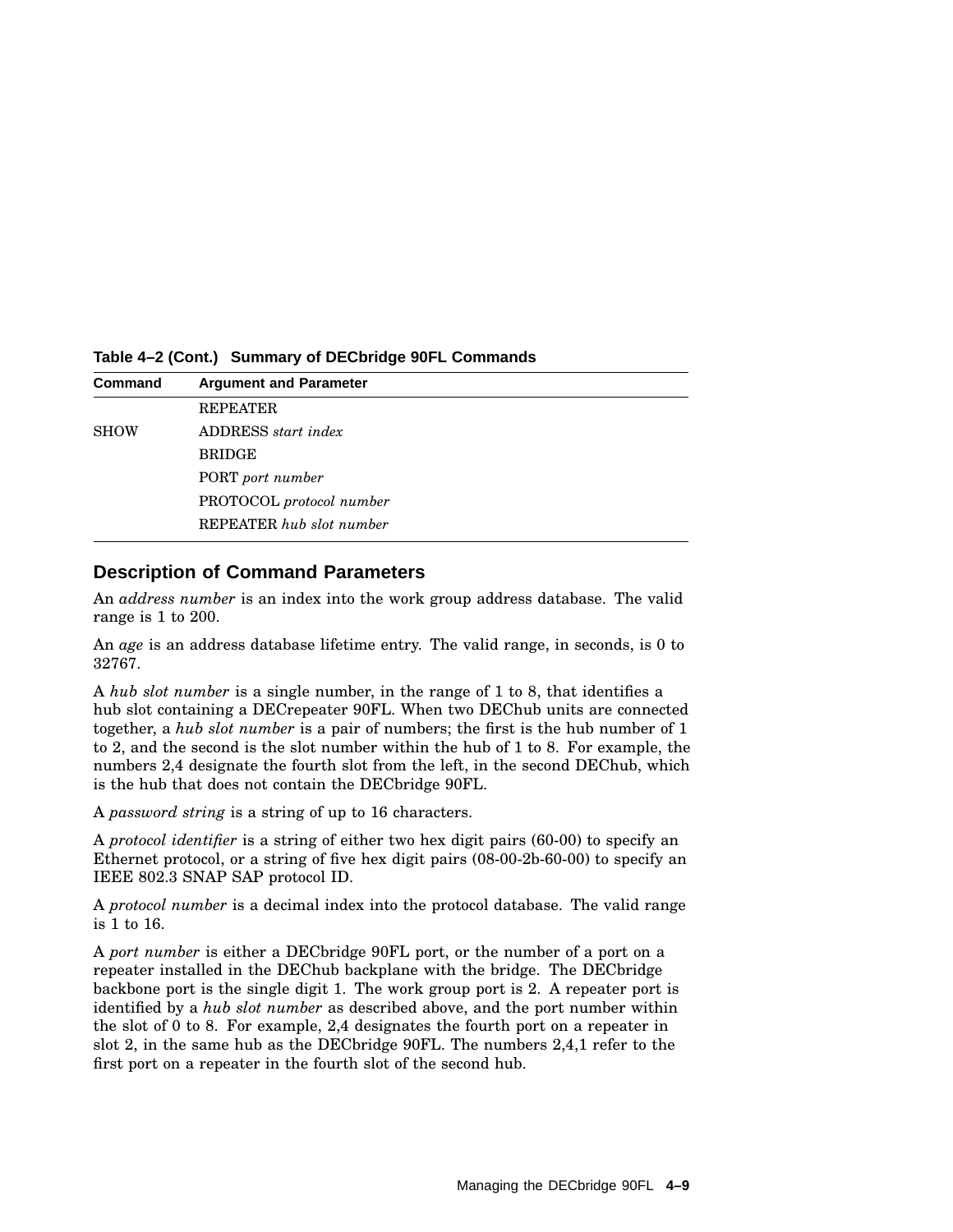#### **Description of Commands**

The following section describes the DECbridge 90FL commands. The commands are listed in alphabetical order.

#### **DEFINE BRIDGE AGE** *age* **SET BRIDGE AGE** *age*

Changes the maximum allowable age of an address entry. An address in the work group address database will be removed if no messages are received from the node for the amount of time specified by the age. The *age* parameter is in seconds. Setting the age to 0 will prevent any addresses from being removed. These addresses will remain until the bridge is powered down or reset.

Changes made with the DEFINE command will survive a reset or power failure; changes made with the SET command will not.

#### **DEFINE BRIDGE FLOOD DISABLE SET BRIDGE FLOOD DISABLE**

Disables flood mode in the DECbridge 90FL. Attempting to disable flood mode with a work group larger than 200 stations (that is, when the Work Group Size Exceeded light is on) will not be successful.

Flood mode is a feature that, when enabled, does not filter traffic from the backbone to the work group based on destination address. All messages that pass protocol filters are passed to the work group, regardless of destination address. This feature is useful when a station within the work group is not receiving messages from the backbone for either of the following reasons:

- a. The station has not transmitted any packets, therefore, the bridge is unaware that the station exists within the work group.
- b. The bridge is unaware of the station because the 200-station work group limit has been exceeded. In this case, flood mode is automatically enabled and all stations in the work group will be able to receive packets from the backbone.

When enabled, flood mode disables destination address filtering and introduces more traffic into the work group. However, protocol filtering will still be in effect and packets from the work group will still be subject to full filtering when passing to the backbone.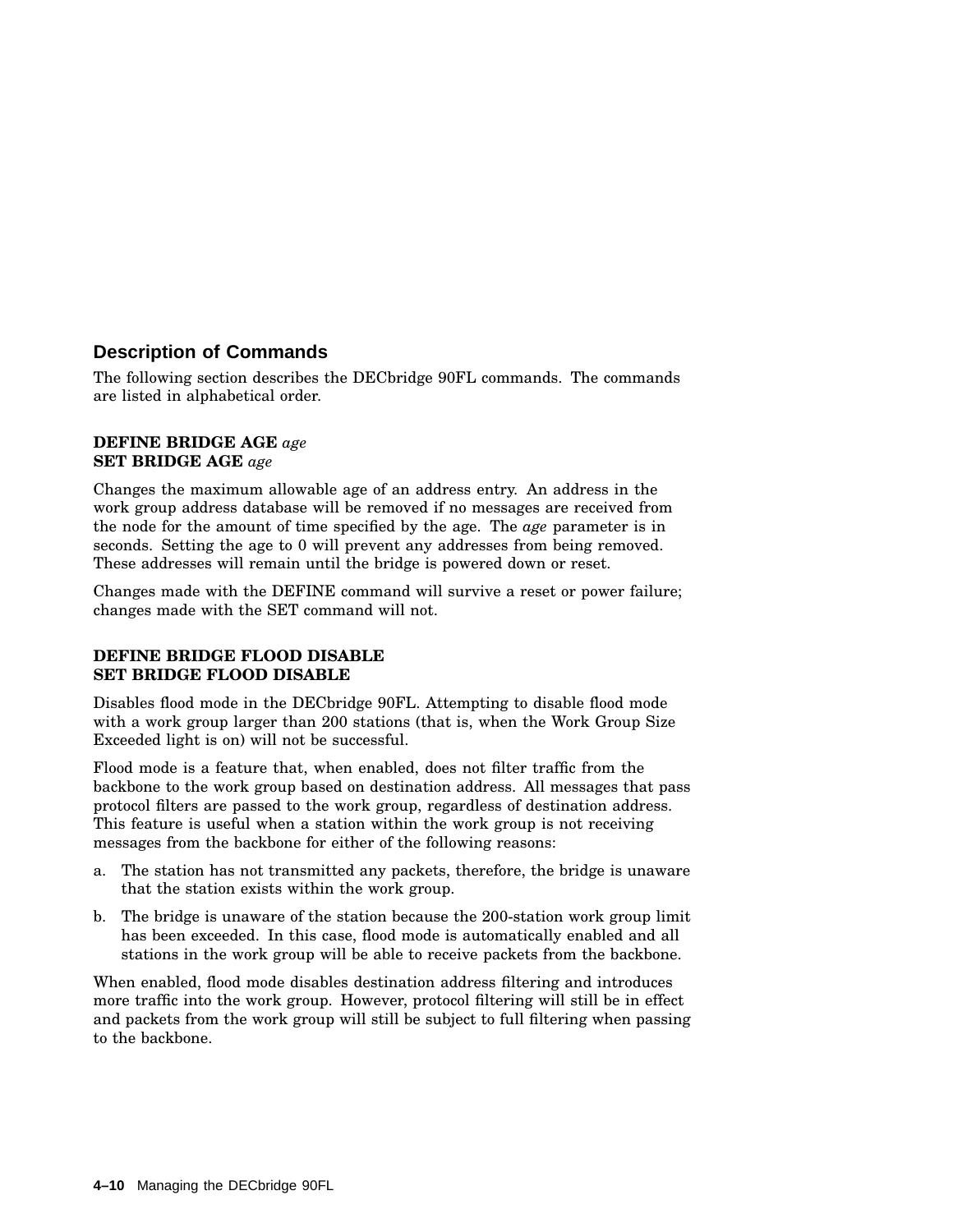#### **DEFINE BRIDGE FLOOD ENABLE SET BRIDGE FLOOD ENABLE**

Enables flood mode in the bridge. Refer to the DECbridge 90FL Operation section and the previous flood commands for a description of flood mode.

#### **DEFINE BRIDGE HUB\_MANAGEMENT DISABLE SET BRIDGE HUB\_MANAGEMENT DISABLE**

Disables all repeater management through the DECbridge 90FL unit for DECrepeater 90 units in the DEChub 90 backplane. When disabled, you will not be able to use SHOW REPEATER, SET PORT, or SHOW PORT commands on repeater ports, and you will not get port number information from the SHOW ADDRESS command.

#### **DEFINE BRIDGE HUB\_MANAGEMENT ENABLE SET BRIDGE HUB\_MANAGEMENT ENABLE**

Reverses the effect of the SET or DEFINE BRIDGE HUB\_MANAGEMENT DISABLE commands.

#### **DEFINE BRIDGE PASSWORD SET BRIDGE PASSWORD**

Changes the password string. You are prompted twice for a new password. The password may be up to 16 characters long and is not displayed on the screen. This change will survive a reset. There is no corresponding SET command.

MOP provides a mechanism for setting and checking passwords. This mechanism is only intended to provide protection against accidental tampering with parameters and is not intended as a security feature. No attempt is made to prevent compromise of the password by malicious users. The DECbridge 90FL should not be used in applications that absolutely depend on the prevention of any unauthorized modifications to the parameters.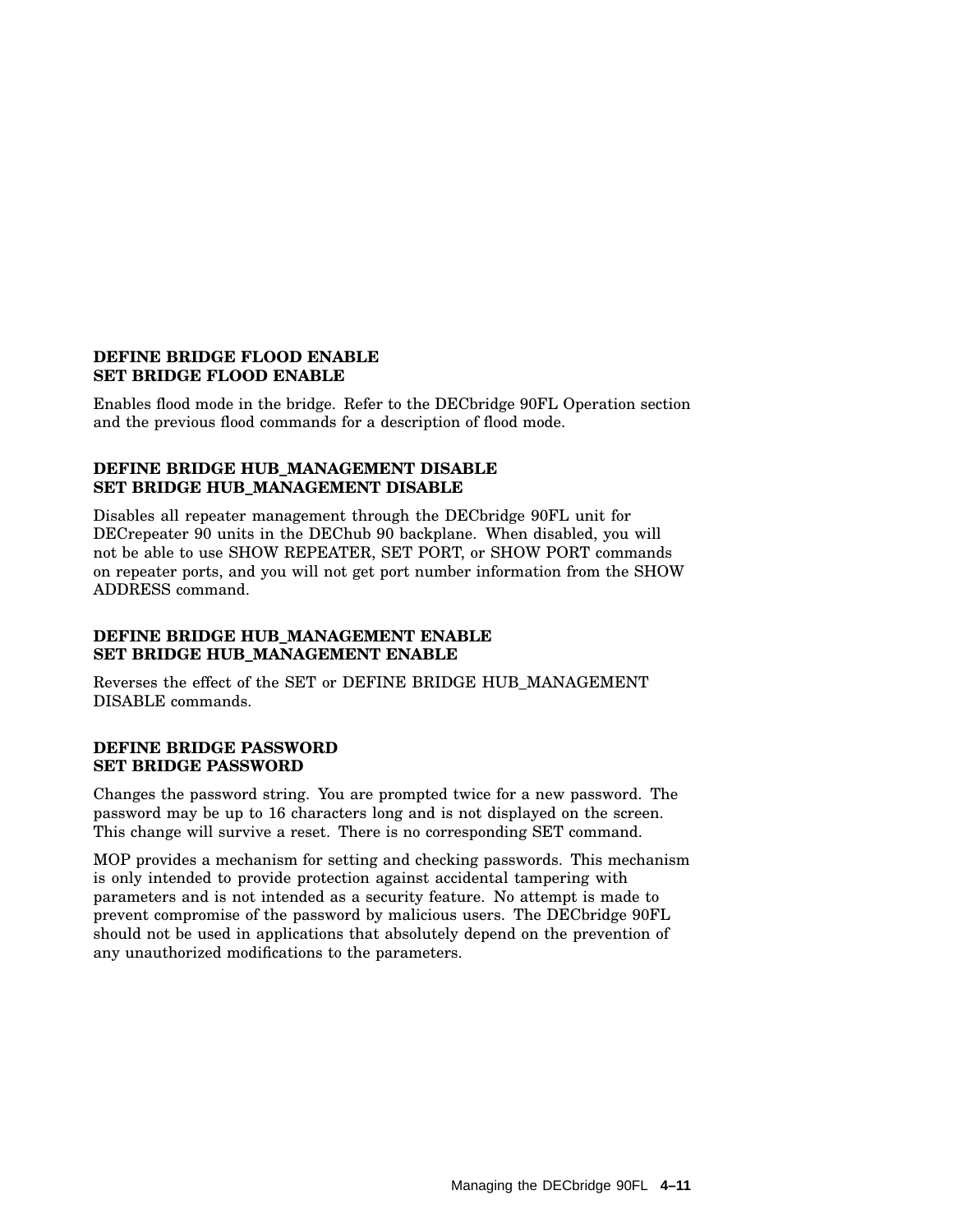#### **DEFINE BRIDGE SPANNING\_TREE DISABLE SET BRIDGE SPANNING\_TREE DISABLE**

Disables the use of the bridge spanning tree autoconfiguration algorithm for your DECbridge 90FL unit and prevents forwarding of any spanning tree network messages. If spanning tree is disabled, the DECbridge 90FL will not detect loops in the network bridge topology. If a loop is configured while the spanning tree algorithm is disabled, the network will be quickly saturated by the forwarding of messages around this loop. For this reason, Digital Equipment Corporation recommends that the spanning tree algorithm be enabled at all times.

#### **DEFINE BRIDGE SPANNING\_TREE ENABLE SET BRIDGE SPANNING\_TREE ENABLE**

Reverses the effect of the SET or DEFINE BRIDGE SPANNING\_TREE DISABLE commands.

#### **DEFINE PORT** *port number* **DISABLE SET PORT** *port number* **DISABLE**

Disables the ability to forward packets through the bridge by disabling the specified port. The DEFINE command changes only the nonvolatile database; the SET command changes only the current state. Both ports must be enabled before the bridge can begin forwarding messages. The port numbers are 1 for the backbone port, and 2 for the work group port.

#### **DEFINE PORT** *port number* **ENABLE SET PORT** *port number* **ENABLE**

Reverses the effect of the SET or DEFINE PORT DISABLE command. Both ports must be enabled before the bridge can begin forwarding. In new units, the ports default to enabled.

#### **DEFINE PROTOCOL** *protocol number* **FILTER ALL** *protocol identifier* **SET PROTOCOL** *protocol number* **FILTER ALL** *protocol identifier*

Sets the specified protocol identifier to be one of a limited number of protocol types that are filtered, where all others are forwarded. All messages of the given protocol identifier are filtered. (Refer to Table 4–3 for a list of the protocol type codes and names.) If this command is accepted, the bridge invert protocol filter mode is disabled, and the SET PROTOCOL FORWARD command may no longer be used until all of these entries are deleted with the SET PROTOCOL NONE command.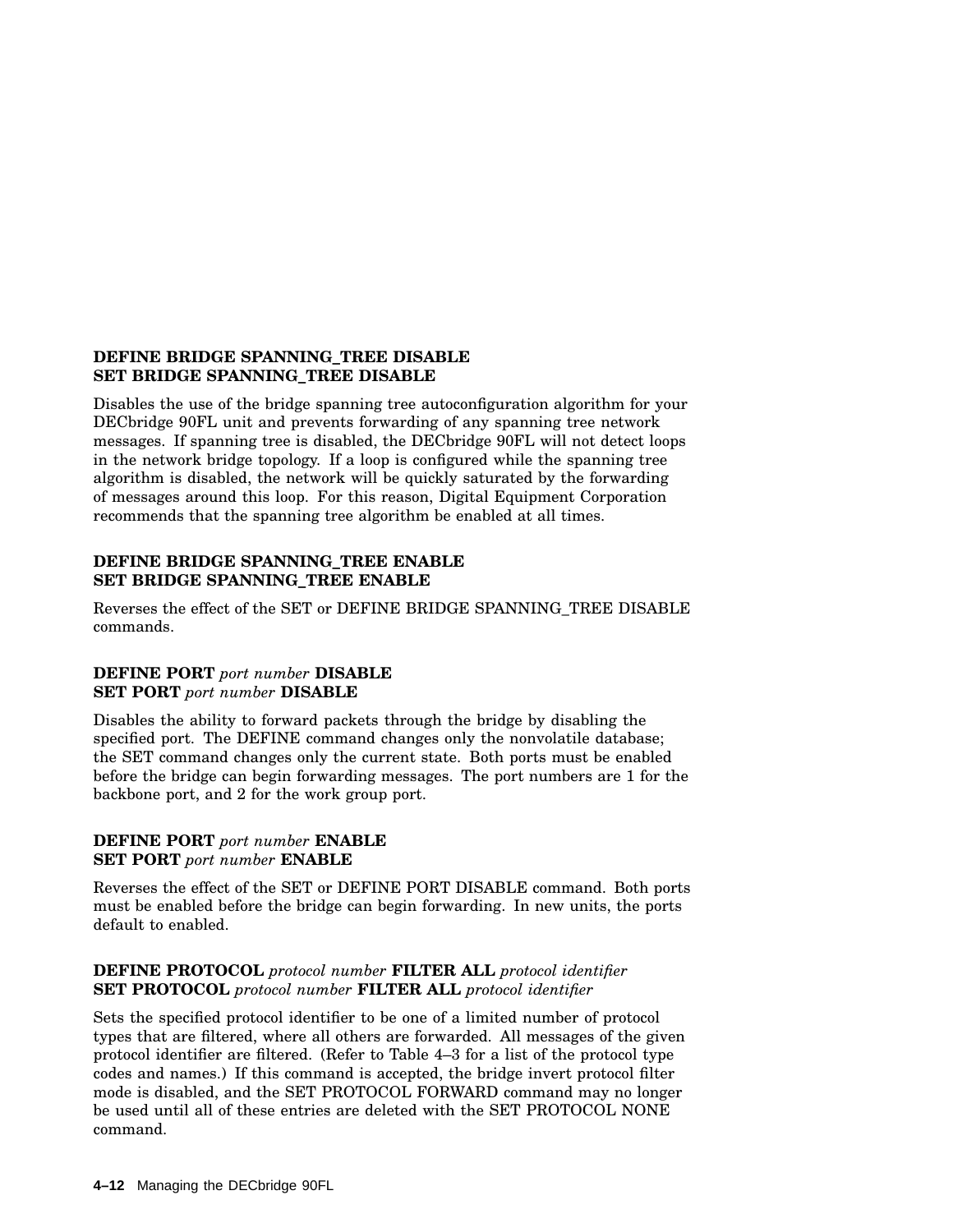#### **DEFINE PROTOCOL** *protocol number* **FILTER BACKBONE** *protocol identifier* **SET PROTOCOL** *protocol number* **FILTER BACKBONE** *protocol identifier*

Sets the specified protocol type such that messages individually addressed to stations are forwarded, and group-addressed messages from the work group port are forwarded; however, group-addressed messages of this protocol will not enter the work group from the backbone. This command is not affected by the bridge invert protocol filter mode.

#### **DEFINE PROTOCOL** *protocol number* **FILTER GROUP** *protocol identifier* **SET PROTOCOL** *protocol number* **FILTER GROUP** *protocol identifier*

Sets the specified protocol type such that messages individually addressed to stations are forwarded; however, broadcast and group-addressed messages of this protocol are filtered. This command is not affected by the bridge invert protocol filter mode.

#### **DEFINE PROTOCOL** *protocol number* **FILTER WORKGROUP** *protocol identifier*

**SET PROTOCOL** *protocol number* **FILTER WORKGROUP** *protocol identifier*

Sets the specified protocol type such that messages individually addressed to stations are forwarded, and group-addressed messages from the backbone port are forwarded; however, group-addressed messages of this protocol will not enter the backbone from the work group. This command is not affected by the bridge invert protocol filter mode.

#### **DEFINE PROTOCOL** *protocol number* **FORWARD** *protocol identifier* **SET PROTOCOL** *protocol number* **FORWARD** *protocol identifier*

Sets the specified protocol type to be one of a limited number of protocol types that are forwarded, where all others are filtered. If this command is accepted, the bridge is placed into the bridge invert protocol filter mode. This means that the SET PROTOCOL FILTER ALL command may no longer be used until all forwarded protocol entries are removed. Use the SET PROTOCOL NONE command to delete protocol filters. Generally, use the SET PROTOCOL FILTER ALL command to stop unwanted protocols rather than to list explicitly the permitted protocols.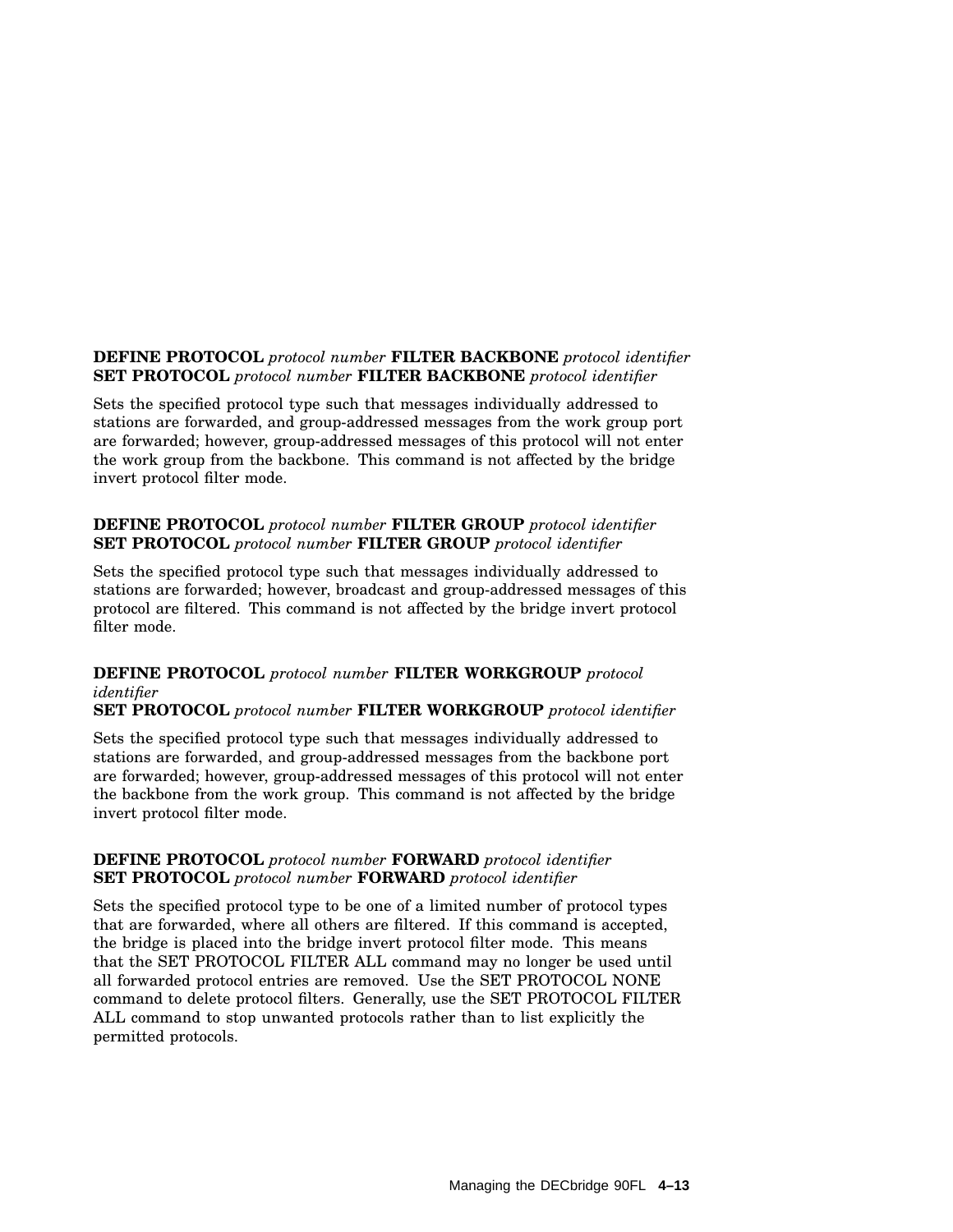#### **DEFINE PROTOCOL** *protocol number* **NONE SET PROTOCOL** *protocol number* **NONE**

Deletes a protocol filter entry from the protocol filter database. Note that if the last FORWARD protocol is deleted, the bridge will go back to forwarding all protocols.

#### **DISPLAY**

The continuous port counter display toggles on and off. The screen is cleared and the numbers are re-displayed every 10 seconds thereafter, until the DISPLAY command is issued again. The DISPLAY command output appears as follows:

```
DECbridge 08-00-2B-1E-2C-0F Uptime: 109,929.66 seconds
System buffer unavailable: 0 Work group size exceeded: 0<br>Backbone side: 0<br>Work group side:
                                           Work group side:<br>Frames received: 3,233
Frames received: 266,788
Relayed to work group: 178,640 Relayed to backbone: 1
Received frame too long: 0 Received frame too long: 0
Frames sent: 7 Frames sent: 182,476
Sent, initially deferred: 1 Sent, initially deferred: 96<br>Sent, single collision: 0 Sent, single collision: 2
                                           Sent, single collision: 2
Sent, multiple collisions: 0 Sent, multiple collisions: 0
Unsent, excessive collisions: 0 Unsent, excessive collisions: 0<br>Unsent, carrier check failed: 0 Unsent, carrier check failed: 0
                                           Unsent, carrier check failed: 0<br>Unsent, lifetime exceeded: 0
Unsent, lifetime exceeded: 0
Received block check error: 0 Received block check error: 0
Received framing error: 0 Received framing error: 0
Unsent, remote failure to defer: 0
DECbridge>
```
#### **LIST BRIDGE**

Displays the nonvolatile bridge-wide parameters.

#### **LIST PROTOCOL** *protocol number*[, *protocol number*]

Shows either "unused," or the protocol type value, for every entry in the nonvolatile protocol database. This filter becomes the active filter when the DECbridge 90FL is reset.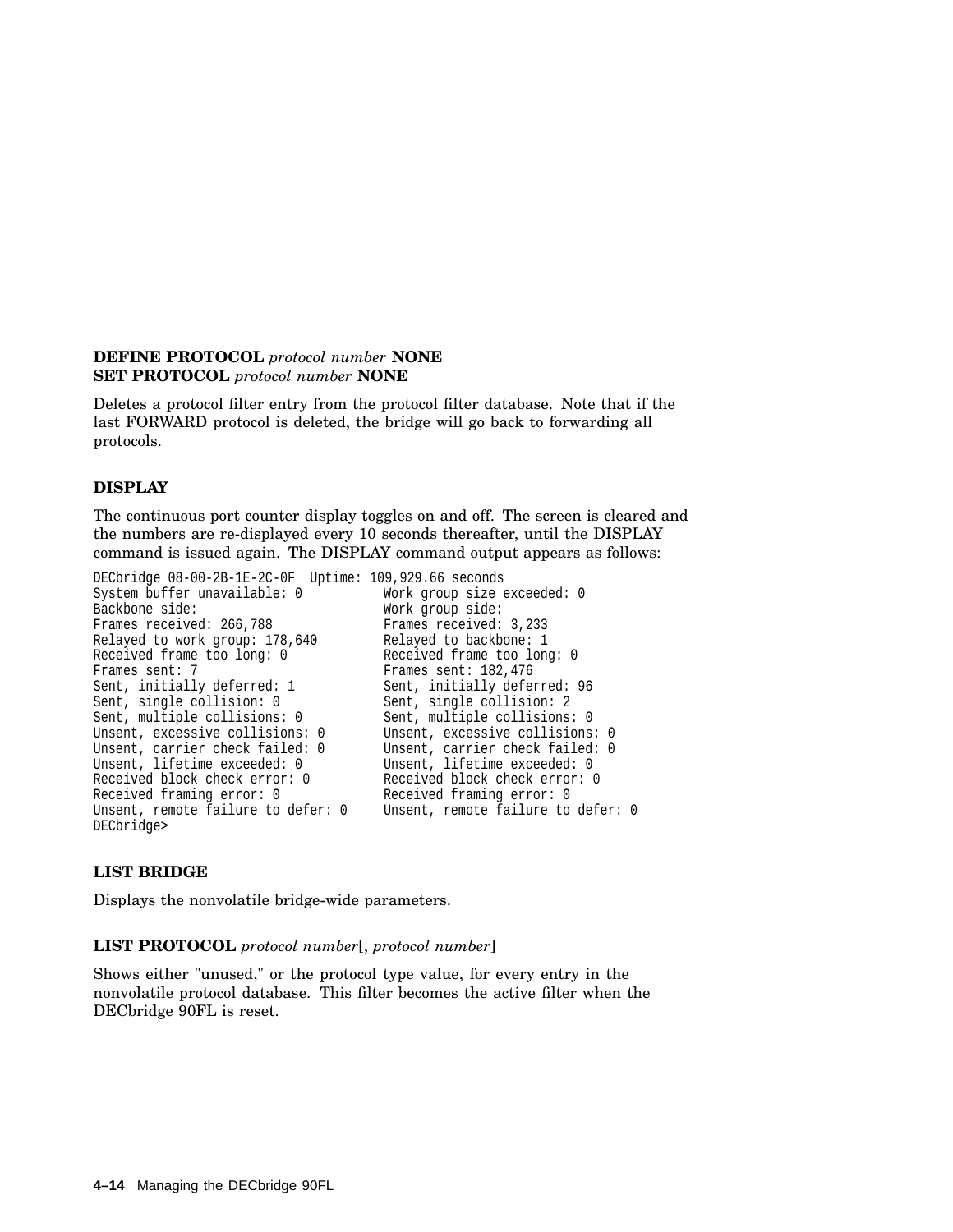#### **SET ALL**

Resets the protocol filters and bridge-wide parameters from the nonvolatile database. This affects maximum age, preforwarding/blocking delay, all protocol filters, and port state.

#### **SET BRIDGE RESET**

Performs the equivalent of turning the bridge off and back on again.

#### **SET PORT** [*hub number,*] *slot number, port number* **DISABLE**

Disables the attachment of a specific repeater port in the DEChub backplane. The port status indicator on the selected DECrepeater 90FL will flash, indicating that the port was disconnected by the network manager. There is no equivalent DEFINE command for disabling repeater ports. Disabling port 0 on a repeater will disconnect the repeater from the hub.

#### **SET PORT** [*hub number,*] *slot number, port number* **ENABLE**

Reverses the effect of SET PORT DISABLE for DECrepeater 90 ports.

#### **SHOW ADDRESS** [*start index*[, *stop index*]]

Displays the station address for the selected range of entries in the address database. The indexes range from 1 to 200. The start index is always displayed; other entries in the range are only displayed if they are not empty. Addresses in this database are all in the work group. If indexes are omitted, the addresses of all stations in the work group are listed. When the DECbridge 90FL is used with repeaters, the hub slot number and repeater port to which each station is attached are also displayed. Note that it may take several minutes for the SHOW ADDRESS command to accurately reflect the correct repeater port number for stations recently added to the network or moved from one port to another.

#### **SHOW BRIDGE**

Displays bridge firmware revision numbers, station address, uptime, current maximum age, current console carrier owner, bridge state, system buffer unavailable count, work group size, the number of times the flash EPROM has been erased, flood mode status, and all bridge-wide spanning tree parameters.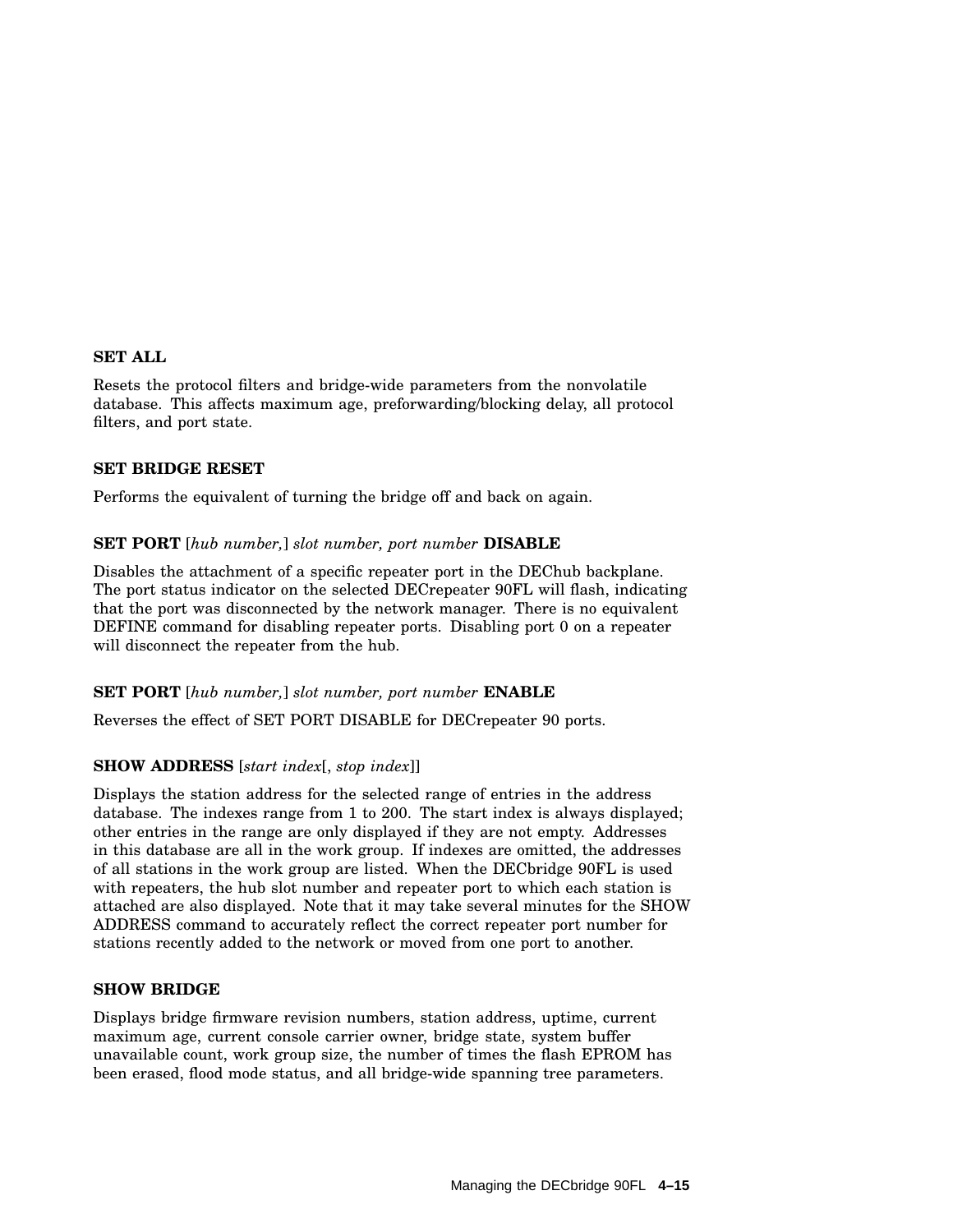The bridge states are listed in the following table:

| <b>Bridge State</b> | <b>Meaning</b>                                   |
|---------------------|--------------------------------------------------|
| 1F, 3F              | Forwarding, flood mode enabled                   |
| 17,37               | Forwarding                                       |
| 16,36,1E            | Preforwarding                                    |
| 15,35,1D            | Blocking (configuration error)                   |
| 12,32,1A            | Disabled (one or both ports disabled)            |
| 13,33,1B            | Broken (one or both ports failing loopback test) |

The first digit is 1 when the bridge state is normal. If the first digit is 3, then the bridge is using invert protocol filter mode. If the last digits are A through F, then flood mode is physically enabled.

**Note**

When flood mode is automatically enabled after the 200 station limit is reached, it will not be reflected in the user flood mode status in the SHOW BRIDGE command. It will, however, be reflected in the bridge state.

Refer to the DEFINE PROTOCOL command descriptions for more details.

#### **SHOW PORT** *port number*

Displays all the MOP counters, bridge counters, and spanning tree state kept by the DECbridge 90FL. Port 1 is the backbone port; port 2 is the work group port.

The spanning tree port states are listed in the following table:

| <b>Port State</b> | <b>Meaning</b> |
|-------------------|----------------|
| $\boldsymbol{0}$  | Disabled       |
| $\mathbf{1}$      | Listening      |
| $\boldsymbol{2}$  | Learning       |
| 3                 | Forwarding     |
| $\overline{4}$    | Blocking       |
| 5                 | <b>Broken</b>  |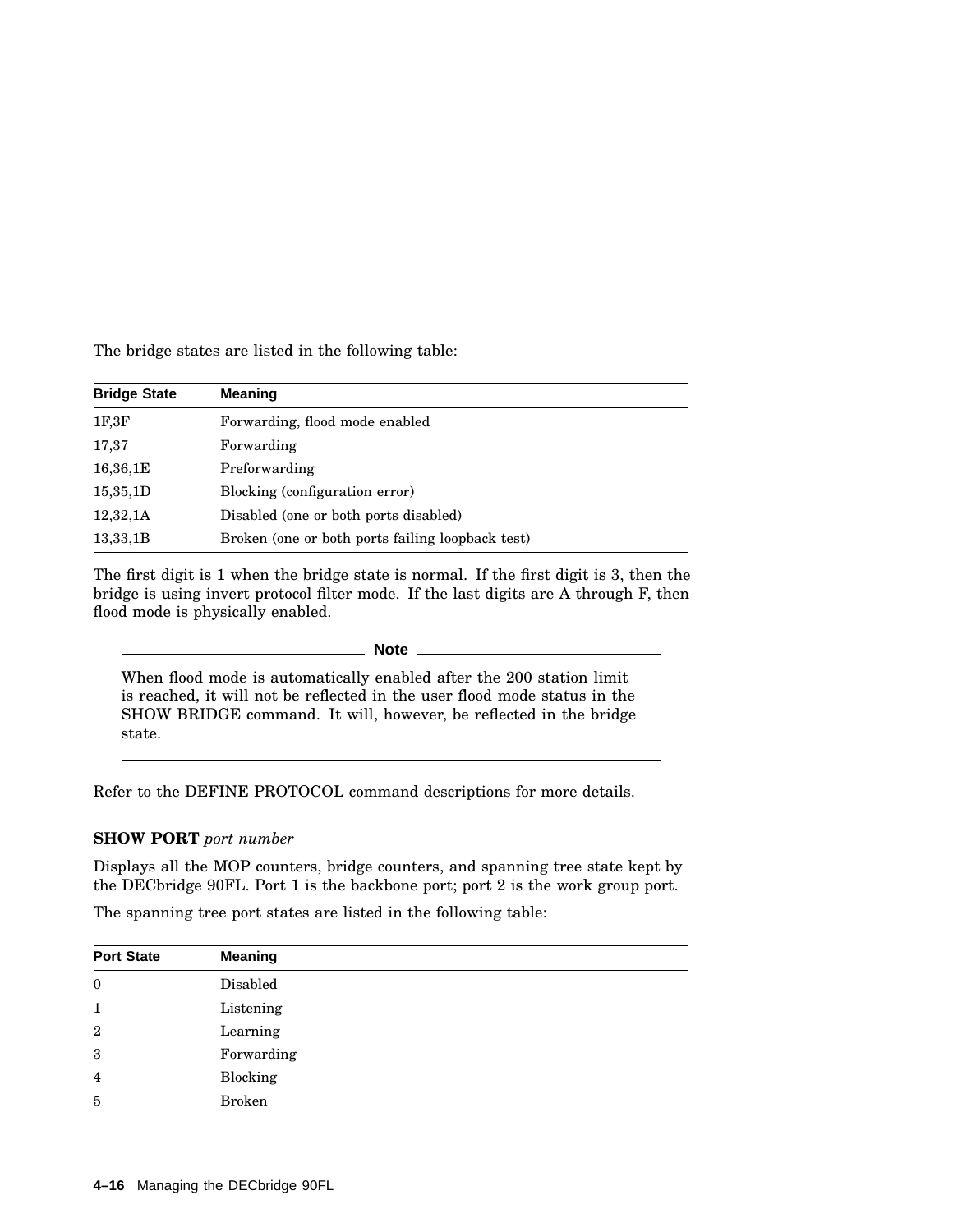#### **SHOW PORT** [*hub number,*] *slot number*, *port number*

Shows whether the port is enabled or disabled and shows the operational status of the port. Hub numbers may be 1 or 2; slot numbers may be 0 to 8. For the DECrepeater 90T, port numbers are 0 to 8; for the DECrepeater 90C, port numbers are 0 to 6, for the DECrepeater 90A, port numbers are 0 and 1.

#### **SHOW PROTOCOL** [*start number*[, *stop number*]]

Shows either EMPTY, or the current protocol type, value, and current forwarding status of each entry in the range given. Numbers range from 1 to 16. If numbers are omitted in the command, all 16 protocol filters are displayed. The LIST command shows the filters that are loaded when the DECbridge 90FL is reset.

#### **SHOW REPEATER** [[*hub slot number*,] *slot number*]

Shows the type of repeater and the port status for each port on that repeater. The hub number may be 1 or 2, and slot numbers are in the range of 1 to 8. If no parameters are given, the status is displayed for all repeaters in both hubs.

#### **TEST** *test number*

Invokes a set of self-tests (manufacturing use only).

#### **Protocol Filtering Examples**

The following examples show some of the ways protocol filtering can be used with the DECbridge 90FL. Table 4–3 lists some of the Digital Ethernet protocol type codes that are used to establish protocol filters.

| <b>Type Code</b> | <b>Name</b>                                              |
|------------------|----------------------------------------------------------|
| 60-01            | MOP remote boot                                          |
| 60-02            | MOP console carrier, counters, and system identification |
| 60-03            | <b>DECnet</b>                                            |
| 60-04            | LAT                                                      |
| 60-05            | Diagnostics                                              |
| 60-06            | Customer-specific                                        |
| 60-07            | Local Area VAXcluster                                    |
| 80-38            | Bridge management                                        |

#### **Table 4–3 Protocol Type Codes and Names**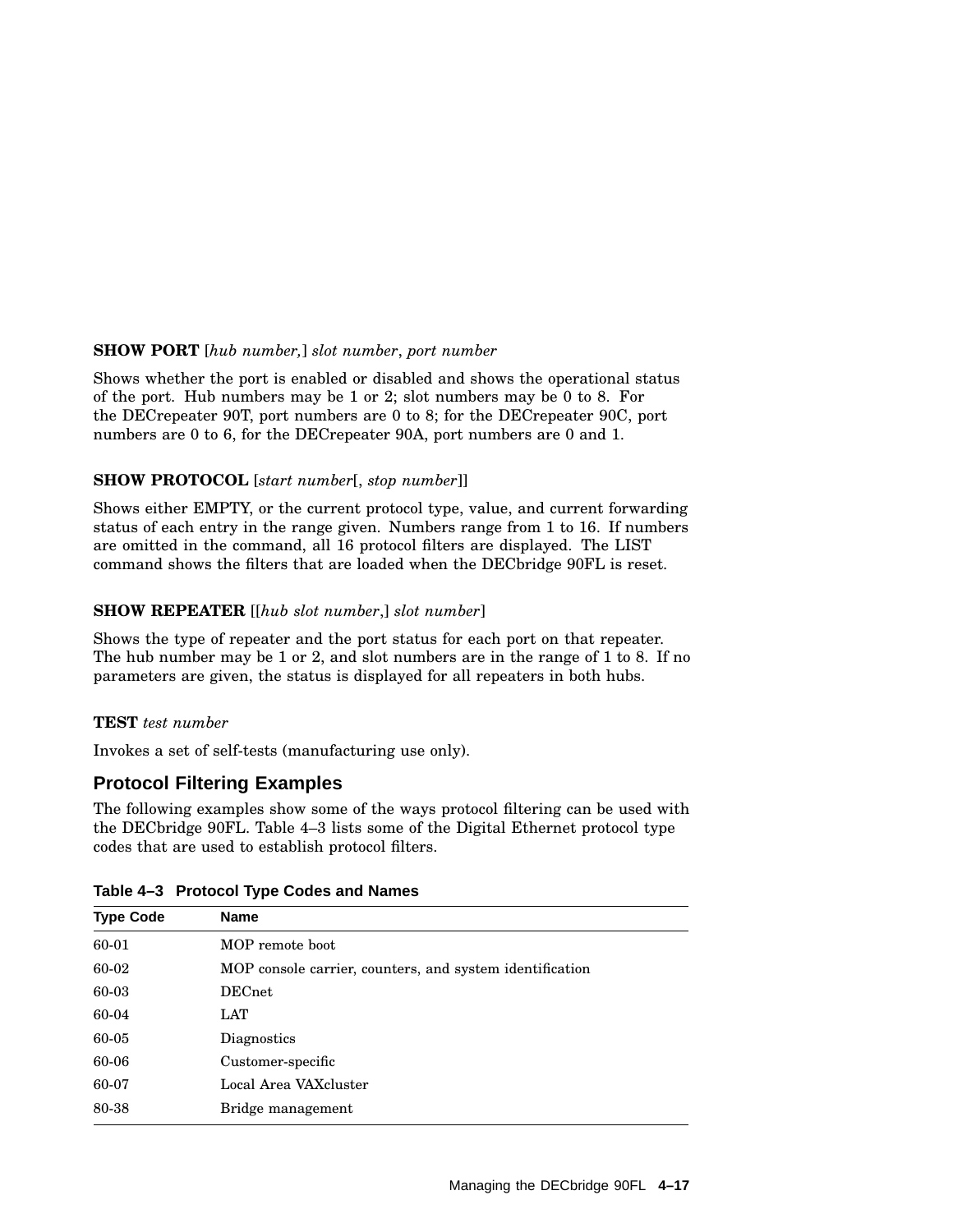**Example 1:** Keeping VAXcluster traffic out of your work group.

If you have an entire Local Area VAXcluster (LAVc) on the work group side of the DECbridge 90FL, you can define the filtering with the following command:

DECbridge> **DEFINE PROTOCOL 0 FILTER ALL 60-07**

This prevents any cluster traffic from entering or leaving the work group. Specifically, this means your cluster traffic will not be seen on the backbone, and no other cluster traffic will be seen on your own work group.

If the external cluster traffic is substantial, this could improve your local network performance. This also makes it more difficult for others on the network to monitor your cluster traffic and eliminates the need to make your cluster ID different from others on the same extended LAN.

**Example 2:** Keeping boot requests of other groups out of your group.

MOP remote boot requests come from LAVc satellite systems, DECserver terminal servers, VAXELN systems, and other sources, when they need to have their software reloaded from a boot server. Boot request messages begin with groupaddressed messages. If line service is enabled in NCP, this creates extra processes on VMS systems which, if your node is not a designated boot node for the requester, slow down your system. This is particularly true after a building-wide power shutdown. It is desirable to filter out these boot requests but still be able to boot nodes in your own work group.

To stop all boot requests enter the following command:

DECbridge> **DEFINE PROTOCOL 1 FILTER ALL 60-01**

This command would not work if you had DECserver terminal servers or other systems inside your work group, and the designated boot servers are outside your work group. To accommodate this situation, you can enter the following command:

DECbridge> **DEFINE PROTOCOL 1 FILTER BACKBONE 60-01**

Now nodes inside your work group may issue boot requests and have them forwarded to a boot server outside the work group. Additionally, the boot requests from outside will be blocked at the bridge and will not slow down nodes inside the work group.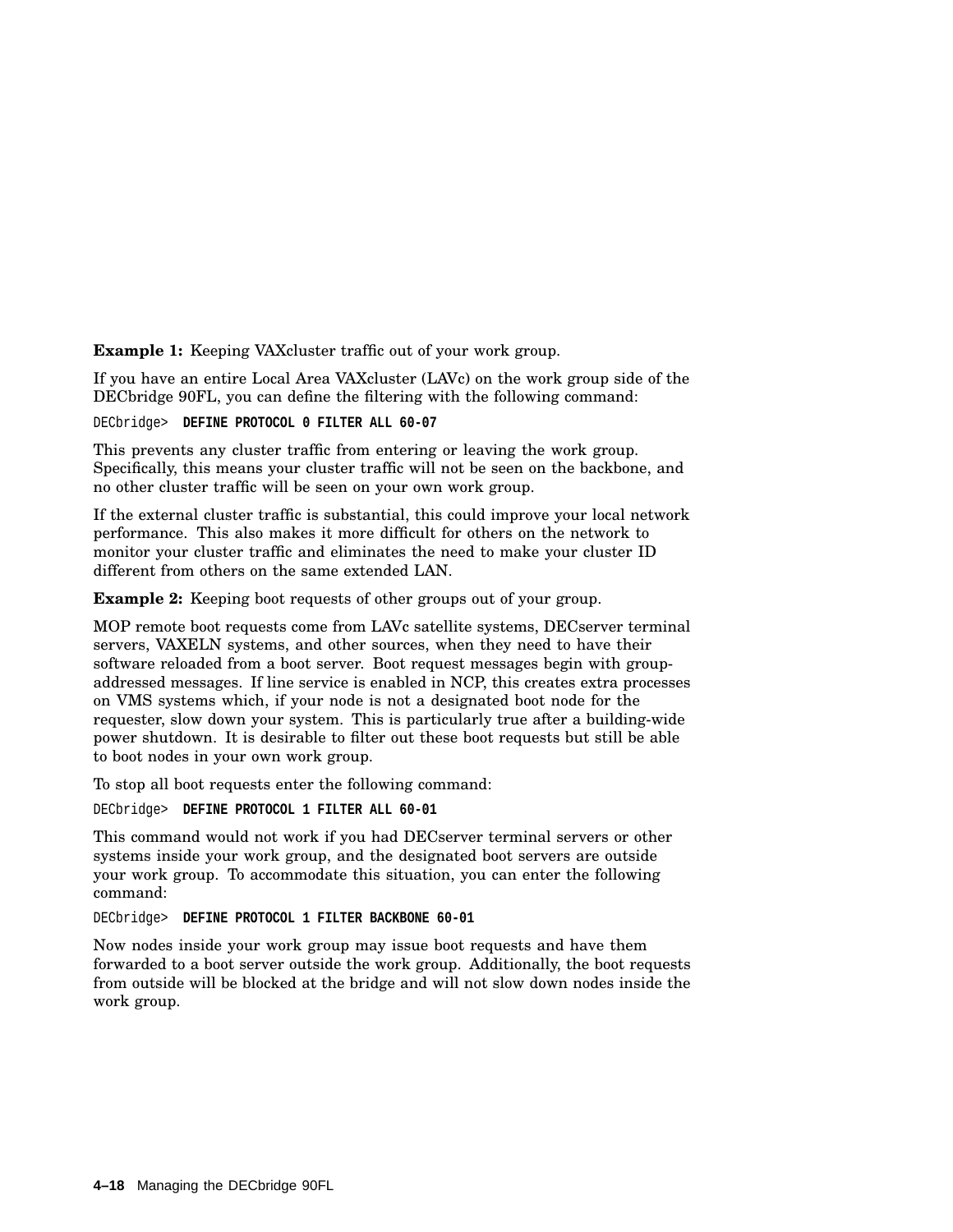#### **Example 3:** Controlling LAT access

The LAT protocol uses a group-addressed message for service nodes to announce their availability to the DECserver units. The one-way group address filter in the bridge allows additional control to access nodes in the work group. To allow users in your work group to access all network-wide services but to limit access within the work group to only those servers that are in the same work group, enter the following command:

DECbridge> **DEFINE PROTOCOL 2 FILTER WORKGROUP 60-04**

Service announcements that are generated by nodes in the work group are blocked by the DECbridge, and will not be seen by DECserver units on the rest of the network. Service announcements arriving from the outside network are allowed into the work group; therefore, your own servers can still connect to services offered by others.

#### **Remote Bridge Management Software (RBMS)**

RBMS is a Digital proprietary network management protocol which, similar to MOP, allows the bridge to be managed remotely. Unlike MOP, however, RBMS is neither directly accessible nor visible to the user. RBMS is used by the DECagent 90 management agent, DECmcc management software, and other Digital products. The DECagent 90 uses RBMS to provide Simple Network Management Protocol (SNMP) management of the bridge. DECmcc provides a user interface to complex network management tasks.

A detailed discussion of RBMS features is beyond the scope of this manual; the user needs only to be aware that the DECbridge 90FL may be managed by software using the RBMS protocol. Refer to Appendix B, Related Documentation, for further information about ordering the *Remote Bridge Management Software Guide*.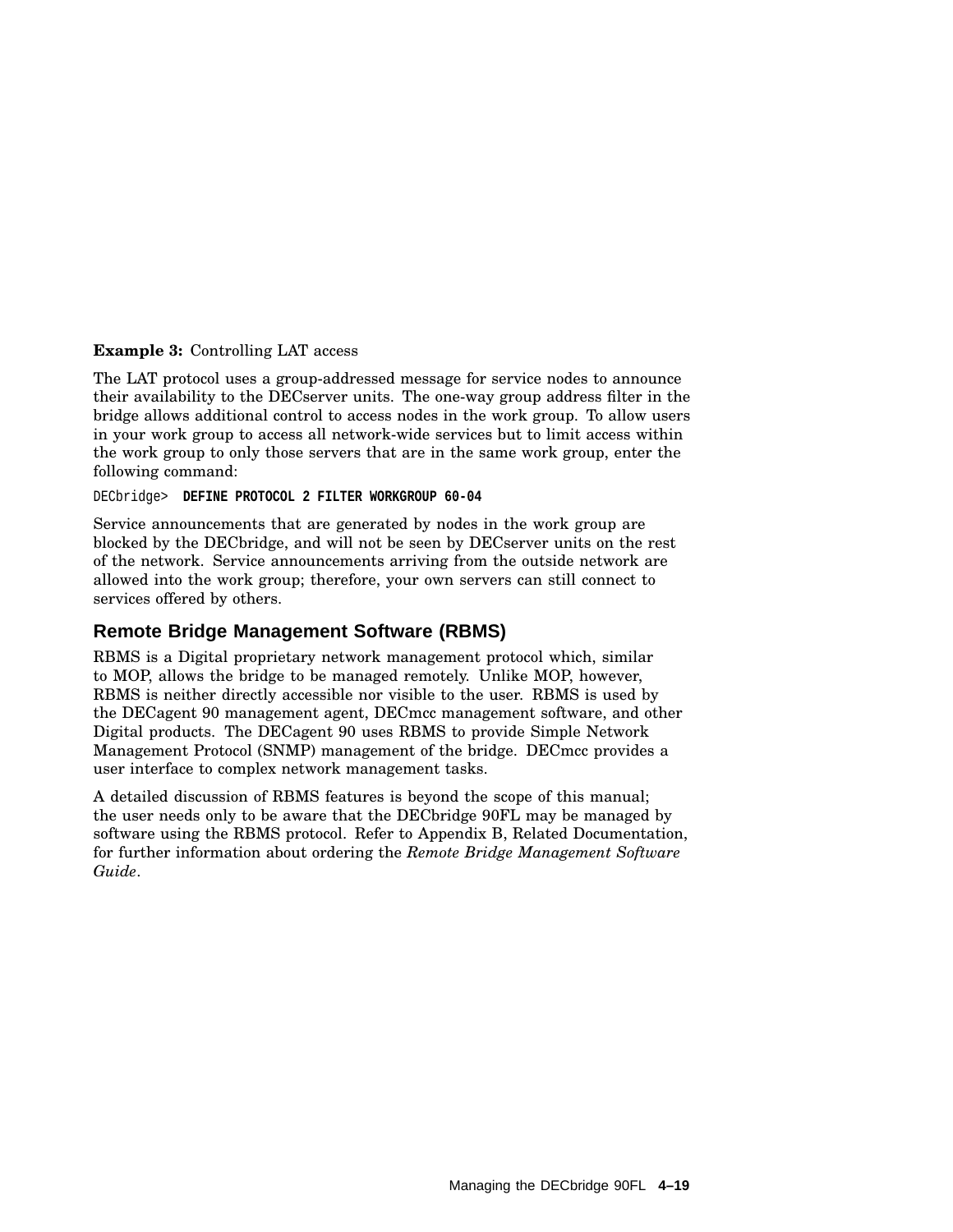# **Error Messages**

Table 4–4 describes the DECbridge 90FL error messages.

| <b>Error Message</b>                                  | <b>Description</b>                                                                                                                                                                                                                                                                                                                                                    |  |
|-------------------------------------------------------|-----------------------------------------------------------------------------------------------------------------------------------------------------------------------------------------------------------------------------------------------------------------------------------------------------------------------------------------------------------------------|--|
| Address $n:$ unused address                           | Indicates that the address number $n$ does not contain<br>a station address.                                                                                                                                                                                                                                                                                          |  |
| Confirmation error - password<br>not changed          | Indicates that the second entry or verification of<br>the new password given to the DEFINE BRIDGE<br>PASSWORD command did not match the first entry.                                                                                                                                                                                                                  |  |
| DECbridge 90FL is not the<br>designated hub manager   | Indicates that the DECbridge 90FL was not the<br>designated hub manager when the SHOW PORT or<br>SHOW REPEATER command was issued. This occurs<br>when:                                                                                                                                                                                                               |  |
|                                                       | The bridge is reset and, for 60 seconds, the<br>٠<br>DECbridge 90FL is not the hub manager.                                                                                                                                                                                                                                                                           |  |
|                                                       | Another DEC bridge unit is acting as the current<br>٠<br>hub manager.                                                                                                                                                                                                                                                                                                 |  |
|                                                       | A fault exists in the MMJ cable or connections<br>٠<br>between two DEChub backplanes, or in the power<br>supply of one of the DEChub units, that prevents<br>repeater management communication.                                                                                                                                                                       |  |
| EEPROM failure, SET ALL not<br>performed              | Indicates that EEPROM did not pass the self-test<br>diagnostic. The DECbridge 90FL unit should be<br>serviced. Information in the permanent configuration<br>database may not be valid and DEFINE commands<br>may not have the intended effect. The unit will<br>continue to operate using the default parameters,<br>or with parameters issued with the SET command. |  |
| Enter maximum address age<br>from 2 to 65534 seconds  | Indicates that invalid address age was entered with<br>the SET BRIDGE AGE or DEFINE BRIDGE AGE<br>commands. Enter a number between 2 and 65534<br>seconds.                                                                                                                                                                                                            |  |
| Ethernet protocol xx-xx or IEEE<br>PID xx-xx-xx-xx-xx | Indicates that the protocol type parameter entered<br>with the SET PROTOCOL or DEFINE PROTOCOL<br>command was not a sequence of either two or five<br>hexadecimal digit pairs.                                                                                                                                                                                        |  |

**Table 4–4 DECbridge 90FL Error Messages**

(continued on next page)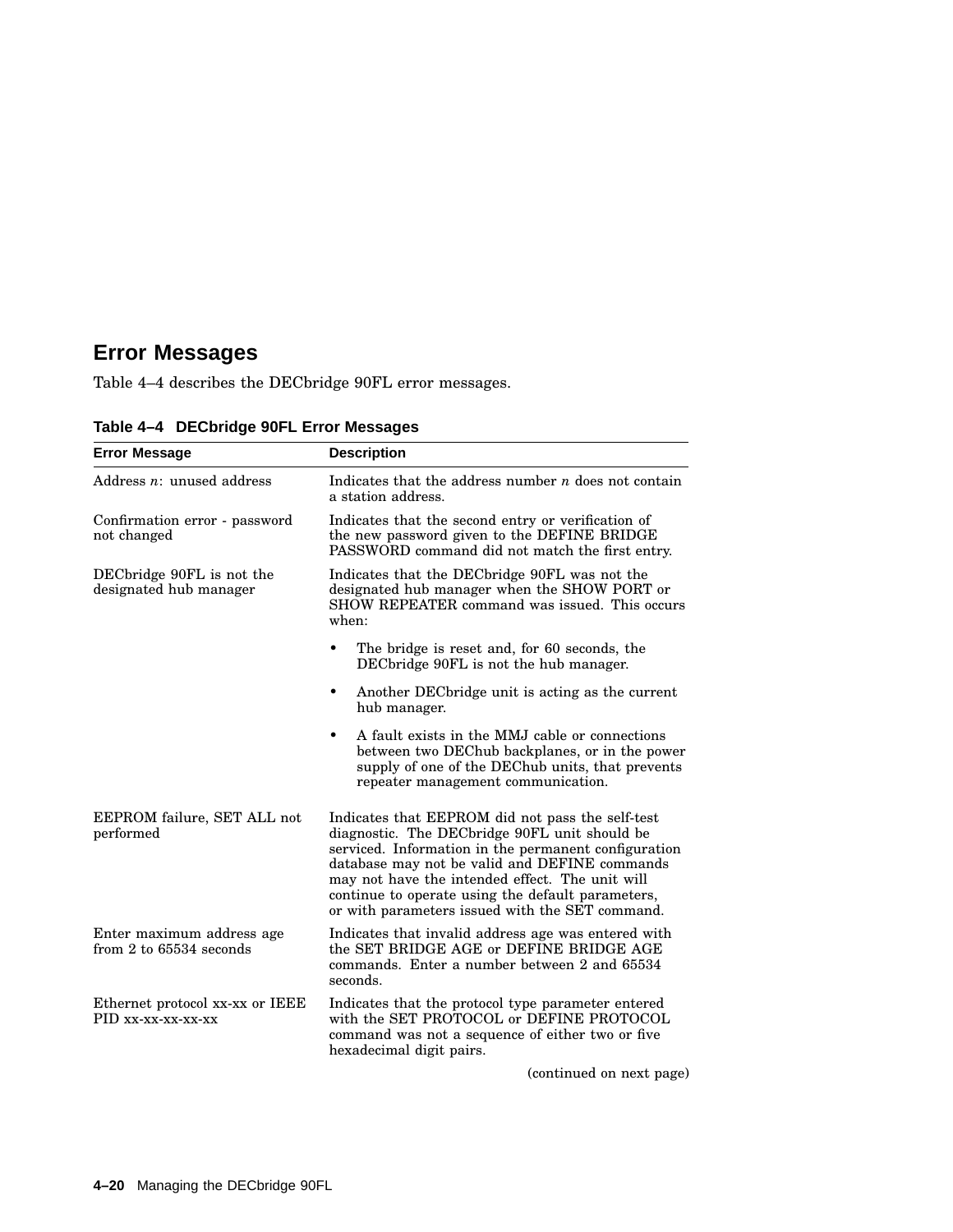| <b>Error Message</b>                                                           | <b>Description</b>                                                                                                                                                                                                                                                                                                                   |
|--------------------------------------------------------------------------------|--------------------------------------------------------------------------------------------------------------------------------------------------------------------------------------------------------------------------------------------------------------------------------------------------------------------------------------|
| FILTER ALL protocols must<br>be removed before defining any<br>FORWARD command | Indicates an attempt to configure contradictory<br>protocol filtering rules in the permanent database.<br>Before the DECbridge 90FL will accept a filter request,<br>you must enter the LIST PROTOCOL command to<br>identify protocol filters marked as FILTER ALL, and<br>remove them with the DEFINE PROTOCOL $n$ NONE<br>command. |
| FILTER ALL protocols must<br>be removed before setting any<br>FORWARD command  | Indicates an attempt to configure contradictory<br>protocol filtering rules in the permanent database.<br>Before the DECbridge 90FL will accept a filter request,<br>you must enter the LIST PROTOCOL command to<br>identify protocol filters marked as FILTER ALL, and<br>remove them with the SET PROTOCOL $n$ NONE<br>command.    |
| FORWARD protocols must be<br>removed defining any FILTER<br>ALL command        | Indicates an attempt to configure contradictory<br>protocol filtering rules in the current database. Before<br>the DECbridge 90FL will accept a filter request,<br>you must enter the SHOW PROTOCOL command to<br>identify protocol filters marked as FORWARD, and<br>remove them with the DEFINE PROTOCOL $n$ NONE<br>command.      |
| FORWARD protocols must be<br>removed setting any FILTER<br><b>ALL</b>          | Indicates an attempt to configure contradictory<br>protocol filtering rules in the current database. Before<br>the DECbridge 90FL will accept a filter request,<br>you must enter the SHOW PROTOCOL command to<br>identify protocol filters marked as FORWARD, and<br>remove them with the SET PROTOCOL $n$ NONE<br>command.         |
| Hub management disabled                                                        | Indicates that the SHOW PORT or SHOW REPEATER<br>command was issued to a DECbridge 90FL for<br>which repeater management is disabled. Enable<br>repeater management with the SET BRIDGE<br>HUB_MANAGEMENT_ENABLE_command_before<br>trying again.                                                                                     |
| Hub number and slot number<br>[[hub], slot]. Hub is 1 or 2, slot<br>is 1-15    | Indicates that one or more parameters provided to the<br>SHOW REPEATER command was out of range. Hub<br>number must be either 1 or 2; slot number must be<br>between 1 and 15.                                                                                                                                                       |
|                                                                                | (continued on next page)                                                                                                                                                                                                                                                                                                             |

**Table 4–4 (Cont.) DECbridge 90FL Error Messages**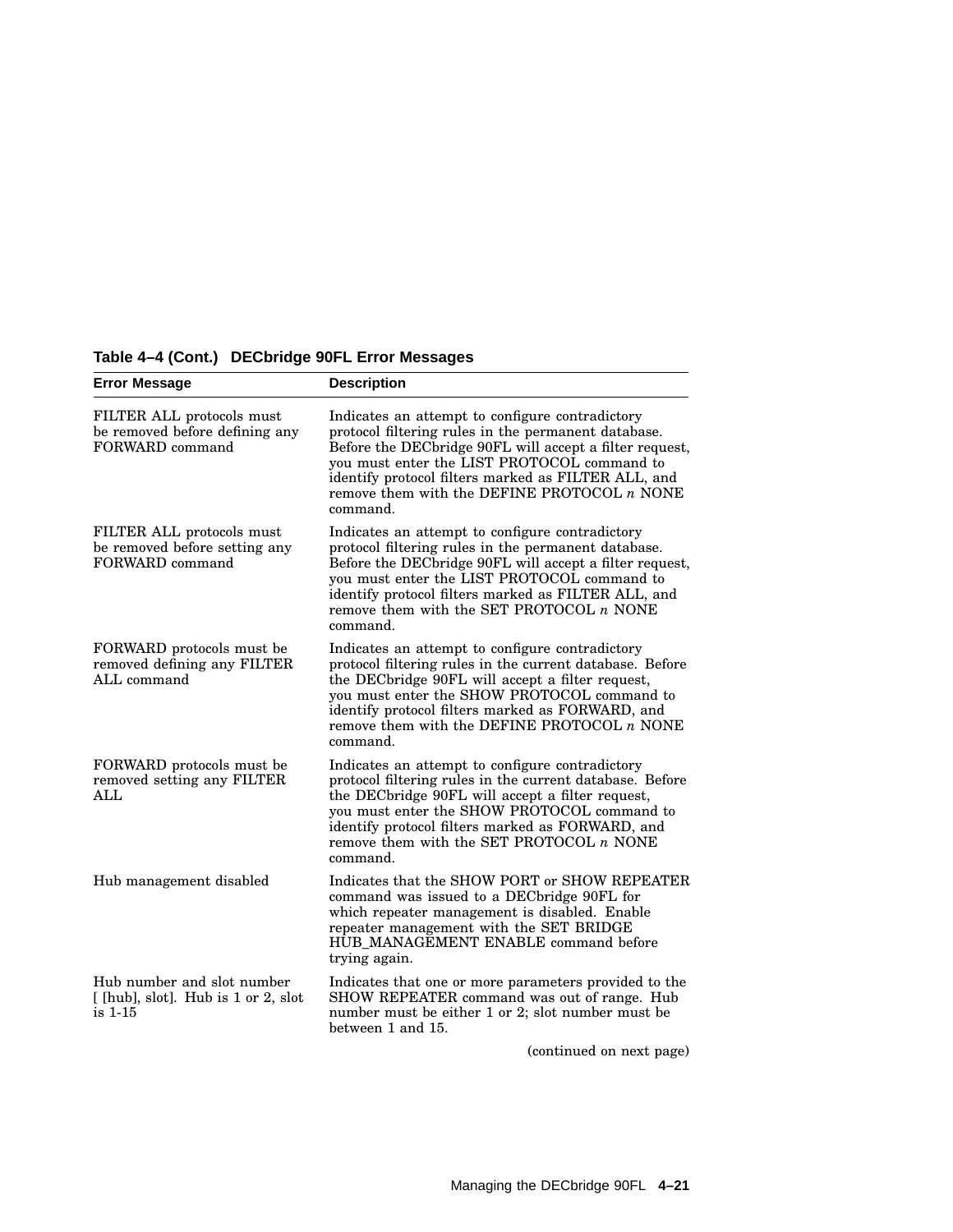| <b>Error Message</b>                                     | <b>Description</b>                                                                                                                                                                                                                                              |
|----------------------------------------------------------|-----------------------------------------------------------------------------------------------------------------------------------------------------------------------------------------------------------------------------------------------------------------|
| Hub $h$ slot $s$ - port number out of<br>range           | Indicates that the port number entered with the<br>SHOW PORT command was out of range for the<br>device in hub $n$ slot $s$ . Use the SHOW REPEATER<br>command to determine the number of ports for the<br>device, and specify a port number within that range. |
| Hub $h$ slot $s$ not a repeater                          | Indicates that the device does not use the same<br>management protocol as the DECrepeater 90C and<br>DECrepeater 90T; and its ports, if any, cannot be<br>managed by the DECbridge 90FL.                                                                        |
| Hub $h$ slot $s$ unrecognized type                       | Indicates that repeater type in hub $h$ slot $s$ is not<br>known to the DECbridge 90FL, but the repeater ports<br>can still be managed with the DECbridge 90FL.                                                                                                 |
| No repeater responds                                     | Indicates that there is no repeater installed in the<br>requested hub slots, or the repeater is not functioning.                                                                                                                                                |
| No such port                                             | Indicates that the bridge port number entered with<br>the SHOW PORT command was out of the range. The<br>valid range is 1 to 2.                                                                                                                                 |
| Password too long - not changed                          | Indicates that a password of more than 16 characters<br>was given to the DEFINE BRIDGE PASSWORD<br>command.                                                                                                                                                     |
| Port number [[hub,]slot,]port                            | Indicates that one of the parameters to a SET PORT<br>or DEFINE PORT command was not a valid hub, slot,<br>or port number.                                                                                                                                      |
| Protocol type number [first [,last] ]<br>in range 1-16   | Indicates that one or more parameters entered with<br>the SHOW PROTOCOL, SET PROTOCOL, and<br>DEFINE PROTOCOL command was out of range.<br>The valid range is 1 to 16.                                                                                          |
| Repeater port does not exist or is<br>out of range       | Indicates that the parameter entered with the SET<br>PORT command was not a valid port number. Use the<br>SHOW REPEATER command to determine which hub<br>slots contain repeaters and to determine the number<br>of ports on each repeater.                     |
| Station address number<br>[first [,last]] in range 1-200 | Indicates that one or more parameters entered with<br>the SHOW PROTOCOL command was out of range.<br>The valid range is 1 to 200.                                                                                                                               |
|                                                          | (continued on nort name)                                                                                                                                                                                                                                        |

## **Table 4–4 (Cont.) DECbridge 90FL Error Messages**

(continued on next page)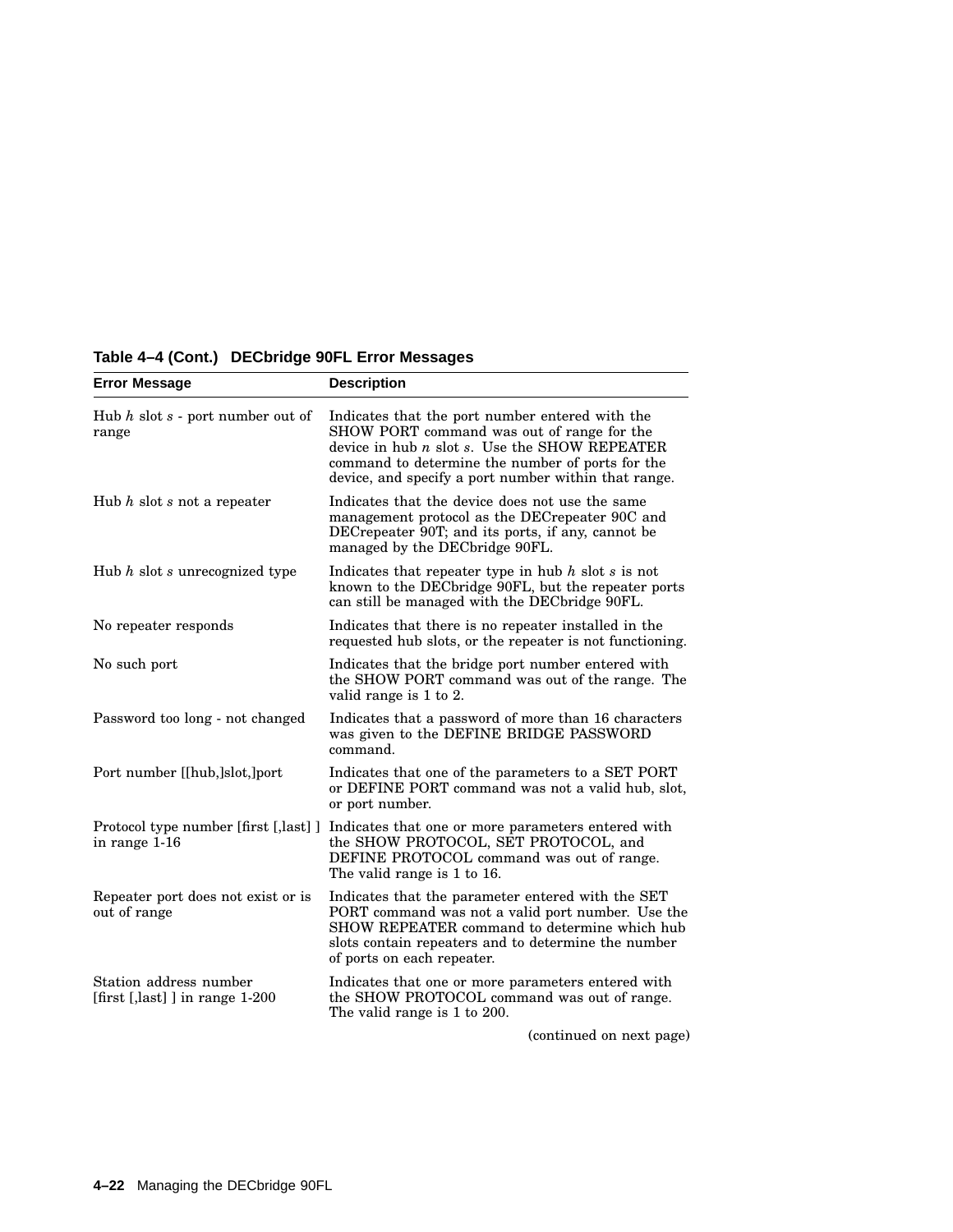| <b>Error Message</b>                     | <b>Description</b>                                                                                                                                                                                                                                                                                                    |
|------------------------------------------|-----------------------------------------------------------------------------------------------------------------------------------------------------------------------------------------------------------------------------------------------------------------------------------------------------------------------|
| Unsupported by this hardware<br>revision | This occurs when you attempt to execute a SET or<br>DEFINE BRIDGE FLOOD command on a bridge with<br>a firmware revision of 1 (DECbridge 90 V1.4) but have<br>loaded V2.5 flash EPROM. The old hardware revision<br>does not support flood mode. These version numbers<br>appear in the MOP console connection banner. |
| ???                                      | Indicates that a command or parameter was not<br>recognized. Type ? to display valid commands.                                                                                                                                                                                                                        |
| 180501                                   | Appears whenever a loopback diagnostic is run and<br>passed on the backbone port. If the backbone port<br>is not receiving any messages, this diagnostic is run<br>every 10 minutes.                                                                                                                                  |
| 180201                                   | Appears whenever a loopback diagnostic is run and<br>passed on the work group port. If the work group port<br>is not receiving any messages, this diagnostic is run<br>every 10 minutes.                                                                                                                              |
| 1805:00-00-00-00<br>01                   | Appears whenever a loopback diagnostic is run and<br>fails on the backbone port. The diagnostic is tried<br>every five seconds until the test passes.                                                                                                                                                                 |
| 1802:00-00-00-00<br>01                   | Appears whenever a loopback diagnostic is run and<br>fails on the work group port. The diagnostic is tried<br>every five seconds until the test passes.                                                                                                                                                               |

## **Table 4–4 (Cont.) DECbridge 90FL Error Messages**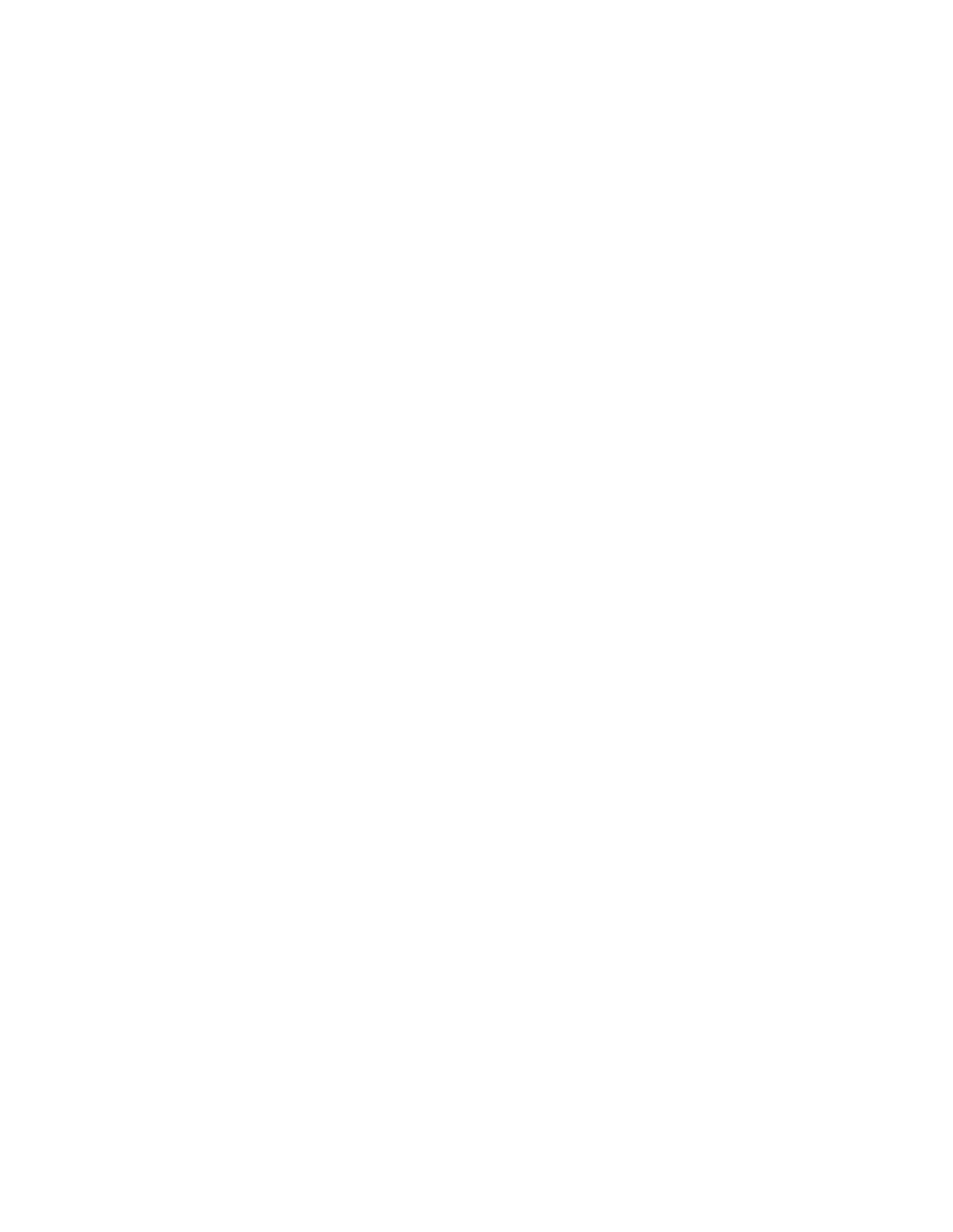# **5 Troubleshooting**

This chapter describes how to troubleshoot the DECbridge 90FL unit. The indicators on the front panel of the DECbridge 90FL are used to troubleshoot bridge and work group problems. Figure 1-2 in Chapter 1 shows the location of the indicator lights and connectors on the DECbridge 90FL. To troubleshoot a unit follow these procedures:

1. Verify the installation of the bridge.

Ensure that the installation meets the configuration requirements provided in Chapter 2.

- 2. Check all power and Ethernet connections.
- 3. Isolate the problem. When isolating a problem, examine the following:
	- Backbone
	- Connection to the backbone
	- Work group
	- Connection to the work group
	- DECbridge 90FL
	- Power supply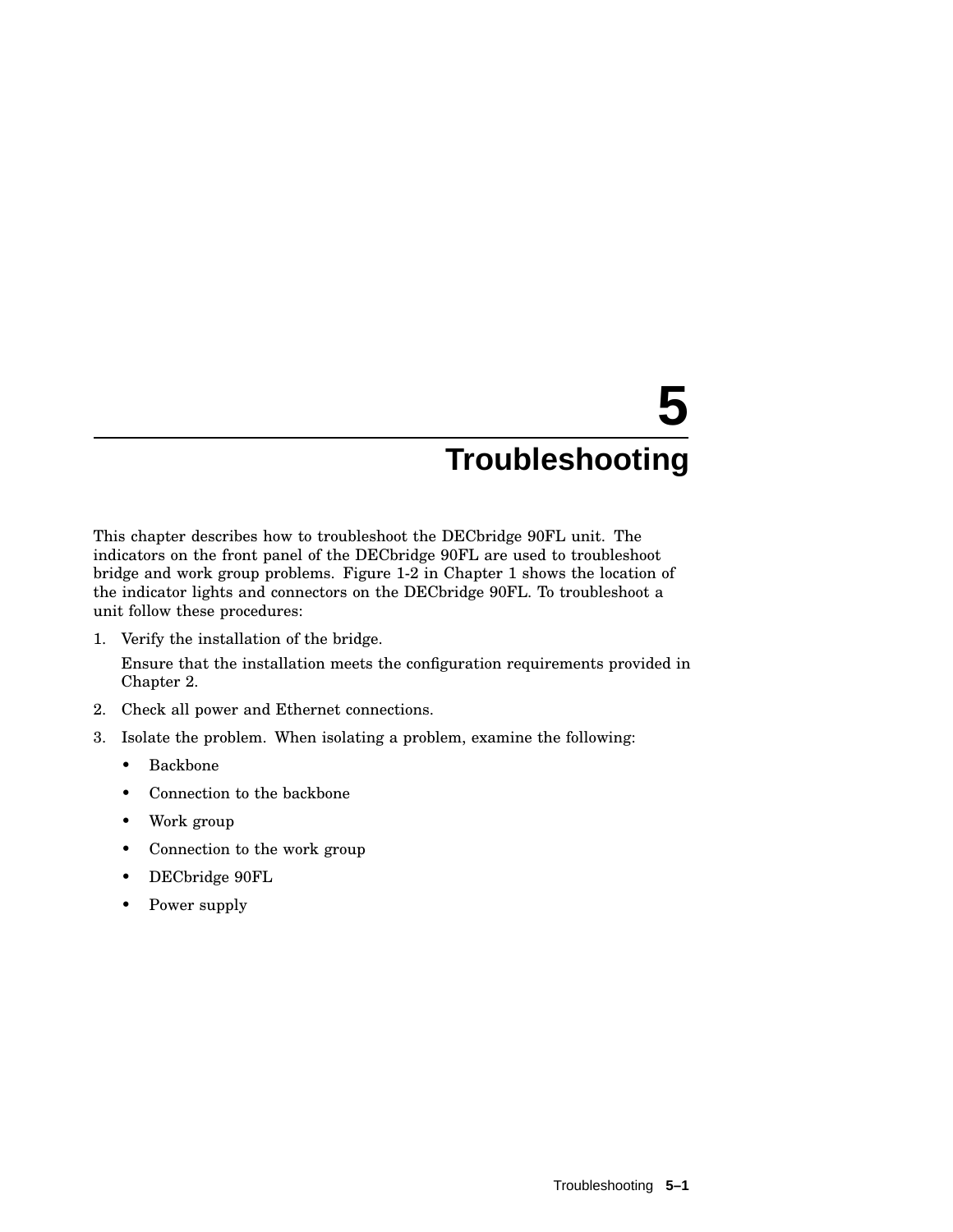Table 5–1 lists the state of the LEDs, the possible causes, and the corrective action.

| LED                                  | <b>State</b>    | <b>Possible Cause</b>                                                        | <b>Corrective Action</b>                                                                                                                                                                                                                                                                                              |
|--------------------------------------|-----------------|------------------------------------------------------------------------------|-----------------------------------------------------------------------------------------------------------------------------------------------------------------------------------------------------------------------------------------------------------------------------------------------------------------------|
| DC OK                                | <b>ON</b>       | Bridge's power supply is<br>working.                                         | None.                                                                                                                                                                                                                                                                                                                 |
|                                      | OFF             | Bridge's power supply is not<br>working or there is transceiver<br>problems. | Go to Table 5-2.                                                                                                                                                                                                                                                                                                      |
|                                      |                 | Must be in slot 7 of hub.                                                    |                                                                                                                                                                                                                                                                                                                       |
| System OK                            | ON              | Bridge is powered up and has<br>passed the self-test.                        | None.                                                                                                                                                                                                                                                                                                                 |
|                                      | OFF             | Bridge is faulty.                                                            | Go to Table 5-2.                                                                                                                                                                                                                                                                                                      |
| Work Group<br>Port OK                | <b>ON</b>       | Bridge is powered up and has<br>passed the self-test.                        | None.                                                                                                                                                                                                                                                                                                                 |
|                                      | OFF             | Cables are not properly<br>terminated <sup>1</sup> .                         | Refer to Chapter 2.                                                                                                                                                                                                                                                                                                   |
| Work Group<br>Port Activity          | ON <sup>2</sup> | Indicates activity on the LAN.                                               | None.                                                                                                                                                                                                                                                                                                                 |
| <b>Bridge</b><br>Forwarding<br>State | ON              | Bridge is not forwarding.                                                    | It is normal for this<br>LED to remain on for<br>30 seconds after power<br>up. However, if the<br>LED remains on for<br>longer than 30 seconds,<br>or if the LED goes on<br>any time during normal<br>operation, then ensure<br>that the configuration<br>is correct and that<br>all parts are properly<br>connected. |
|                                      | OFF             | Bridge is forwarding.                                                        | None.                                                                                                                                                                                                                                                                                                                 |

**Table 5–1 Activity Indicators (LEDs)**

 $^{1}$ ThinWire ports of the DECbridge 90FL are not terminated internally. External 50-ohm terminations<br>are required.

 $2^2$ Can be on, off, or blinking depending on the amount of network traffic.

(continued on next page)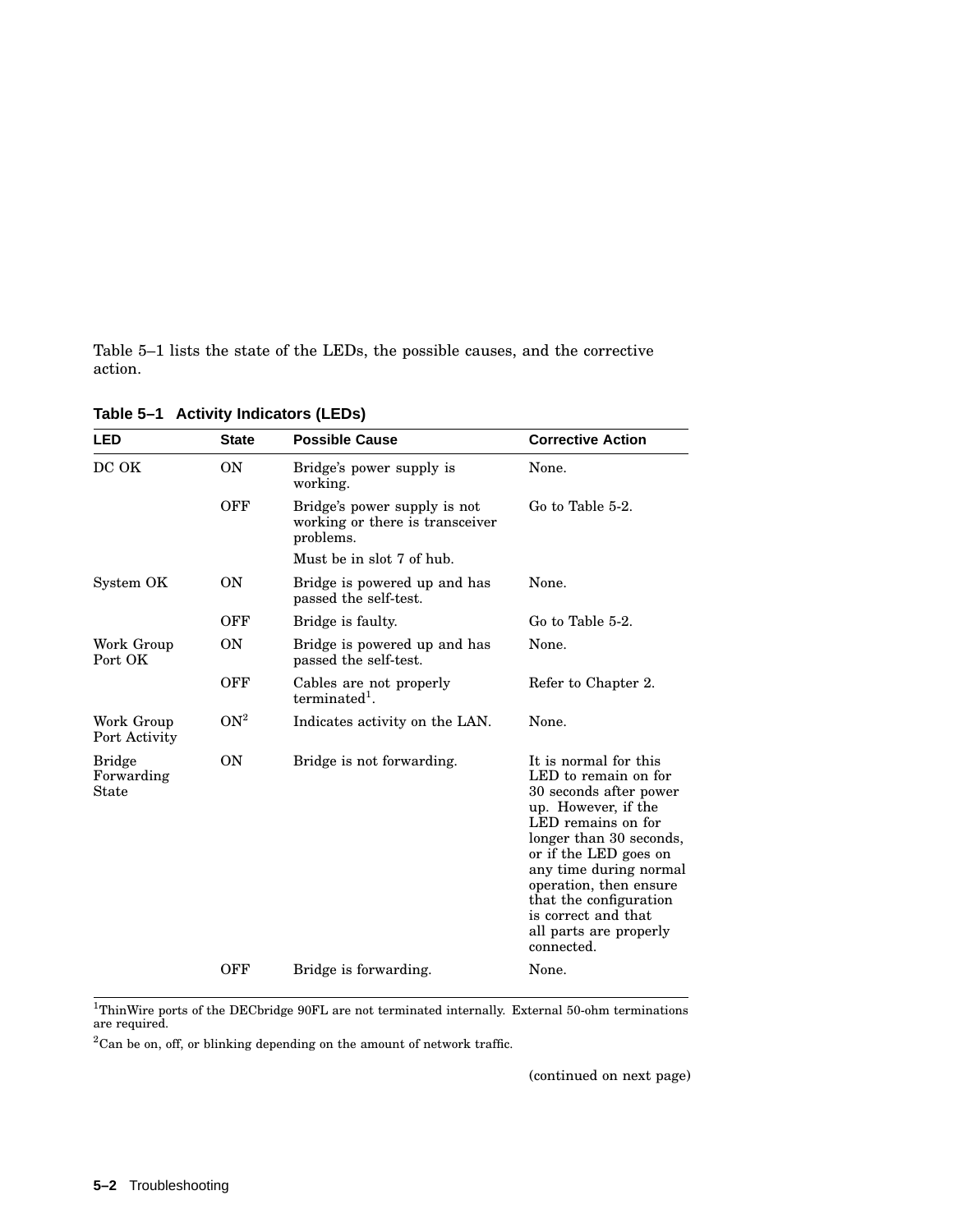| <b>LED</b>                             | <b>State</b>    | <b>Possible Cause</b>                                                                                                                                       | <b>Corrective Action</b>                                                                     |
|----------------------------------------|-----------------|-------------------------------------------------------------------------------------------------------------------------------------------------------------|----------------------------------------------------------------------------------------------|
| Maximum Work<br>Group Size<br>Exceeded | ON              | More than 200 stations are con-<br>nected to the DECbridge 90FL. <sup>3</sup>                                                                               | Review configuration<br>rules in Chapter 2.                                                  |
|                                        | OFF             | Work group size is fine.                                                                                                                                    | None.                                                                                        |
| <b>Backbone Port</b><br>OK.            | <b>ON</b>       | Backbone port self-test is<br>completed.                                                                                                                    | None.                                                                                        |
|                                        | OFF             | No connection to AUI port (if<br>AUI selected); no fiber link<br>established (if fiber selected); or,<br>there is a network fault on the<br>backbone wires. | Refer to backplane<br>installation procedures<br>in Chapter 3.                               |
| Backbone Port<br>Activity              | ON <sup>2</sup> | There is activity on the LAN.                                                                                                                               | None.                                                                                        |
| Link Monitor                           | ON              | Fiber-optic cables are properly<br>connected to a functional remote<br>fiber-optic device.                                                                  | None.                                                                                        |
|                                        | OFF             | Fiber-optic cables are not<br>connected.<br>Remote fiber-optic device is not<br>operational.                                                                | Make sure fiber-optic<br>cables are connected.<br>Make sure remote<br>device is operational. |

**Table 5–1 (Cont.) Activity Indicators (LEDs)**

 $^{2}\mathrm{Can}$  be on, off, or blinking depending on the amount of network traffic.

 ${}^{3}$ Light remains on for approximately 10 minutes after bridge discovers that the work group no longer exceeds the 200-station limit.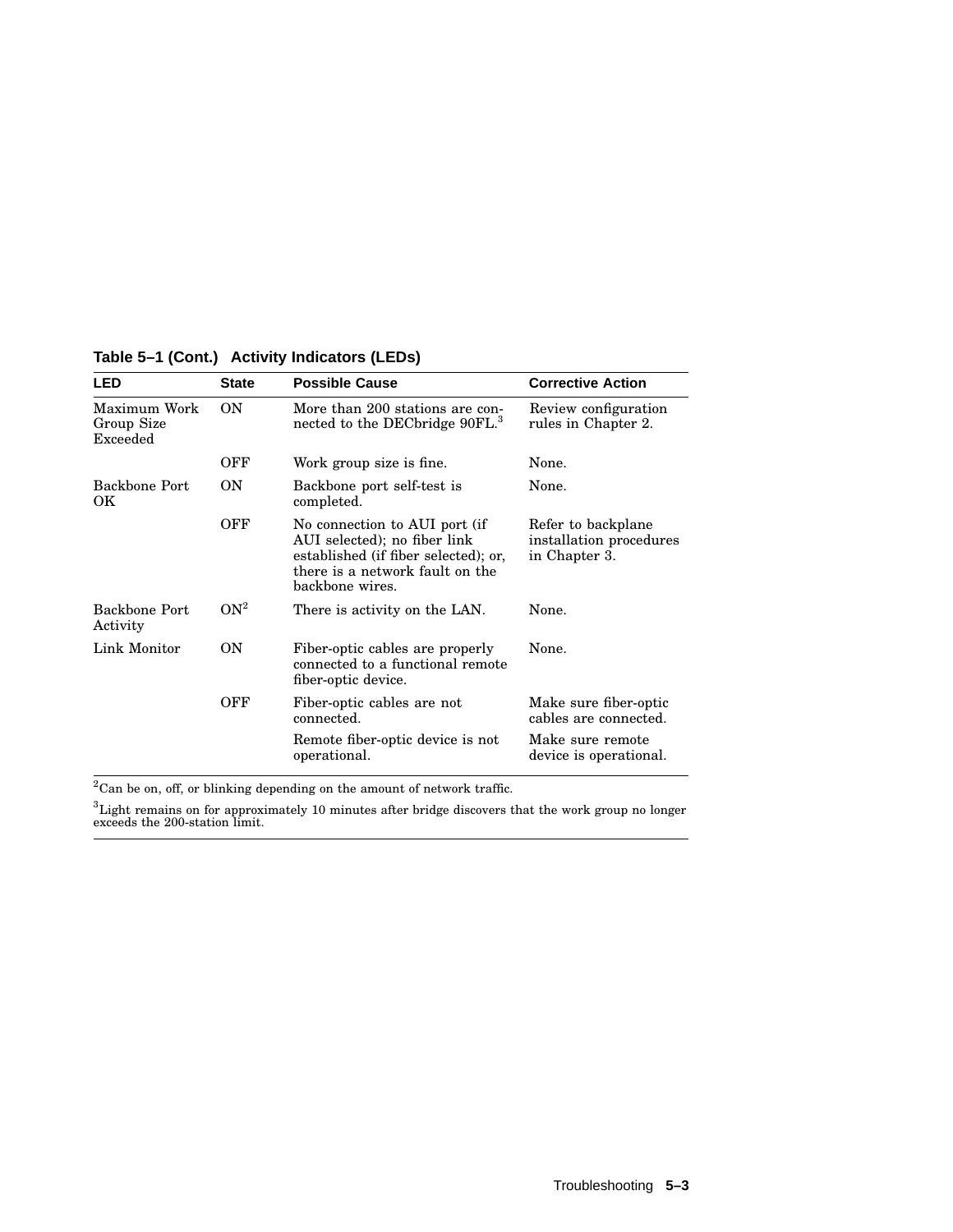Table 5–2 lists some possible problems and the suggested corrective action.

| <b>Problem</b>                           | <b>Suggested Corrective Action</b>                                                                                                                                                                                                                                                                       |
|------------------------------------------|----------------------------------------------------------------------------------------------------------------------------------------------------------------------------------------------------------------------------------------------------------------------------------------------------------|
| All LEDs off; power                      | Secure the power cable at the bridge and at the wall outlet.                                                                                                                                                                                                                                             |
| is not reaching the<br>DECbridge 90FL    | Check the wall outlet using another appliance or light, or plug the<br>bridge's power cord into another outlet. If no power is available,<br>check the wall outlet's circuit breaker.                                                                                                                    |
|                                          | Replace a defective bridge power cable with a new cable.                                                                                                                                                                                                                                                 |
|                                          | Check for a short circuit in the AUI transceiver cable. Remove<br>power from the DEC bridge 90FL and remove the transceiver cable.<br>and reconnect power to the bridge. If the power light now comes on,<br>repair the transceiver or transceiver cable.                                                |
|                                          | If the fault persists, more extensive troubleshooting is required.<br>Notify the system or network manager.                                                                                                                                                                                              |
| DC OK off, any<br>other LED on           | If AUI cable is attached, check transceiver cable or transceiver for<br>short circuits.                                                                                                                                                                                                                  |
|                                          | If connected to the DEChub 90 backplane, make sure the<br>DECbridge 90FL is in slot 8.                                                                                                                                                                                                                   |
|                                          | If the problem still exists, notify the system or network manager<br>that the power supply must be replaced.                                                                                                                                                                                             |
| <b>Bridge Forwarding</b><br>State LED on | Indicator normally remains on for 30 seconds after power up while<br>bridge learns network configuration, and then the indicator turns<br>off. If the indicator remains on, be sure both Work Group Port OK<br>and Backbone Port OK indicators are on. If they are not on, verify<br>cable terminations. |
|                                          | Check the work group to be sure there are no redundant paths into<br>the work group; see the configuration rules in Chapter 2.                                                                                                                                                                           |

**Table 5–2 Simple Troubleshooting**

(continued on next page)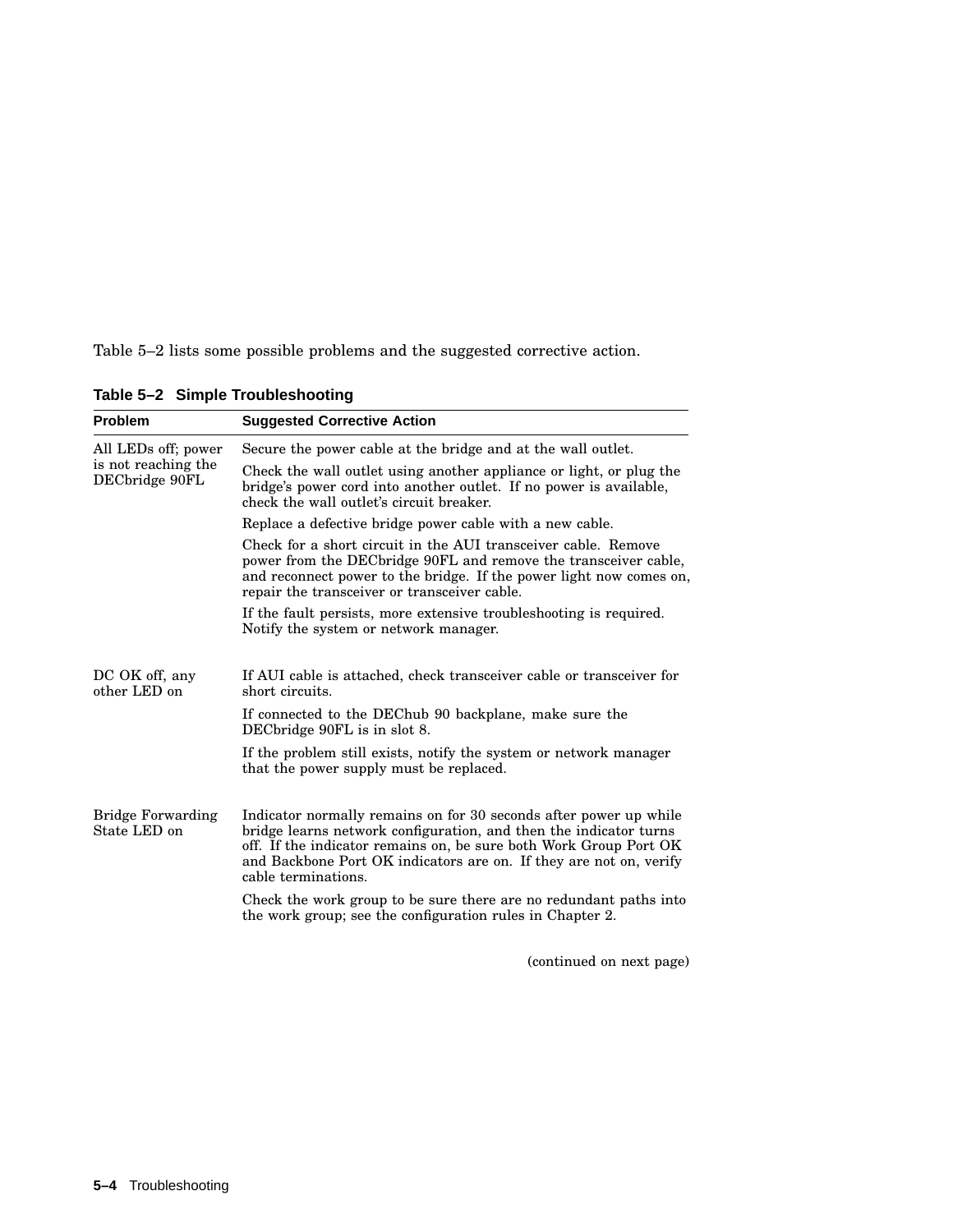| <b>Problem</b>                                                      | <b>Suggested Corrective Action</b>                                                                                                                                                                                                                                                                                                                                                                            |
|---------------------------------------------------------------------|---------------------------------------------------------------------------------------------------------------------------------------------------------------------------------------------------------------------------------------------------------------------------------------------------------------------------------------------------------------------------------------------------------------|
| Station in                                                          | Be sure Bridge Forwarding State LED is off.                                                                                                                                                                                                                                                                                                                                                                   |
| backbone cannot<br>communicate to<br>station in the work<br>group   | Be sure the protocol in use is not being filtered.                                                                                                                                                                                                                                                                                                                                                            |
|                                                                     | The receiving station has never transmitted a message, or has not<br>transmitted a message in the last 15 minutes. Stations in the work<br>group must transmit at least one message every 15 minutes to<br>remain in the DECbridge 90FL address table. This is the address<br><i>age</i> time, and may be lengthened with management. (All Digital<br>stations transmit a periodic ID every 8 to 12 minutes.) |
|                                                                     | If a station never transmits, you may wish to enable flood mode to<br>allow the station to receive messages from the backbone. Refer to<br>the Flood Mode section of Chapter 4.                                                                                                                                                                                                                               |
| A station in the                                                    | Be sure the Bridge Forwarding State LED is off.                                                                                                                                                                                                                                                                                                                                                               |
| work group cannot<br>communicate to<br>a station in the<br>backbone | Be sure the protocol in use is not being filtered.                                                                                                                                                                                                                                                                                                                                                            |
| DECbridge 90FL<br>does not work in<br>the backplane                 | Verify that the bridge is installed in slot 8 of the backplane.                                                                                                                                                                                                                                                                                                                                               |

#### **Table 5–2 (Cont.) Simple Troubleshooting**

# **Customer Services Option**

If you need additional assistance in troubleshooting the DECbridge 90FL or if you need to replace the unit, call your local Digital Services representative or vendor.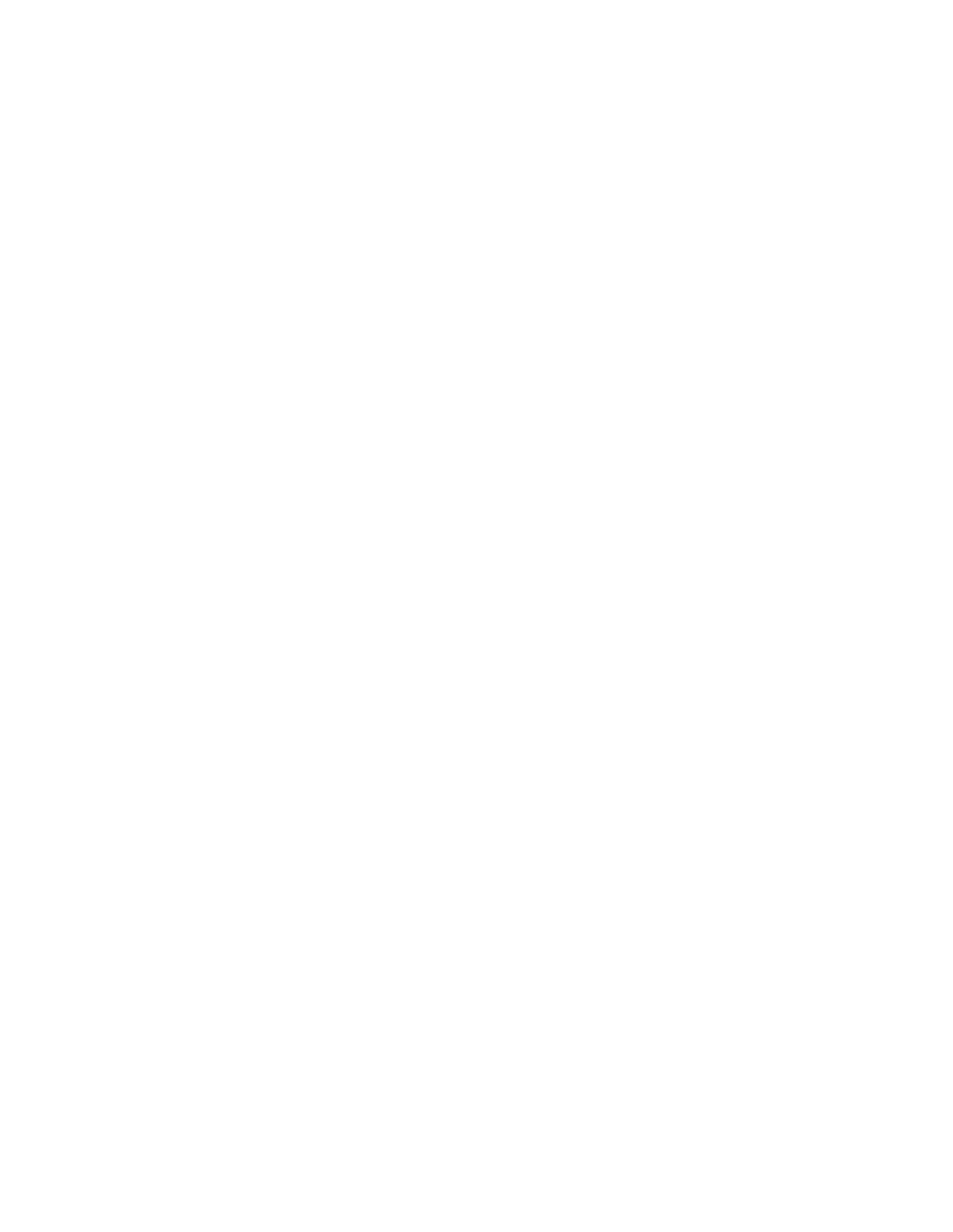# **A Specifications and Parts List**

This appendix provides the specifications and parts list for the DECbridge 90FL unit.

Specifications for the DECbridge 90FL are divided into the following categories:

- Physical dimensions
- Environmental (operating and shipping) specifications
- Power specifications

Table A–1 lists the physical dimensions of the DECbridge 90FL.

| <b>Dimension</b> | Value                                |
|------------------|--------------------------------------|
| Height           | $3.18 \text{ cm } (1.25 \text{ in})$ |
| Width            | $27.31$ cm $(10.75$ in)              |
| Depth            | 14.61 cm $(5.75 \text{ in})$         |
| Weight           | .45 kg $(1 \text{ lb})$              |

**Table A–1 Physical Dimensions**

Table A–2 lists the operating environment specifications for the DECbridge 90FL.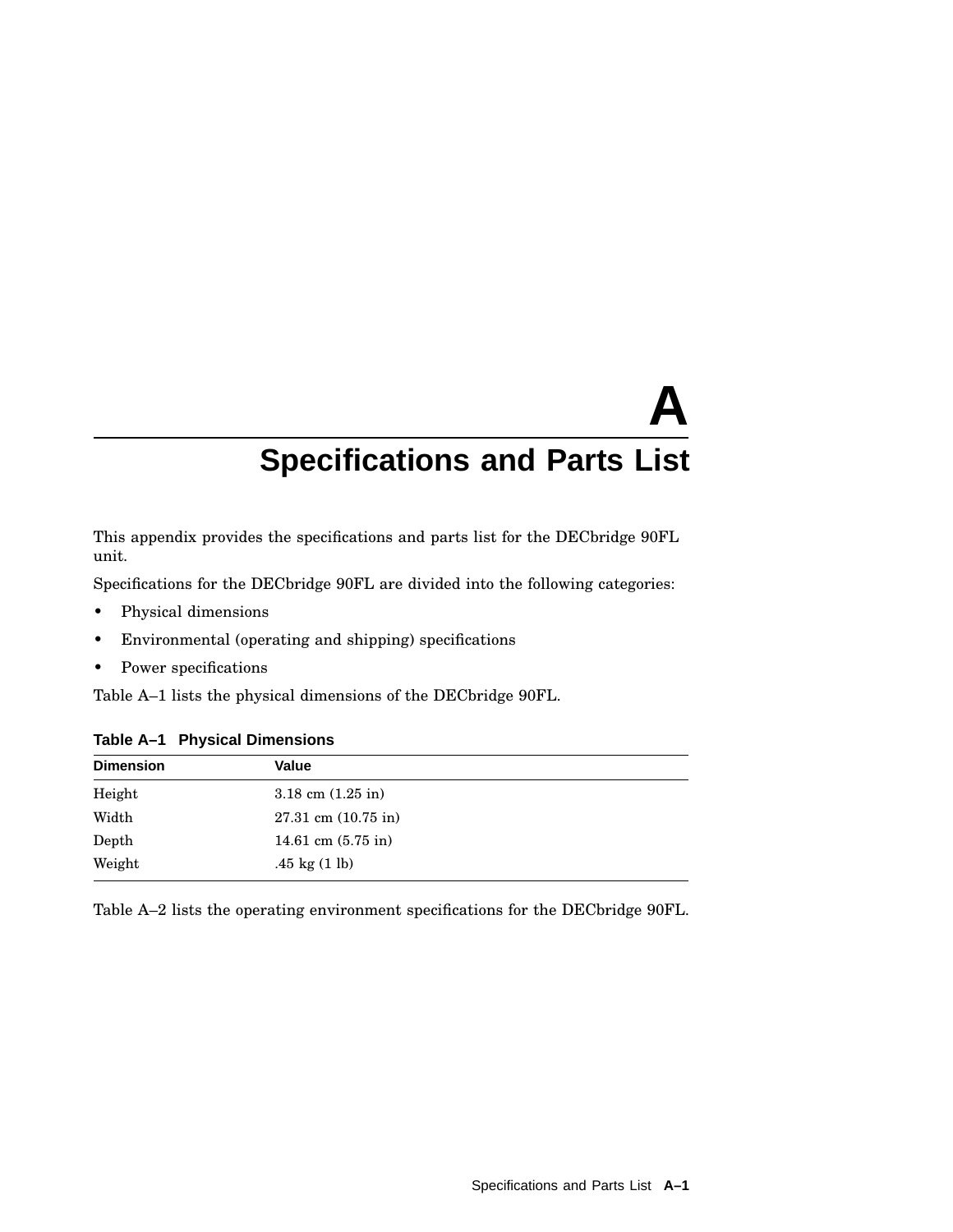**Table A–2 Operating Environment**

| <b>Item</b>            | Value                                                                                                                       |
|------------------------|-----------------------------------------------------------------------------------------------------------------------------|
| Temperature            | $5^{\circ}$ C to $50^{\circ}$ C (41 $^{\circ}$ F to 122 $^{\circ}$ F)                                                       |
| Maximum rate of change | $20^{\circ}$ C/hr (36 $^{\circ}$ F/hr)                                                                                      |
| Relative humidity      | $10\%$ to $95\%$ (noncondensing)                                                                                            |
| Wet-bulb temperature   | $32^{\circ}$ C (90 $^{\circ}$ F) maximum                                                                                    |
| Dew point              | $2^{\circ}$ C (36 $^{\circ}$ F) minimum                                                                                     |
| Altitude               | Sea level to $2.4 \text{ km}$ (8000 ft)                                                                                     |
| Air flow               | Convectively cooled. A minimum of 10 cm (4 in) of space must<br>be provided on both ends of the unit for adequate air flow. |

The DECbridge 90FL is designed to operate in an office environment. It cannot be installed in an air plenum.

Table A–3 lists the shipping environment specifications for the DECbridge 90FL.

**Table A–3 Shipping Environment**

| <b>Item</b>       | Value                                               |  |
|-------------------|-----------------------------------------------------|--|
| Temperature       | -40 °C to 66 °C (-40 °F to 151 °F)                  |  |
| Relative humidity | $10\%$ to $95\%$ (noncondensing)                    |  |
| Altitude          | Sea level to $4.9 \text{ km}$ $(16,000 \text{ ft})$ |  |

Table A–4 lists the power specifications for the DECbridge 90FL.

|  |  | Table A-4 Power Specifications |
|--|--|--------------------------------|
|--|--|--------------------------------|

| <b>Item</b>             | Value                                |
|-------------------------|--------------------------------------|
| Voltage (Domestic)      | 104 Vac to 128 Vac (nominal 120 Vac) |
| Voltage (International) | 208 Vac to 256 Vac (nominal 240 Vac) |
| Current at 120 V        | .77 A                                |
| Current at 240 V        | .77 A                                |
| Frequency               | $50$ Hz to 60 Hz                     |
| Power consumption       | 5.68 W                               |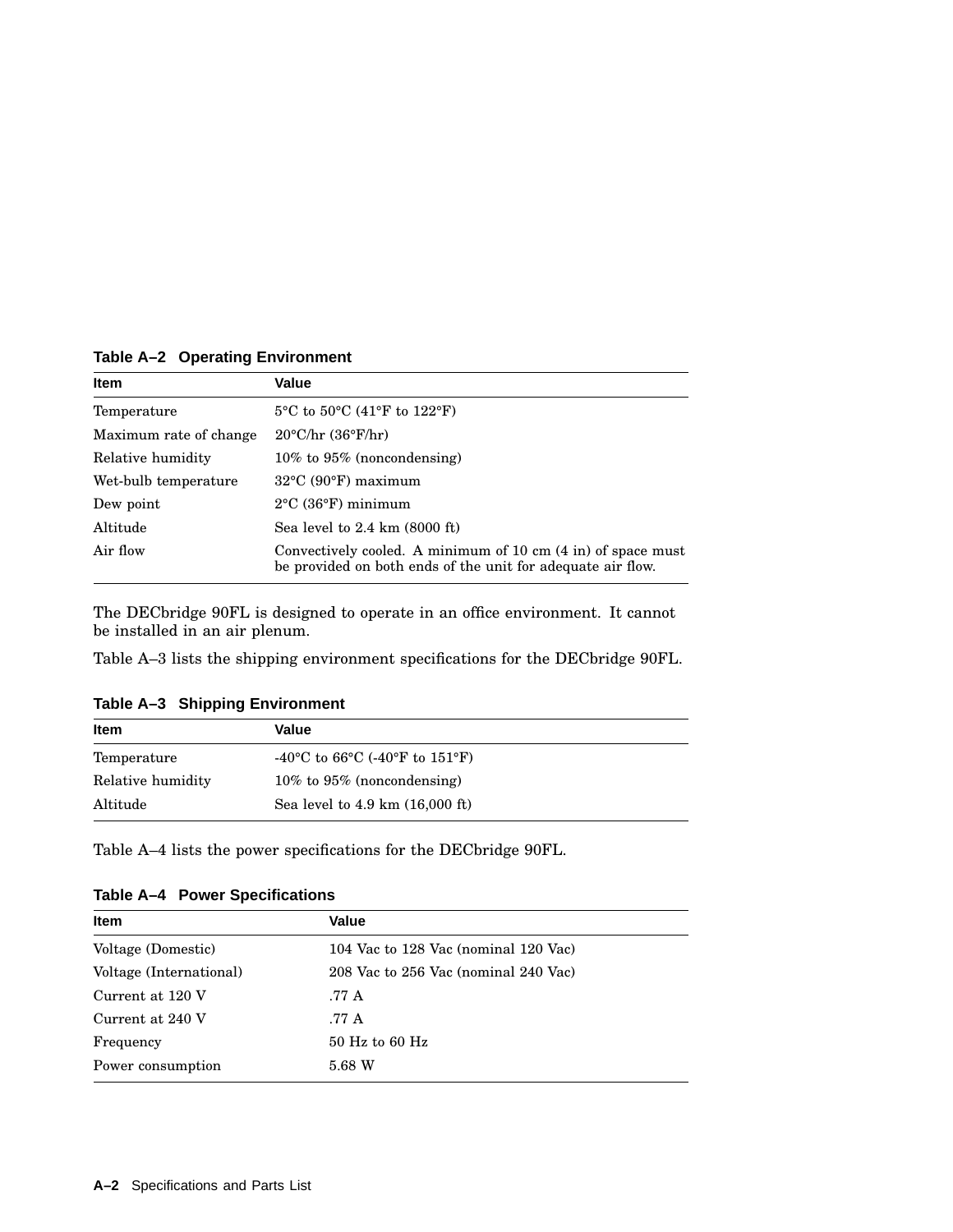## **Parts List**

Table A–5 lists the kit contents for a standalone installation.

| Part                                                                          | <b>Order Number</b> |  |
|-------------------------------------------------------------------------------|---------------------|--|
| DECbridge 90FL kit:                                                           | <b>DEWGF-AA</b>     |  |
| Power supply with $2.4 \text{ m}$ (8 ft) dc cable<br>٠<br>attached (H7827-AA) |                     |  |
| AC power cord                                                                 |                     |  |
| DECbridge 90FL (DEWGF-MA)<br>٠                                                |                     |  |
| Owner's manual (EK-DEWGF-OM)<br>٠                                             |                     |  |

#### **Table A–5 Standalone Installation Kit Contents**

Table A–6 lists the kit contents for the installation in a DEChub 90 backplane.

#### **Table A–6 DEChub 90 Backplane Installation Kit Contents**

| Part                                      | <b>Order Number</b> |
|-------------------------------------------|---------------------|
| DECbridge 90FL kit:                       | DEWGF-MA            |
| DECbridge 90FL<br>$\bullet$               |                     |
| Owner's manual (EK-DEWGF-OM)<br>$\bullet$ |                     |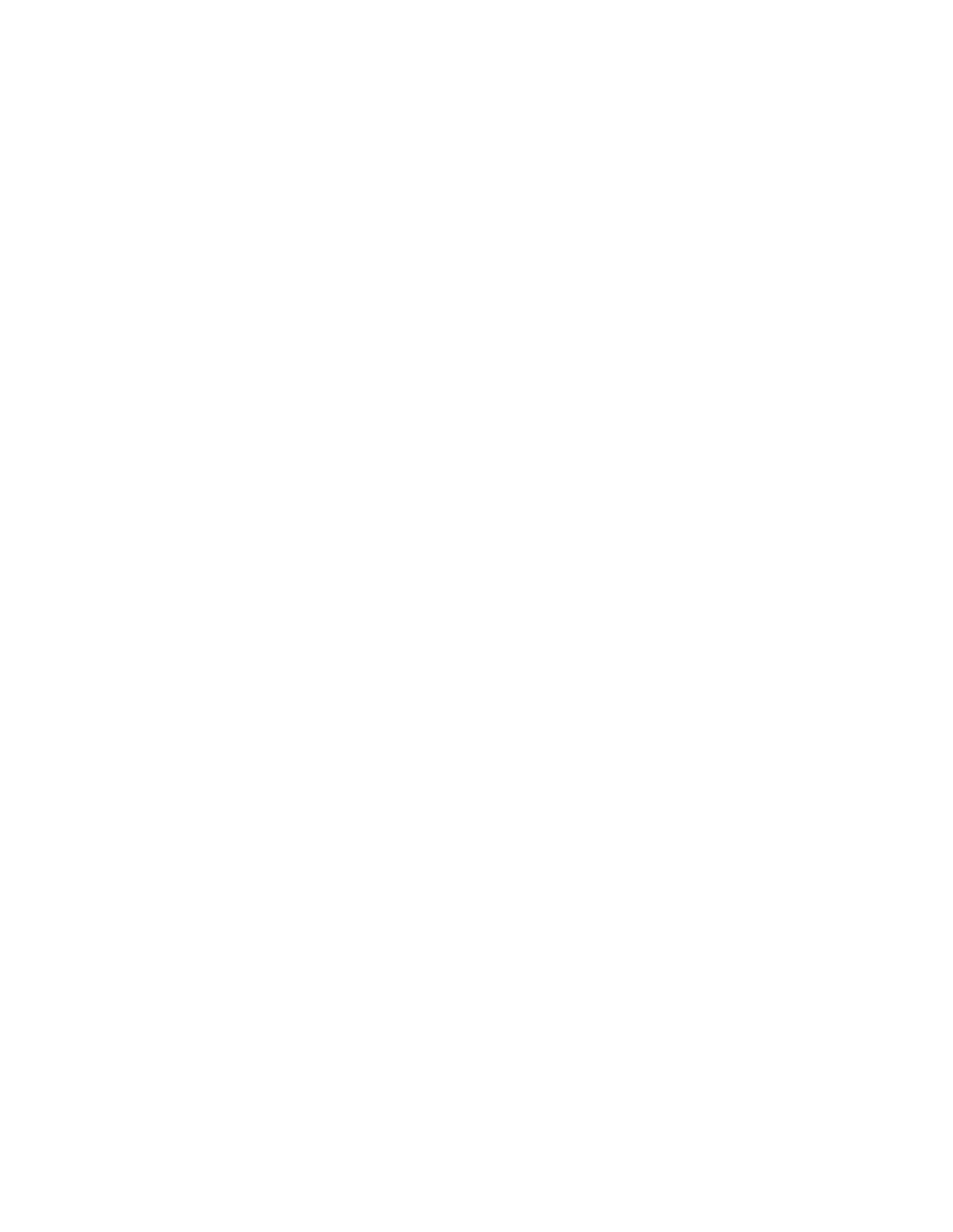# **B Related Documentation**

This appendix lists related documentation and provides ordering information.

| <b>Document Title</b>                                              | <b>Order Number</b> |
|--------------------------------------------------------------------|---------------------|
| Bridge and Extended LAN Reference                                  | EK-DEBAM-HR         |
| <b>DEC</b> connect System Facilities Cabling<br>Installation Guide | EK-DECSY-FC         |
| DEC connect System Planning and Configuration<br>Guide             | EK-DECSY-CG         |
| DEChub 90 Owner's Manual                                           | EK-DEHUB-OM         |
| Network Troubleshooting Guide                                      | <b>EK-339AA-GD</b>  |
| Networks and Communications Product<br>Documentation               | EK-NACPD-RE         |
| Remote Bridge Management Software Guide                            | AA-FY93C-TE         |

## **Ordering Information**

Customers may order documents by phone or mail.

## **Continental USA and Puerto Rico**

Call 1-800-258-1710 or send mail to:

Digital Equipment Corporation Peripherals and Supplies Group P.O. Box CS2008 Nashua, NH 03061

**New Hampshire, Alaska, and Hawaii**

Call 1-603-884-6660.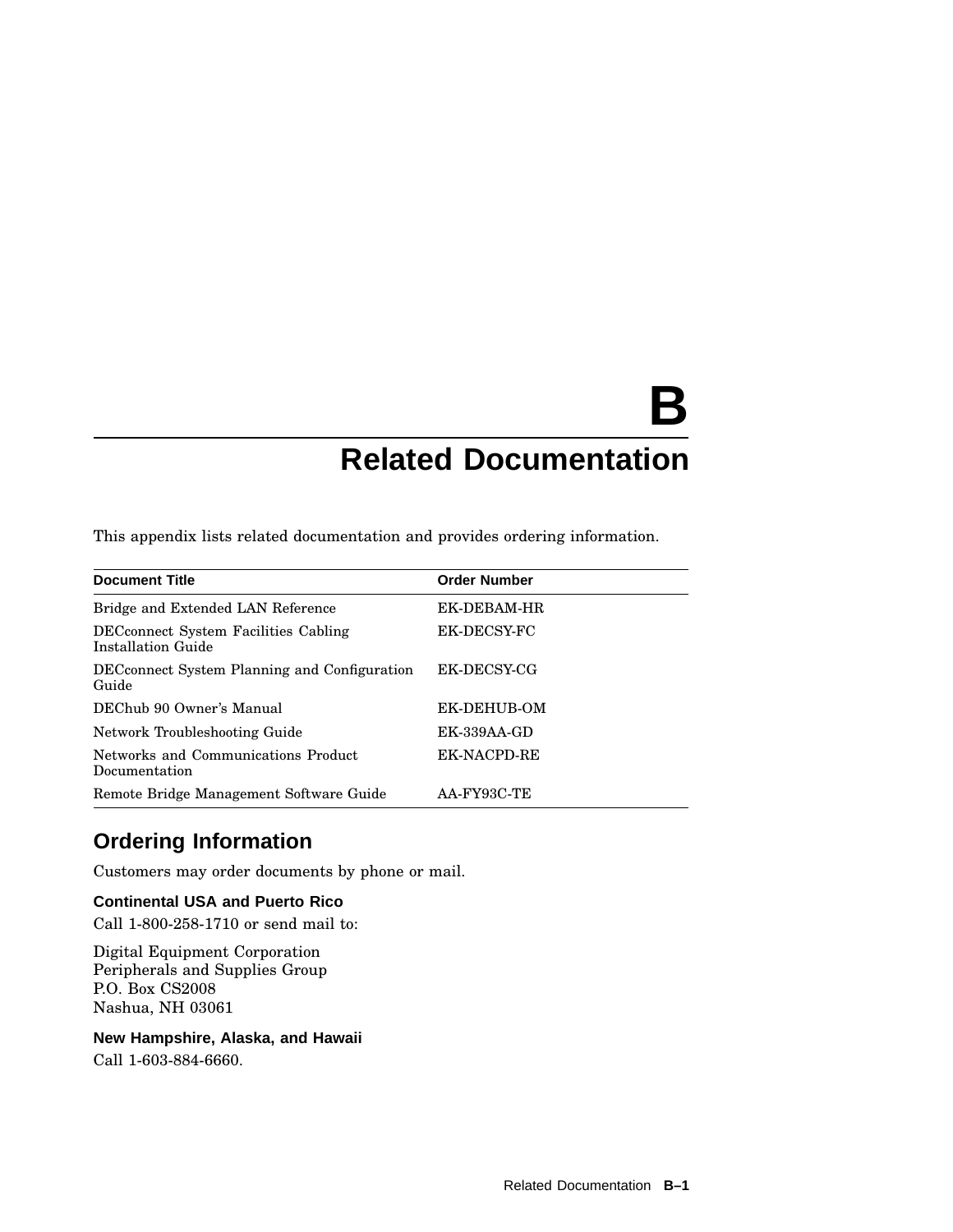#### **Outside the USA and Puerto Rico**

Send mail to:

Digital Equipment Corporation Attn: Accessories and Supplies Business Manager c/o local subsidiary or Digital-approved distributor

#### **Digital Personnel**

Digital personnel may order these documents from:

Digital Equipment Corporation 444 Whitney Street Northboro, MA 01532 Attn: Publishing and Circulation Services (NRO3/W3) Order Processing Section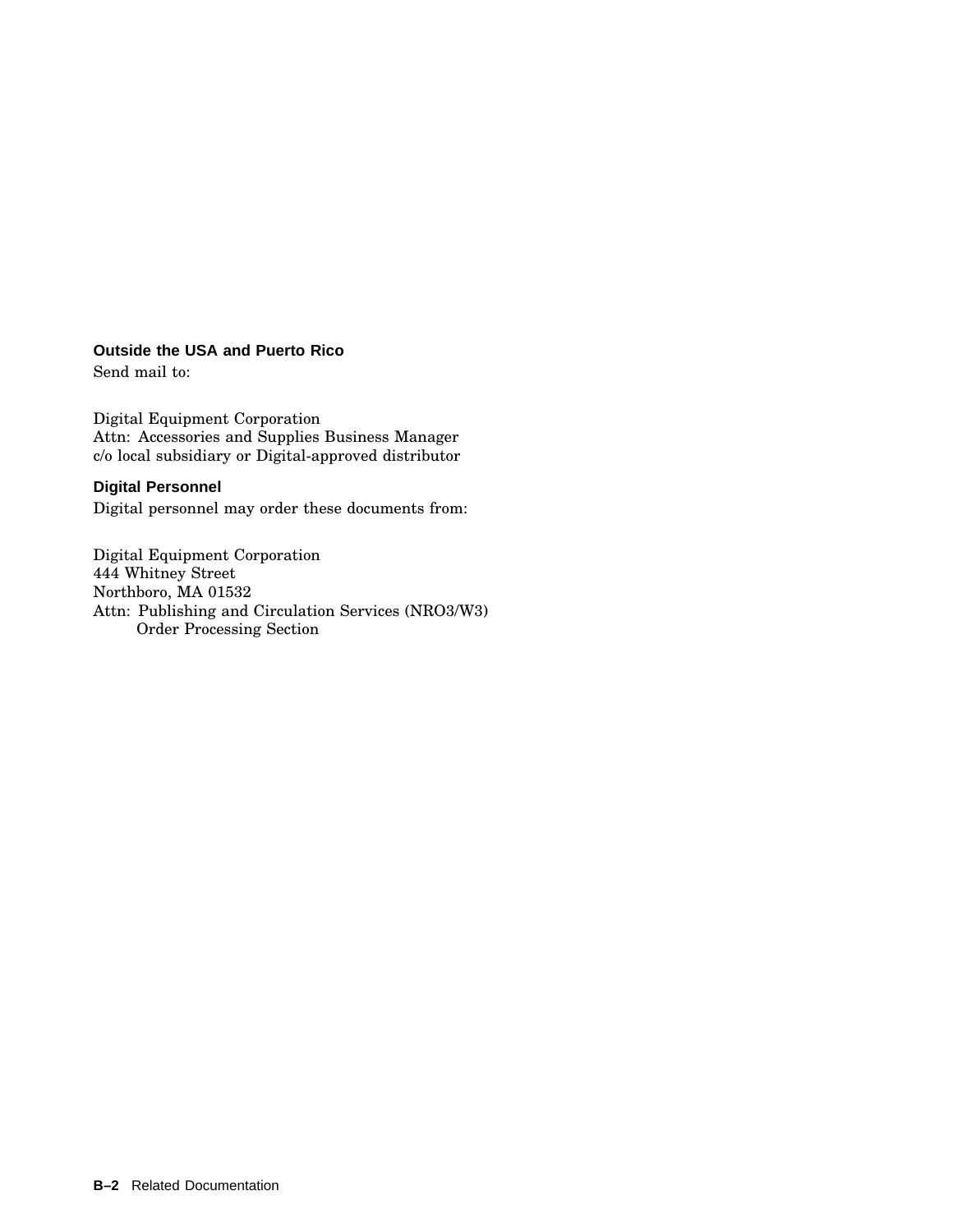# **Index**

## **A**

Accessing MOP from ULTRIX systems, 4–6 from VMS systems, 4–4 Activity indicators, 1–3 to 1–5 after self-test, 3–9 for use in troubleshooting, 5–1 to 5–5 Address number, 4–9 Age in address database, 4–9 AUI connections, 3–6 to 3–7 10Base5, 1–2 AUI/fiber-optic switch, 1–3

## **B**

Backbone connections, 3–11 Backplane installation, 3–9 to 3–11 See Installation, backplane Bridge forwarding state indicator, 3–11 names length, 4–5 states, 4–15

## **C**

Commands abbreviations, 4–7 arguments and parameters, 4–7 console carrier, 4–7 to 4–9 descriptions, 4–9 to 4–17

Configuration rules and guidelines, 2–3 Connections AUI, 1–2, 3–6 to 3–7 backbone port, 2–1 fiber-optic, 1–2, 3–7 to 3–8 power supply, 3–9 redundant, 2–5 ThinWire, 1–2 transceiver cable, 3–6 work group, 3–8 work group port, 2–1 Console carrier, 4–3 commands, 4–7 to 4–9 establishing a session from ULTRIX, 4–6 to 4–7 establishing a session from VMS, 4–4 to 4–5 Cover removal, 3–4

## **D**

Destination address filtering, 4–1 Display output, 4–14

## **E**

Error messages, 4–20 Ethernet addresses, 4–4 in NCP database, 4–5 Ethernet circuit names, 4–4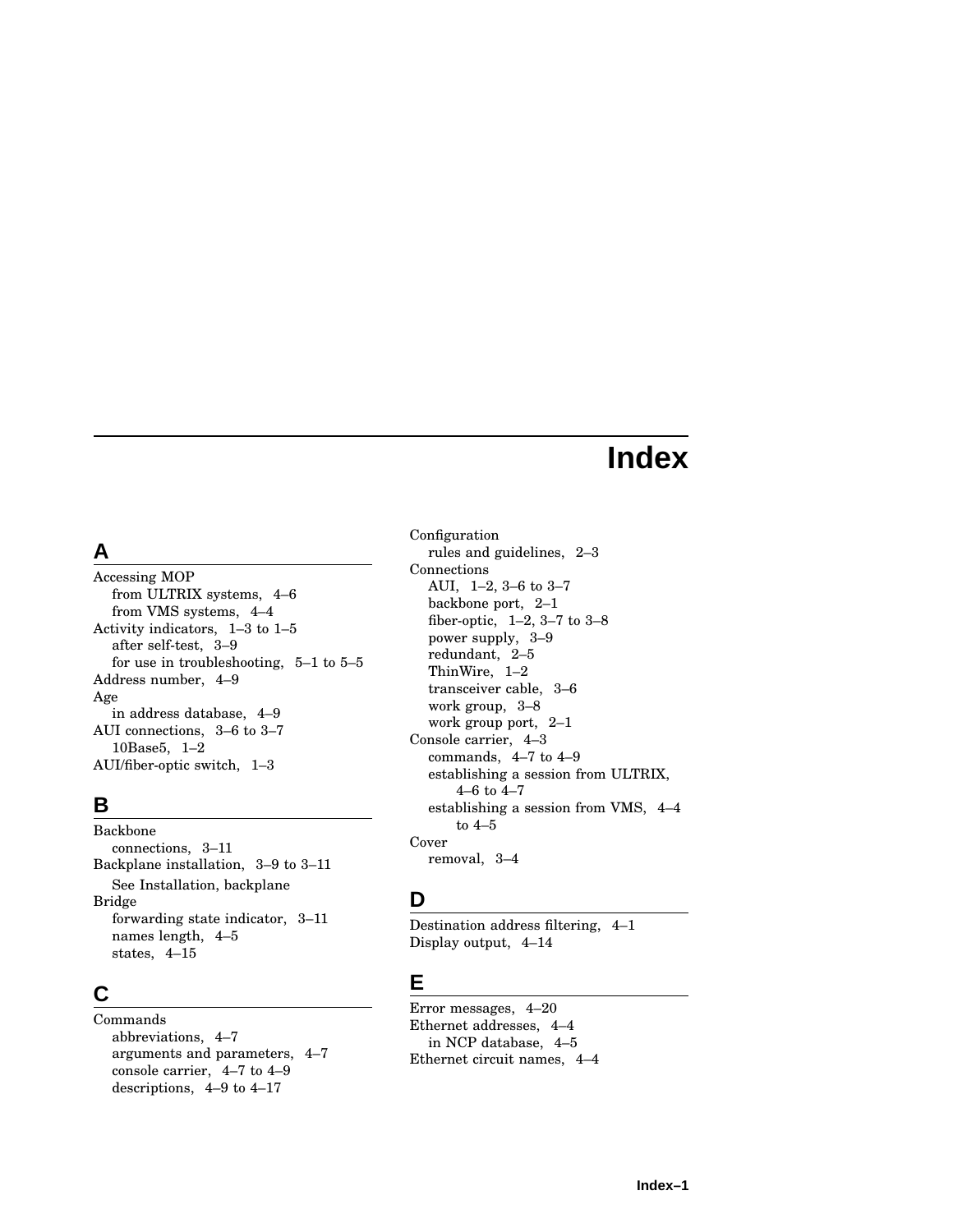## **F**

Fiber-optic connections, 3–7 10Base-FL, 1–2 receive, 3–7 to 3–8 transmit, 3–7 to 3–8 Filtering boot requests, 4–18 commands, 4–13 destination address, 4–1 protocols, 4–1, 4–17 to 4–19 service announcements, 4–19 VAXcluster traffic, 4–18 Flood mode, 1–1, 2–5, 4–1 Front panel activity indicators, 1–3 to 1–5

## **H**

Help command, 4–7 Hub slot number, 4–9

## **I**

Installation backplane, 3–9 to 3–11 environmental requirements, 3–1 power supply, 3–1 requirements, 2–1 standalone, 2–3, 3–1 to 3–5, A–2 tools required, 3–1 Invert protocol filter, 4–13 to 4–16

## **K**

Kit contents for backplane installation, A–3 for standalone installation, A–3

## **L**

LEDs, 1–3 Link Monitor Light, 3–9, 3–11 Local Area Network (LAN), 1–1 to 1–2 IEEE 802.3 compliant, 2–1 Loop detection, 4–3, 4–12

## **M**

Maintenance Operations Protocol (MOP) access from ULTRIX, 4–6 access from VMS, 4–4 commands, 4–7 console carrier, 4–3 functions, 4–1 Management, 4–1

## **N**

Network Control Program (NCP), 4–4

## **P**

Password defining, 4–6 length, 4–11 logging in, 4–6 reset button, 1–3 Port number, 4–9 Power supply, 3–1 installation, 3–2 Protocol filtering, 4–1 examples, 4–17 to 4–19 show protocol command, 4–17 Protocol identifier, 4–9 Protocol type codes, 4–17

## **R**

Redundant connections, 2–5 Related documentation, B–1 how to order, B–1